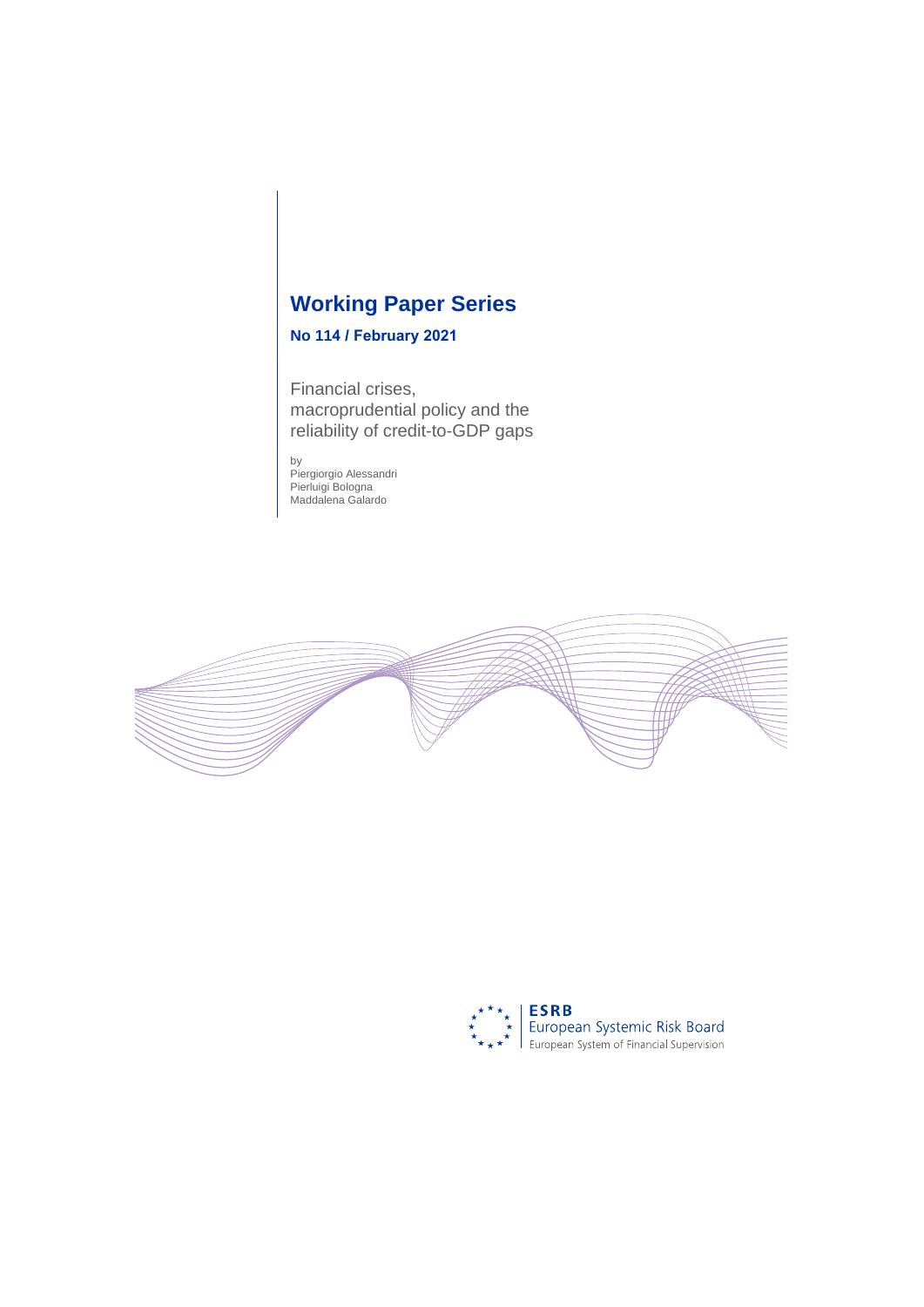#### Abstract

The Basel III regulation explicitly prescribes the use of Hodrick-Prescott filters to estimate credit cycles and calibrate countercyclical capital buffers. However, the filter has been found to suffer from large ex-post revisions, raising concerns on its fitness for policy use. To investigate this problem we study credit cycles in a panel of 26 countries between 1971 and 2018. We reach two conclusions. The bad news is that the limitations of the one-side HP filter are serious and pervasive. The good news is that they can be easily mitigated. The filtering errors are persistent and hence predictable. This can be exploited to construct real-time estimates of the cycle that are less subject to ex-post revisions, forecast financial crises more reliably, and stimulate the build-up of bank capital before a crisis.

JEL classification: E32; G01; G21; G28. Keywords: Hodrick-Prescott filter, credit cycle, macroprudential policy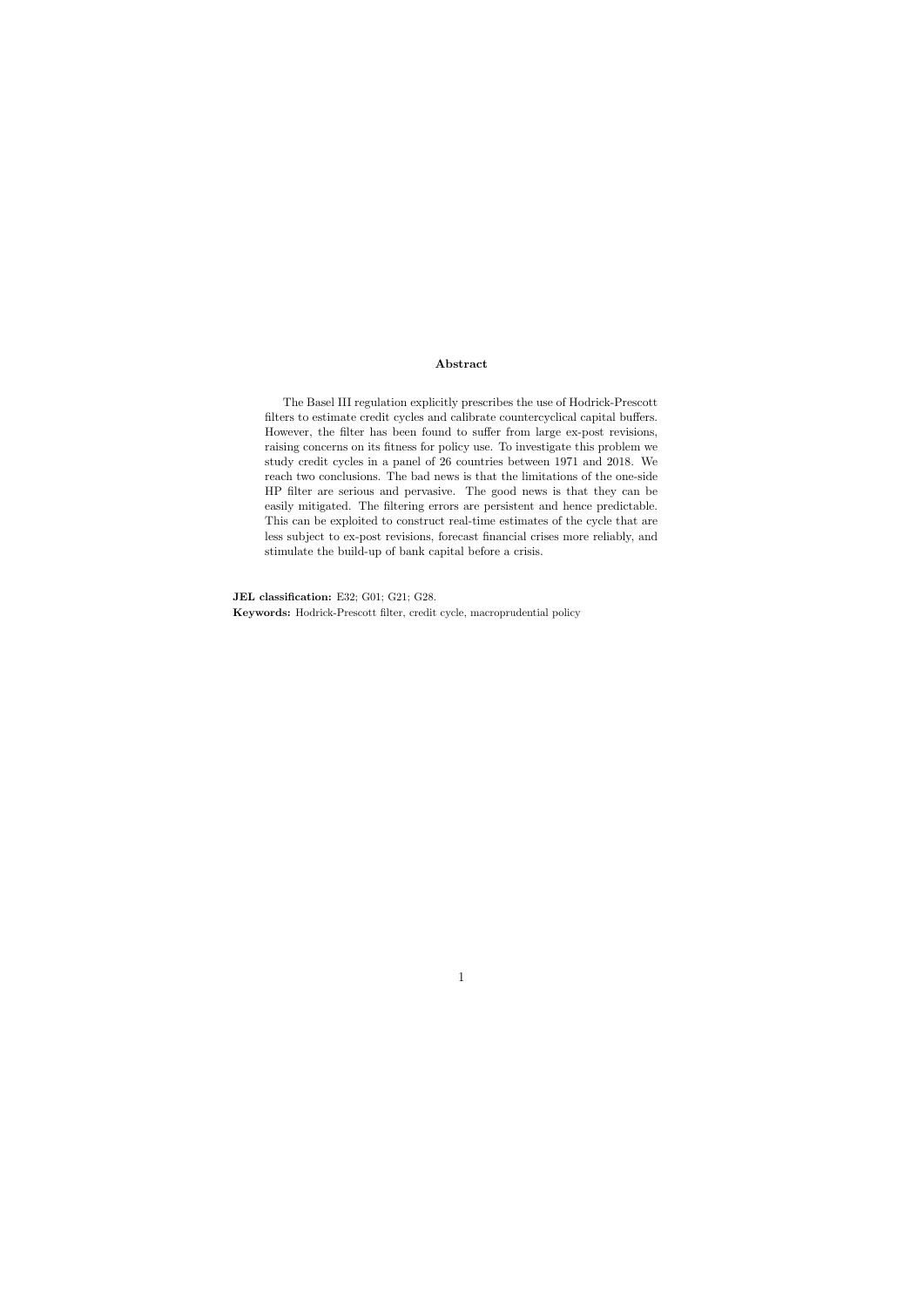# 1 Introduction

Recessions following financial crises are twice as costly than normal business cycles downturns (Jordà et al.  $(2011)$  and [Schularick and Taylor](#page-35-0)  $(2012)$ ). The procyclical behavior of the financial sector played a critical role in amplifying the impact of the Great Financial Crisis of 2008-2009 and its aftershocks, including the European sovereign debt crisis of 2011-2012. In response to it, regulators created a new set of countercyclical policy tools that should push banks to build up precautionary capital buffers in 'good times' and release them in 'bad times', rendering the financial sector more stable and the supply of credit less volatile. The countercyclical capital buffer (CCyB) introduced in Basel III follows this logic and is intended to play a pivotal role in protecting the banking sector from boom-and-bust credit cycles, [European Parliament](#page-34-1) [\(2013\)](#page-34-1). However, countercyclical measures are only as good as the financial cycle estimates they rely on. A key question for policymakers is thus how this can or should be measured. Can credit bubbles be identified in real-time? And how to form a view on whether credit is too high, too low or about right given the needs of the real economy?

Early research identified a promising option in the cyclical component extracted from credit-to-GDP ratios by means of a one-side Hodrick-Prescott (HP) filter: the resulting "credit gap" appeared to be at once a powerful predictor of financial crises and an intuitive and robust tool to measure financial imbalances [\(Drehmann et al.](#page-34-2) [\(2010\)](#page-34-2)). Credit gaps were thus explicitly introduced in the regulatory package of Basel III [\(BCBS](#page-33-0) [\(2011\)](#page-33-0)). Subsequent investigations cast doubts on the validity of this approach. [Edge and Meisenzahl](#page-34-3) [\(2011\)](#page-34-3) and [Alessandri et al.](#page-33-1) [\(2015\)](#page-33-1) document that the credit gap estimates based on the HP filter are subject to large ex-post revisions, with dramatic policy implications. In particular, the 'false positives' generated by an overly volatile filter would have caused historically a number of unnecessary tightening in capital requirements. Darracq Pariès et al. [\(2019\)](#page-33-2) emphasizes the opposite problem, namely that the Basel gap might be biased downwards after a prolonged credit boom insofar as the boom causes an upward bias in the estimated trend component. A more systematic and drastic critique of HP filtering is laid out by [Hamilton](#page-34-4) [\(2018\)](#page-34-4), who concludes that HP filters should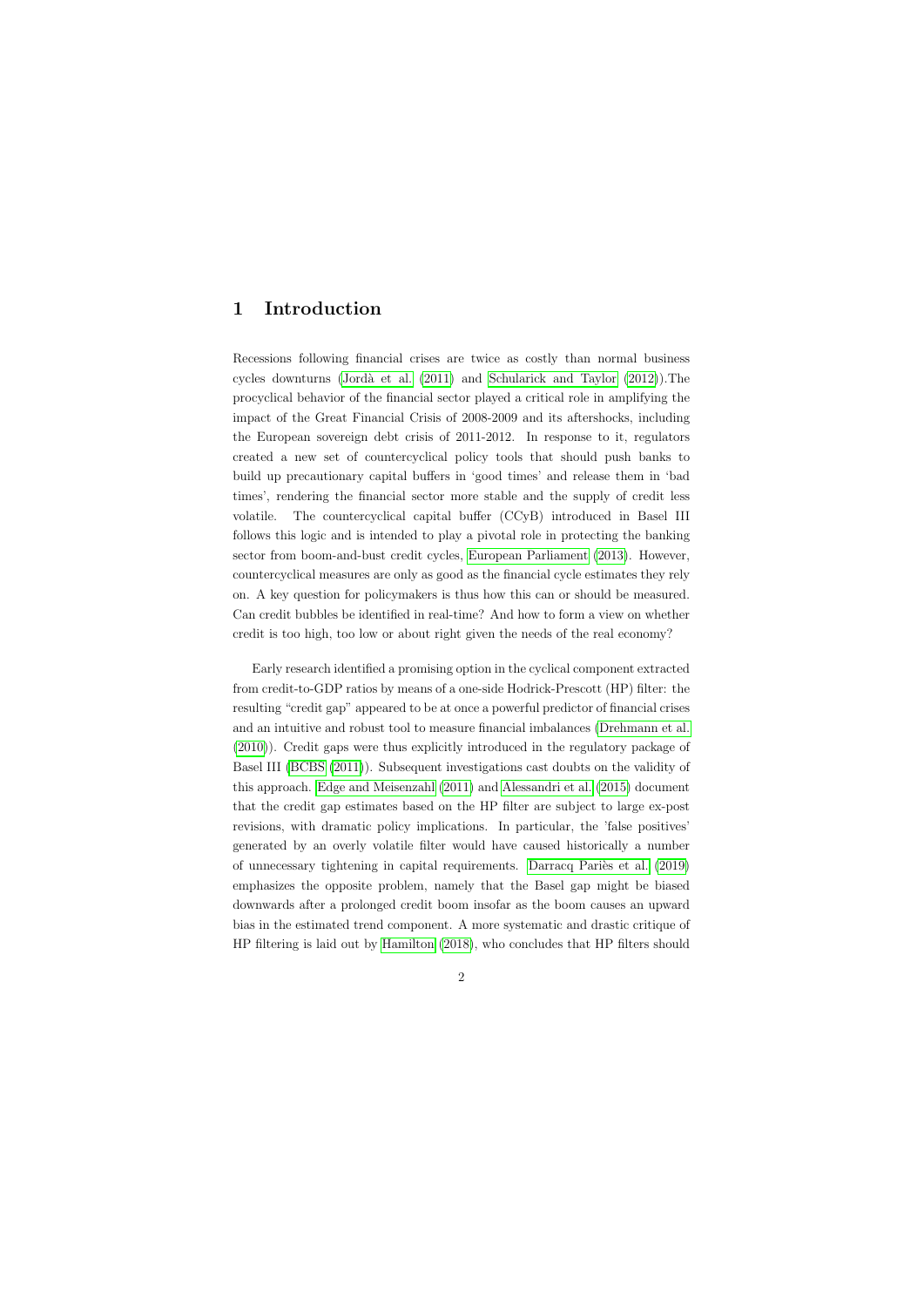have no place in a macroeconomist's toolbox. In practice, HP-based credit gaps play an important role for many of the authorities that fall under the remit of the BCBS. Hence, this methodological debate has important implications for the concrete management of bank capital buffers and for financial stability around the world.

In this paper, we provide new evidence on the issue by studying the behavior of credit gaps in 26 countries between 1971 and 2018. Our first contribution is to show that the shortcomings of the one-side HP filter are not only quantitatively significant but also extremely pervasive, both across countries and over time. The ex-post corrections to the HP-filtered gap can be as large as the gap itself, rendering the filter effectively useless in real-time. Our second contribution is to demonstrate that they are not lethal. The filtering errors are highly persistent and hence predictable. This opens the way to a simple now-casting procedure that allows policymakers to obtain better estimates of the credit gap without departing from the Basel III prescription. In a nutshell, this consists of: (i) estimating a sequence of filtering errors, i.e. historical discrepancies between one-side and two-side estimates of the cycle; (ii) forecasting this discrepancy to obtain an estimate of its (unobserved) current value; and (iii) using this forecast, or nowcast, to correct the one-side estimate of the cycle. This procedure delivers credit cycle estimates that are less volatile, less subject to revisions and more correlated with financial crises than those obtained from the plain HP filter. When used as an input for the Basel III policy rule, they also generate higher capital requirements at the onset of the financial crises included in our sample. Importantly, the procedure is easy to implement and fully consistent with Basel III. In its simplest form, it can be implemented using exclusively the quarterly credit-to-GDP series used for the Basel gap. Our main conclusion is not that HP filters provide the "best" possible estimates of the credit cycle or the most reliable warnings on the likelihood of a financial crisis, but rather that these estimates are broadly fit for policy use and can be easily refined without radical departures from the Basel prescriptions.

Economists have been aware of the unreliability of the HP filter at least since [Orphanides and Norden](#page-35-1) [\(2002\)](#page-35-1). In the financial stability arena, the limitations of the Basel credit gap have spurred the creation of a wide range of alternative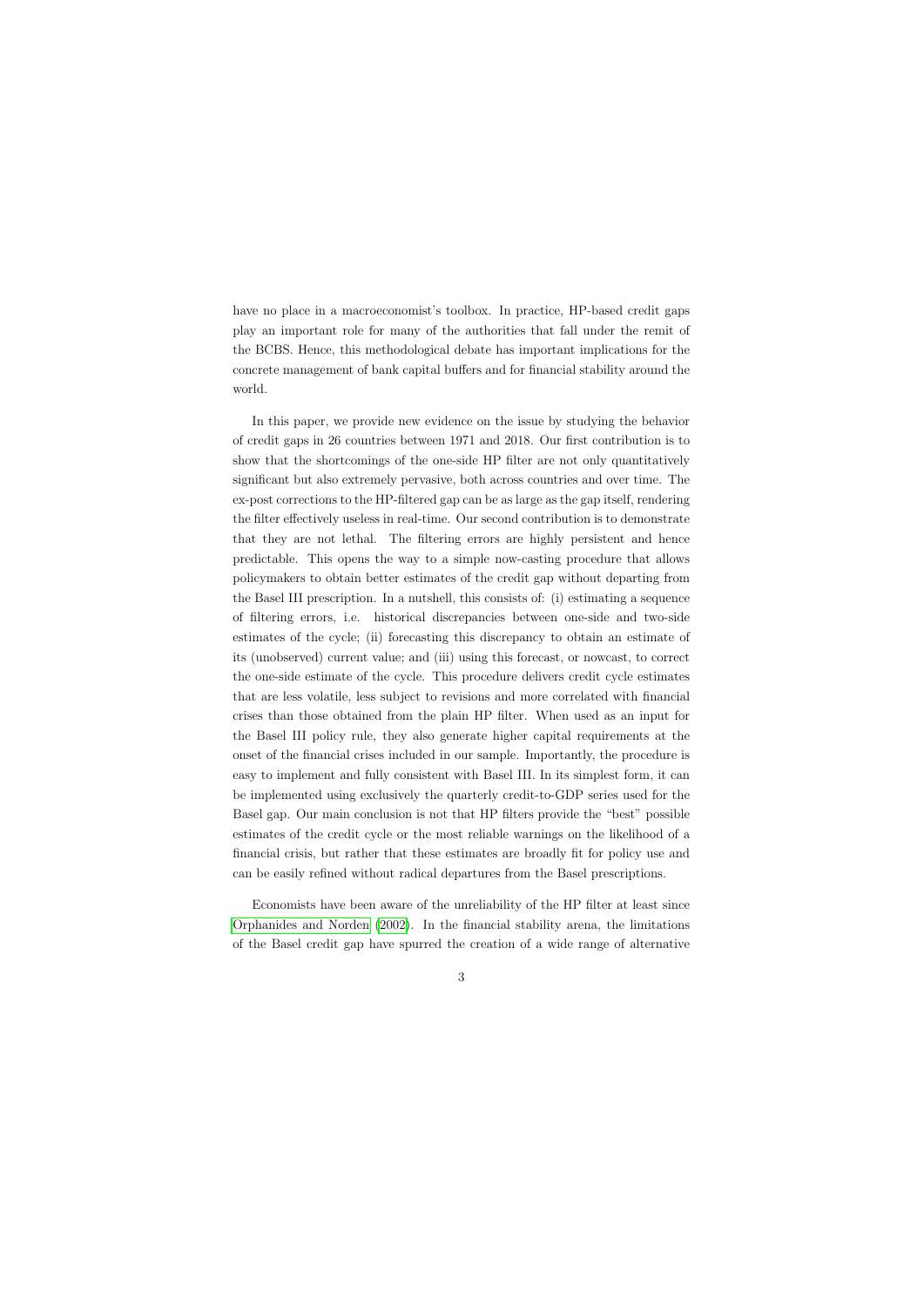indicators of financial imbalances and/or crisis prediction methods. Jordà et al. [\(2017\)](#page-34-5) argue that credit cycles are not necessarily longer than business cycles and that they should be measured scaling credit by population rather than GDP. [Hamilton](#page-34-4) [\(2018\)](#page-34-4) proposes a general alternative to HP filtering based on linear projections; [Drehmann and Yetman](#page-33-3) [\(2018\)](#page-33-3) find that this approach performs poorly in the case of credit-to-GDP ratios and that the Basel credit gap is not easily beaten by alternative measures based on different filtering techniques. [Baba et](#page-33-4) [al.](#page-33-4) [\(2020\)](#page-33-4) study multivariate filters where credit cycles are estimated jointly along with cyclical imbalances in output and interest rates. Two radically different approaches are put forward by [Alessi and Detken](#page-33-5) [\(2018\)](#page-33-5) and [Adrian et al.](#page-33-6) [\(2019\)](#page-33-6), who use respectively decision trees and predictive distributions on future output growth to measure systemic risk in the financial sector. [Greenwood et al.](#page-34-6) [\(2020\)](#page-34-6) provide further evidence on predictability, showing that financial crises in the post-war era have been systematically anticipated by strong growth in credit and asset prices. Our work contributes to this literature and it is largely complementary to these papers. Instead of exploring alternative modeling strategies, we focus on investigating what can be done to fix the shortcomings of the HP filter without departing from the Basel framework.

The remainder of the paper is organized as follows. Section [2](#page-4-0) describes the data. Section [3](#page-6-0) presents new stylized facts on the behavior of one-side and two-side HP filters in a panel of 26 countries between 1971 and 2018. Section [4](#page-7-0) introduces the "simple fix" to correct the endpoint problems of the HP filters. Section [5](#page-10-0) tests the performance of our strategy using a range of alternative criteria, including the volatility and persistence of the estimated credit cycle, its capability to predict historical crisis episodes, and its implications for the calibration of the countercyclical capital buffer in good and bad times. Section [6](#page-16-0) concludes.

### 2 Data

<span id="page-4-0"></span>The bulk of our empirical analysis is based on aggregate credit-to-GDP ratios obtained from the BIS website (<https://www.bis.org/statistics/index.htm>).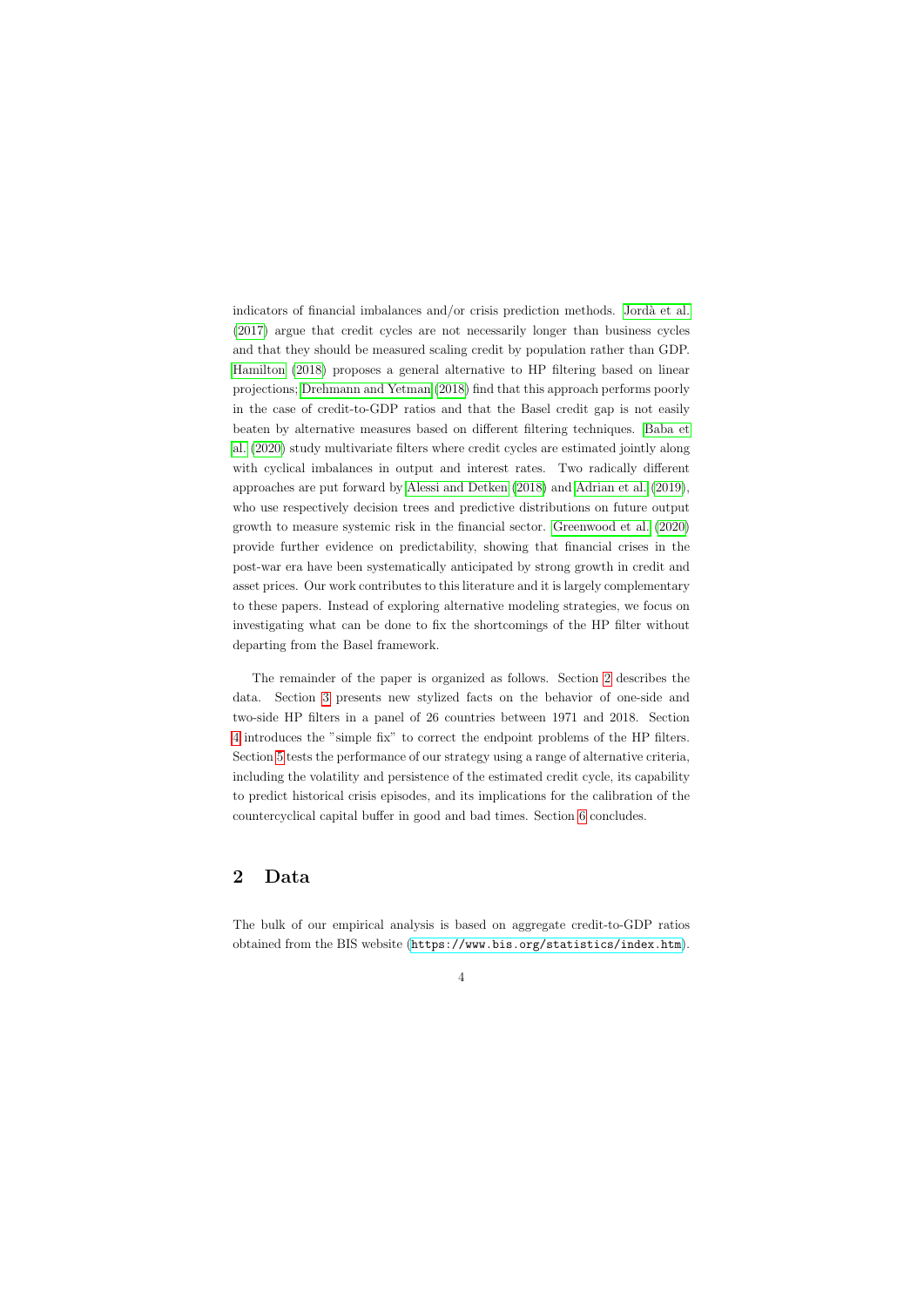The series published by the BIS cover 44 economies starting at the earliest in 1961. The credit-to-GDP ratio for each country is based on total credit to non-financial corporations (both privately- and publicly-owned), households and non-profit institutions, provided by all sources, including domestic banks, other domestic financial corporations, non-financial corporations, and non-residents.<sup>[1](#page-5-0)</sup> We do not use real-time data: our analysis focuses on the (in)accuracy of the one-side filter relative to its two-side counterpart, and it abstracts from the estimation noise associated to data revisions. [Edge and Meisenzahl](#page-34-3) [\(2011\)](#page-34-3) find revisions to be small and inconsequential in the case of the US. To use reasonably long times series we restrict the sample to economies for which data are available for at least 40 years. The resulting dataset is sufficiently broad to allow us to draw general conclusions on the efficacy of our estimation procedure: it spans the period between 1971Q1 and 2018Q4 and it covers 26 countries, including the G8 economies, most European countries and a broad selection of emerging markets. Descriptive statistics on the credit-to-GDP ratios are provided in Table [1.](#page-24-0)

In Section [5](#page-10-0) we also run predictive regressions using a set of (discrete) "systemic crises". These are obtained from three complementary sources. The first one is the ESRB-European Financial Crises database documented in [Lo Duca et al.](#page-34-7)  $(2017).<sup>2</sup>$  $(2017).<sup>2</sup>$  $(2017).<sup>2</sup>$  $(2017).<sup>2</sup>$  The other ones, which cover also non-European countries, are [Laeven and](#page-34-8) [Valencia](#page-34-8)  $(2020)$  and Jordà et al.  $(2017)$ . For countries that appear in more than one dataset, we count as crises all periods (i.e. quarters) that are classified as such by at least one of the sources considered. This simple, agnostic approach allows us to bypass the problem of taking a stance on each specific historical episode. It is also conservative, in the sense that it captures all the periods of financial distress that a (risk-averse) macroprudential authority would have presumably wished to face with a strongly capitalized banking sector. The merged dataset allows us to study [3](#page-5-2)7 crisis episodes for 22 countries between 1971 and 2018.<sup>3</sup>

<sup>1</sup>See [https://www.bis.org/statistics/about\\_credit\\_stats.htm?m=6|380](https://www.bis.org/statistics/about_credit_stats.htm?m=6|380) for further details.

<sup>2</sup>Data are available at [https://www.esrb.europa.eu/pub/financial-crises/html/](https://www.esrb.europa.eu/pub/financial-crises/html/index.en.html) [index.en.html](https://www.esrb.europa.eu/pub/financial-crises/html/index.en.html)

<span id="page-5-2"></span><span id="page-5-1"></span><span id="page-5-0"></span><sup>3</sup>Table [A.1](#page-38-0) reports the crisis periods country by country. Both [Laeven and Valencia](#page-34-8) [\(2020\)](#page-34-8) and [Jord`a et al.](#page-34-5) [\(2017\)](#page-34-5) do not report periods of crisis for Canada, New Zeland, Singapore, and South Africa.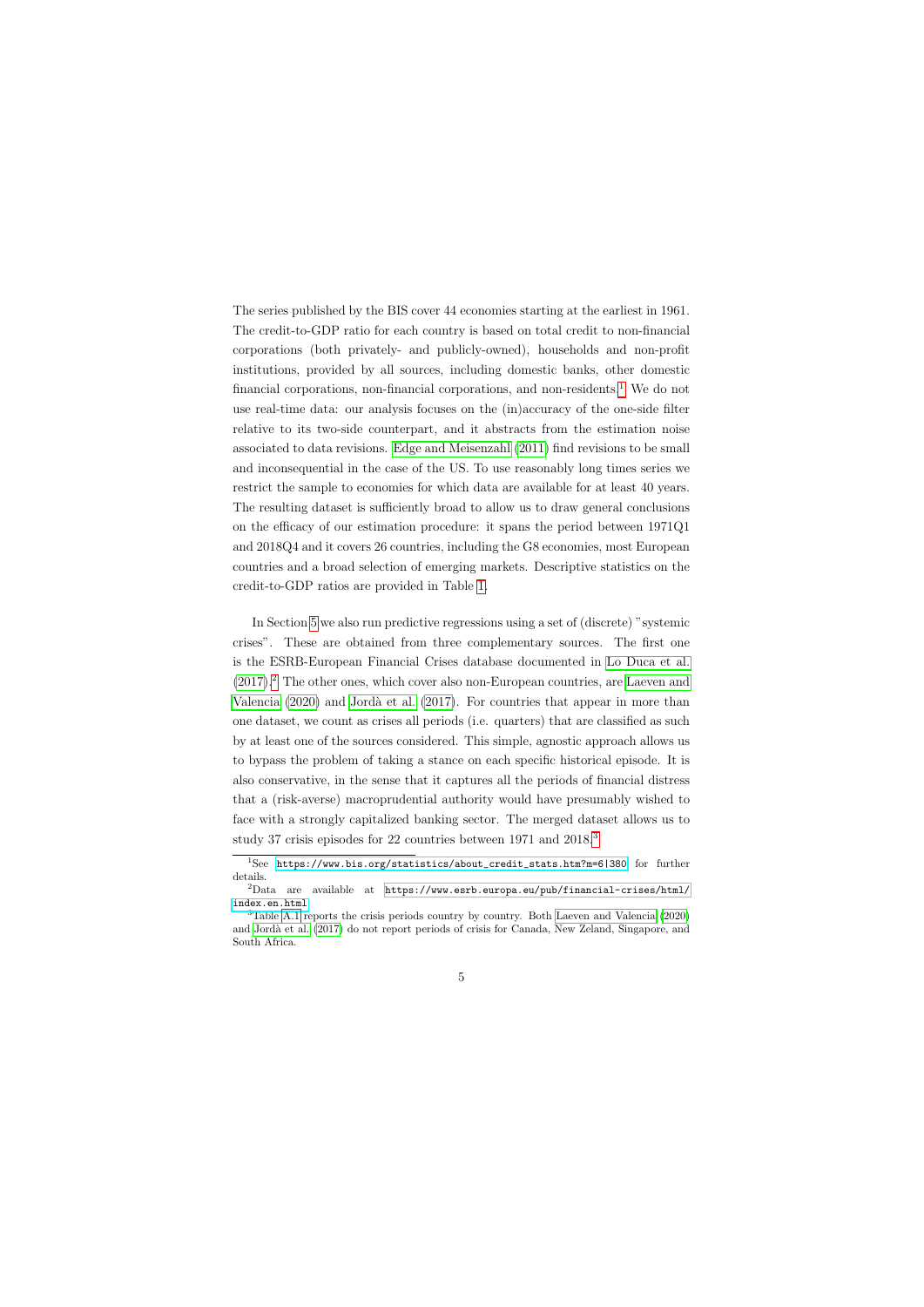## 3 Stylized facts on HP filters and credit gaps

Does the one-side HP filter give a misleading picture of the credit cycle? And what are the main features of the discrepancies between the filtered (computed real-time by using one-side HP filter) and smoothed (computed ex-post by using two-side HP filter) estimates of the cycle?

<span id="page-6-0"></span>To answer these questions we present new estimates of the credit cycle in a panel of 26 countries, examining the stylized facts on the relation between filtered estimates, smoothed estimates and ex-post revisions (defined as the difference between smoothed and filtered estimates). Table [2](#page-25-0) reports some basic summary statistics.[4](#page-6-1) Columns 1 to 3 of the table show the mean of the filter, the smoother and the revision for each country. The average revision is negative in almost all cases, suggesting that the filter tends to generate an upward bias in the estimated credit gap. They are also very large, consistently with [Edge and Meisenzahl](#page-34-3) [\(2011\)](#page-34-3) and [Alessandri et al.](#page-33-1) [\(2015\)](#page-33-1). The averages reported in the bottom row show that in the pooled data the revision turns out to be of the same order of magnitude as the cycle itself.

The filter is by construction more volatile than the smoother. The standard deviations reported in columns 4 and 5 show that this excess volatility is modest on average, at roughly 80 basis points, but exhibits significant variation across countries: it exceeds 2 percentage points, for instance, in the case of Ireland or Japan. The most striking result is shown in the last column of the table: the correlation between real-time estimates and ex-post revisions is large and negative in all countries, with a cross-sectional average of -0.49. This confirms that the one-side filter suffers from a systematic overshooting problem: it delivers estimates of the credit cycle that are too large in absolute terms, and hence systematically revised downwards when more data becomes available. This feature is persistent over time as shown in Figure [1.](#page-18-0) The problems this causes to policymakers are obvious. Given the magnitude of the revisions (column 3), the negative correlation

<span id="page-6-1"></span><sup>4</sup>Note that the calculations are based on the entire sample period 1970Q1-2018Q4: the smoothing revisions would have *not* been available in real-time. The question of how the patterns in the data can be exploited in real-time will be tackled in Sections [4](#page-7-0) and [5.](#page-10-0)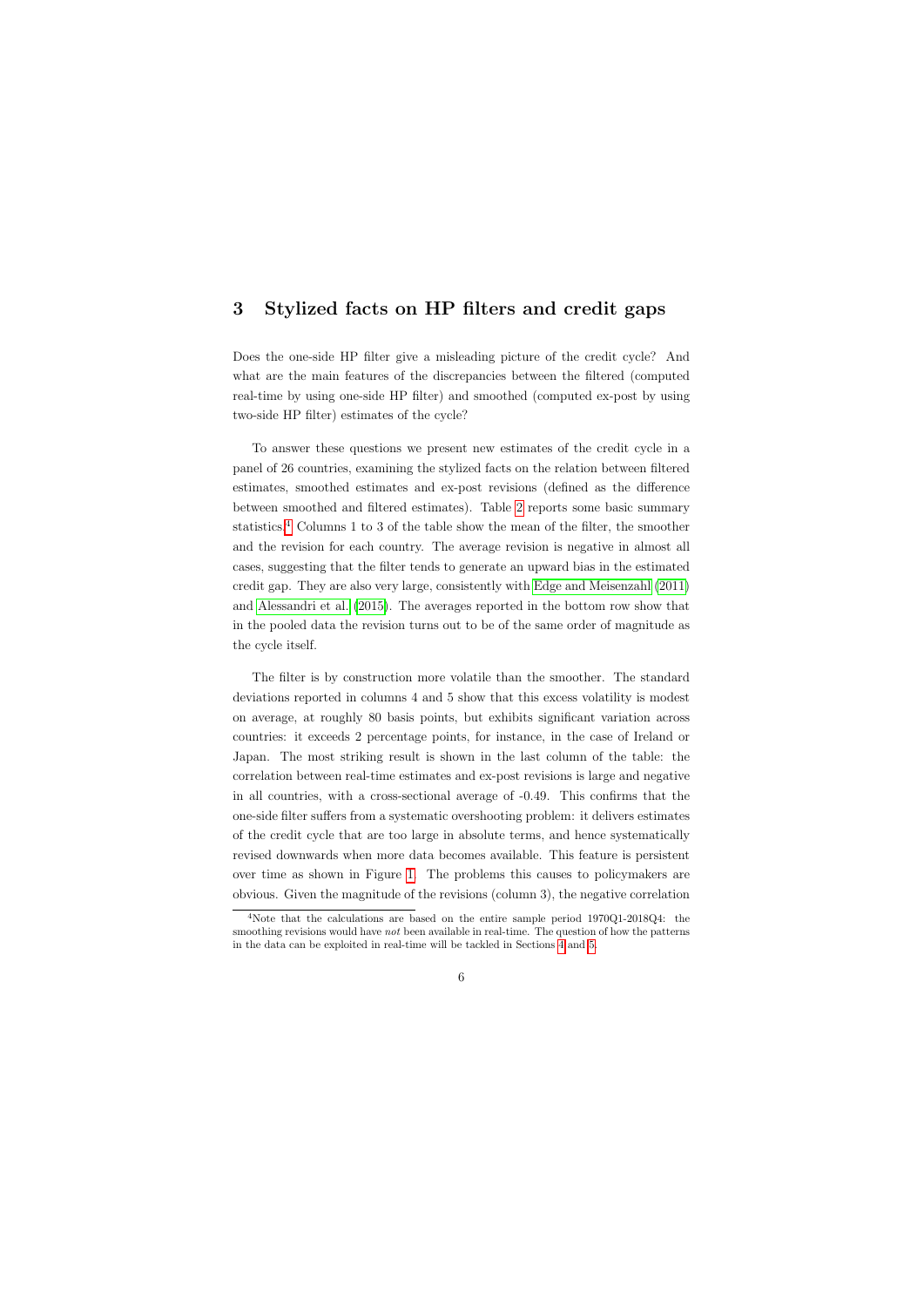implies that even drawing a conclusion on whether the cycle is expansionary or contractionary at a given point in time is intrinsically very difficult. The analysis above exploits the full sample period 1971-2018. By using all available observations we obtain the best two-sided estimate of the credit cycle that can be obtained through HP filtering, but we may also introduce two distortions. The estimates might be (i) too volatile at the beginning of the sample, where filter and smoother can be unstable; and (ii) biased at the end of the sample, where the smoother converges to the filter. To get around this issue we recalculate the evaluation statistics only for the middle section of the sample, i.e. 1981Q1-2007Q4. Removing the first 10 years should be sufficient for the convergence of the smoother (Ger $\tilde{s}$ l [and Seidler](#page-34-9) [\(2015\)](#page-34-9) and [Drehmann and Juselius](#page-33-7) [\(2014\)](#page-33-7)), while a sample ending in 2007 removes the potential influence of the Great Financial Crisis and limits the end-of sample bias of the two-side HP filter estimates. The results, reported in Table [3,](#page-26-0) are consistent with the findings for the full sample: the revision is even larger, with a cross-sectional average of -3.34  $vis-\hat{a}-vis$  -1.11 for the full sample (Table [2\)](#page-25-0). Its correlation with the filter is negative in all but one country, with an average value of approximately -0.4 and a maximum of -0.8.

### 4 A simple strategy to fix the endpoint problem

The evidence in Section [3](#page-6-0) shows that the ex-post revisions to a credit-to-GDP gap obtained from one-side HP filter are about as large as the gap itself. In this respect, the results obtained by [Edge and Meisenzahl](#page-34-3) [\(2011\)](#page-34-3) and [Alessandri et](#page-33-1) [al.](#page-33-1) [\(2015\)](#page-33-1) respectively for the US and Italy extend easily to all developed and emerging economies included in our panel. We now demonstrate that – precisely because they are large and persistent – the one-side HP filtering errors are also relatively easy to forecast based on the past history of the revision. The forecasts can then be used to correct the filter, obtaining a measure of the credit cycle that is both empirically credible and consistent with the logic of Basel III. We illustrate the methodology in this section and assess its performance in Section [5.](#page-10-0)

<span id="page-7-0"></span>To fix ideas, we define as  $F_{t|t}$  the one-side (filter) estimate of the credit gap at time t, which is based on a time-t information set, and as  $S_{t|T}$  the two-side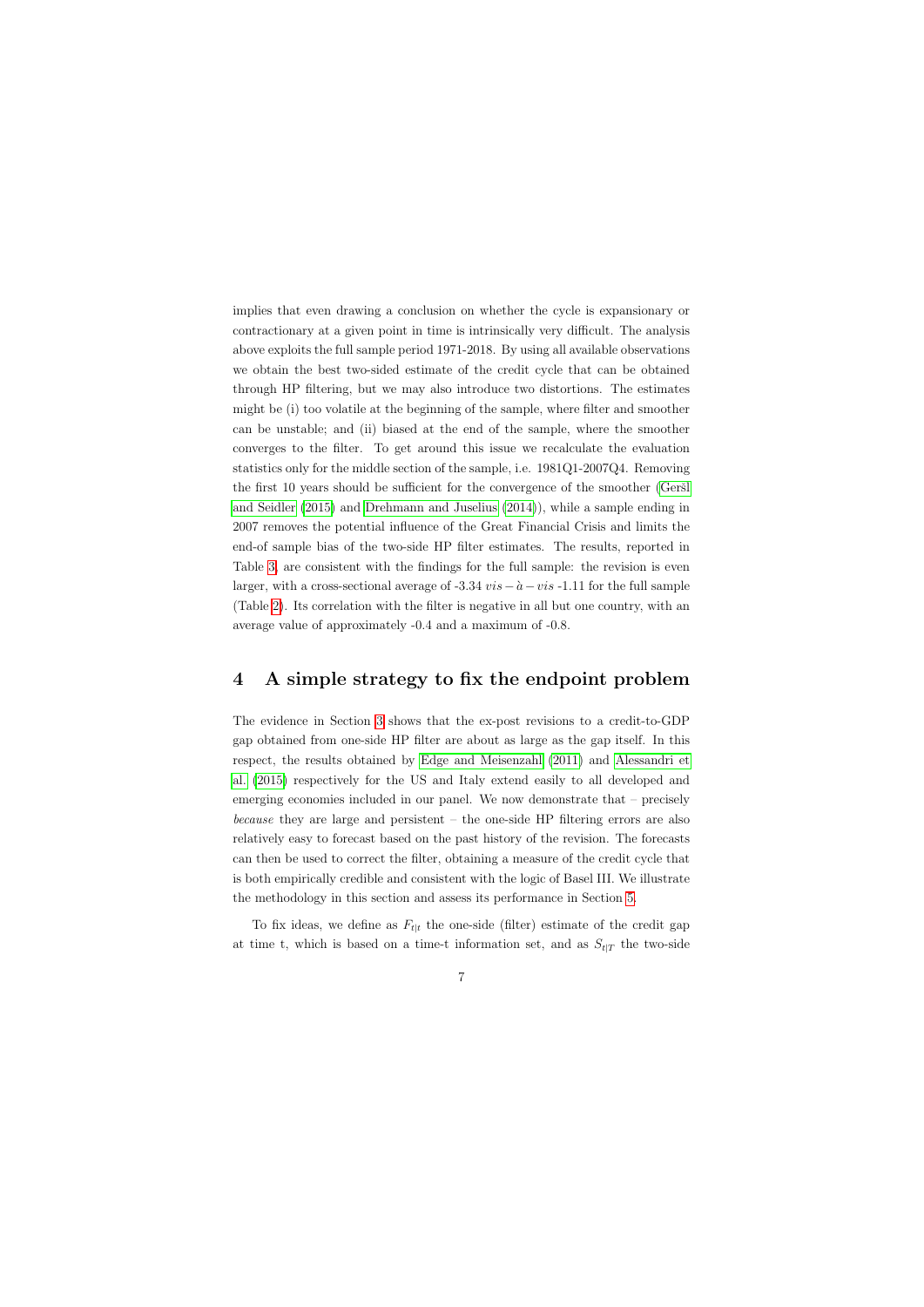(smoother) estimate of the same credit gap, which relies instead on information up to time  $T > t$ <sup>[5](#page-8-0)</sup> Smoother and filter diverge significantly inside the sample  $(S_{\tau|T} \neq$  $F_{\tau|t}$  for  $\tau \neq T$ , but converge by construction at the end of the sample, where the hindsight advantage of the smoother disappears (lim<sub>t→T</sub>  $S_{t|T} = F_{t|t}$ ). The procedure proposed by [Alessandri et al.](#page-33-1) [\(2015\)](#page-33-1) exploits the information contained in the history of the filter and the smoother to improve its performance at the  $t = T$  boundary. It can be summarized as follows:

- 1. Estimate  $F_{t|t}$  and  $S_{t|T}$  using all information available until today T
- 2. Calculate a series of smoothing (ex post) corrections:  $C_t = S_{t|T} F_{t|t}$
- 3. Using a truncated sample  $\mathbb{C}_{t-h} = (C_1, ..., C_{T-h})$  and a generic model M, generate a nowcast of the current correction  $\widehat{C}_T = \mathcal{M}(X_T, \mathbb{C}_{T-h})$ , where  $X_T$ denotes additional information available at time T.
- 4. Revise the current value of the filter using the estimated correction:  $\widehat{F}_{T|T} =$  $F_{T|T} + \widehat{C}_T.$

Provided the difference between filter and smoother is predictable, the inaccuracy of the filter at the end of the sample (where policymakers need it the most) can be reduced by adding a model-based prediction of the as-yet-unobserved smoothing correction. Dropping some observations in step (3) is important because owing to the gradual convergence between filter and smoother, the correction drops mechanically to zero as  $t$  approaches  $T$ .

The choice of the horizon h, the model  $\mathcal M$  and the auxiliary information set X can of course be important in practice, and is far from trivial. In what follows, as in [Alessandri et al.](#page-33-1) [\(2015\)](#page-33-1), we deliberately stick to two extremely naive forecasting models, namely (1) a random walk where  $C_t$  is simply held constant at some past

<span id="page-8-0"></span><sup>&</sup>lt;sup>5</sup>We rely throughout the analysis on a smoothing parameter  $\lambda$ =400,000, as prescribed by the Basel agreements. The reason is, once again, that we intend to focus on the endpoint problems of the filter selected by the regulator rather than its general performance.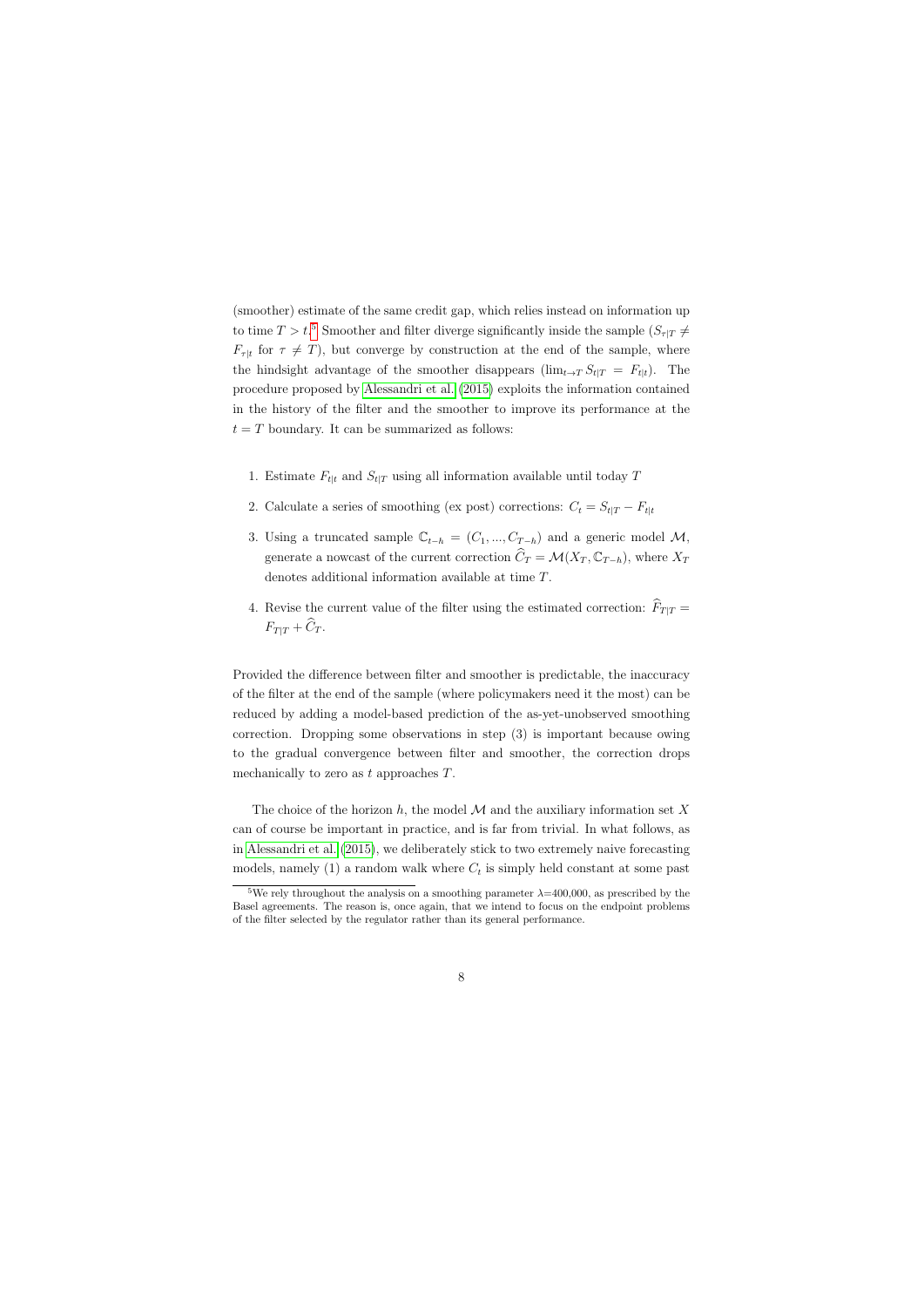value  $(RW)$ , and (2) a distributed lag equation where  $C_t$  is predicted based on its own lags and the lags of the one-side filter (ARDL):

$$
C_{c,t} = C_{c,t-h} \tag{1}
$$

$$
C_{c,t} = \alpha + \sum_{i=1}^{p} \beta_i C_{c,t-h-i} + \sum_{j=1}^{k} \gamma_i F_{c,t-j|t-j} + \gamma_c + \epsilon_{c,t}
$$
 (2)

<span id="page-9-2"></span>These models are appealing for two reasons. First, they can be tested and used at no cost by any policy authority that calculates HP-filtered gaps as part of its risk assessment analysis. Second, they clearly provide a lower bound on what the procedure might be able to achieve. It is highly likely that by using additional macro-financial indicators, or factors that summarize large-dimension information sets, one could obtain significant accuracy improvements. In this respect, our results show that the procedure can work *even if* the modeling choices are quite clearly stacked against it.

<span id="page-9-3"></span>We estimate RW and ARDL using a panel specification with country fixed effects,  $\gamma_c$ . We let the horizon h vary from 4 to 20 quarters, and calculate for each model the average root mean square error (RMSE) across countries between 1981 and 2007.[6](#page-9-0) The RMSEs of the models are reported in Table [4.](#page-27-0)[7](#page-9-1) For both RW and ARDL the errors are minimized at  $h^*=6$  quarters, with ARDL performing generally better than  $RW$ . We thus use equations [\(1\)](#page-9-2) and [\(2\)](#page-9-3) with  $h = 6$  to calculate  $C_t$  and  $F_{t|t}$  in the remainder of the paper. Notice that we abstract from country specificities (except insofar as these are captured by the country fixed effects) and we use a unique horizon to generate the forecasts for all countries. Both choices are likely to further bias the results of the analysis

<sup>6</sup>The errors of interest are the discrepancies between the real-time estimate of the correction delivered by a given model and the corresponding full-sample HP estimate, i.e.  $\tilde{C}_t - C_{t-h|T}$ . Both terms are country-specific, and the first one is also model- and horizon-specific. The RMSEs are calculated (for each model and horizon) by averaging over countries and time periods.

<span id="page-9-1"></span><span id="page-9-0"></span><sup>7</sup>Results of the estimation of equation [\(2\)](#page-9-3) are shown in Table [A.2.](#page-39-0)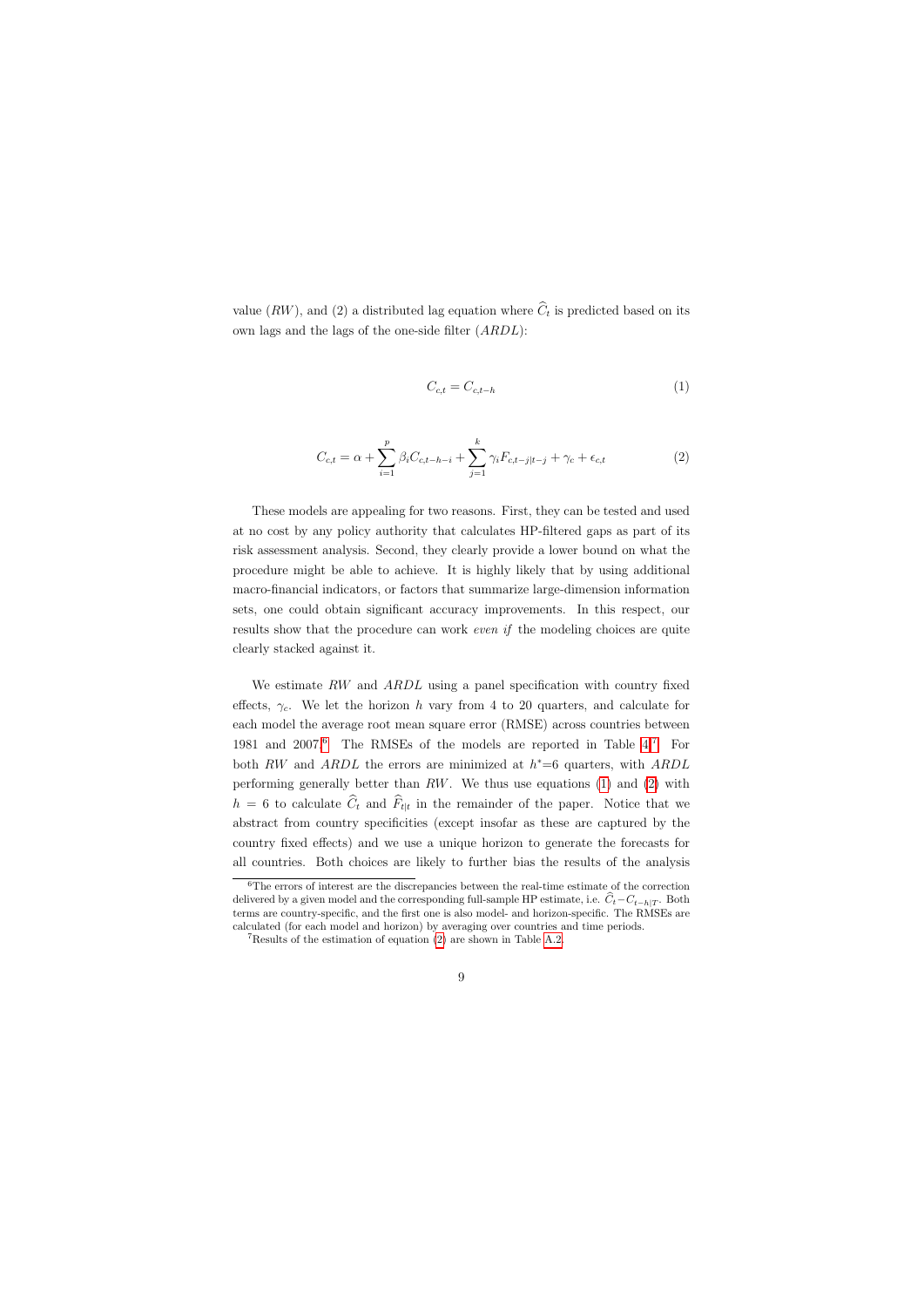against the proposed procedure.<sup>[8](#page-10-1)</sup> Importantly, we construct estimates of  $F_{t|t}$ ,  $S_{t|T}$ , and  $\hat{C}_t$  using all available information (1971-2018) but we evaluate the models over a restricted 1981-2007 sample. This is to get rid of the two aforementioned potential distortions, namely the volatility of the estimates at the beginning of the sample (where the filter  $F_{t|t}$  and the smoother  $S_{t|T}$  have not converged yet) and the bias at the end of the sample (where  $S_{t|T}$  and  $F_{t|t}$  estimates converge by construction). A key issue is, of course, the choice of sensible and economically relevant evaluation criteria for the final outcome of the forecasting procedure. In what sense should  $\hat{F}_{t|t}$  work better than  $F_{t|t}$ ? In Section [5](#page-10-0) we explore sequentially three types of validation. We start by checking whether the adjustment delivers a better approximation of the full-sample estimate of the credit cycle [\(5.1\)](#page-11-0). If (by some sensible metric)  $||\widehat{F}_{t|t} - S_{t|T}|| < ||F_{t|t} - S_{t|T}||$ , we can conclude that the correction is successful in bringing the real-time estimates of the credit cycle closer to those that can be computed with hindsight  $T - t$  periods later. We then take a broader economic perspective, and test whether  $F_{t|t}$  is a better predictor of financial crises than  $F_{t|t}$  [\(5.2\)](#page-12-0). Finally, we look at the policy implications of the adjustment, comparing the properties of capital buffers calibrated using alternatively  $\widehat{F}_{t|t}$  or  $F_{t|t}$  $(5.3).$  $(5.3).$ 

### 5 Does the fix work?

This section discusses our key empirical findings. The results are organized around three questions: (i) does the strategy described in Section [4](#page-7-0) ameliorate the end-point problems of the HP filter? (ii) Does it allow us to predict financial crises more accurately? (iii) Does it yield economically sensible prescriptions on capital buffers? To simplify the notation, from now on we label the filter (one-side estimator), the adjusted filter (one-side estimator plus real-time correction) and the smoother (two-side estimator) respectively as  $F_t$ ,  $F_t^*$  and  $S_t$ .<sup>[9](#page-10-2)</sup> The first question requires a statistical comparison of  $F_t$  and  $F_t^*$  against  $S_t$ . The following two can

<span id="page-10-0"></span><sup>&</sup>lt;sup>8</sup>For instance, a country-specific analysis would result for Italy in choosing  $h^* = 8$  to minimize the errors.

<span id="page-10-2"></span><span id="page-10-1"></span><sup>&</sup>lt;sup>9</sup>We refer the reader to Section [4](#page-7-0) for formal definitions of these terms.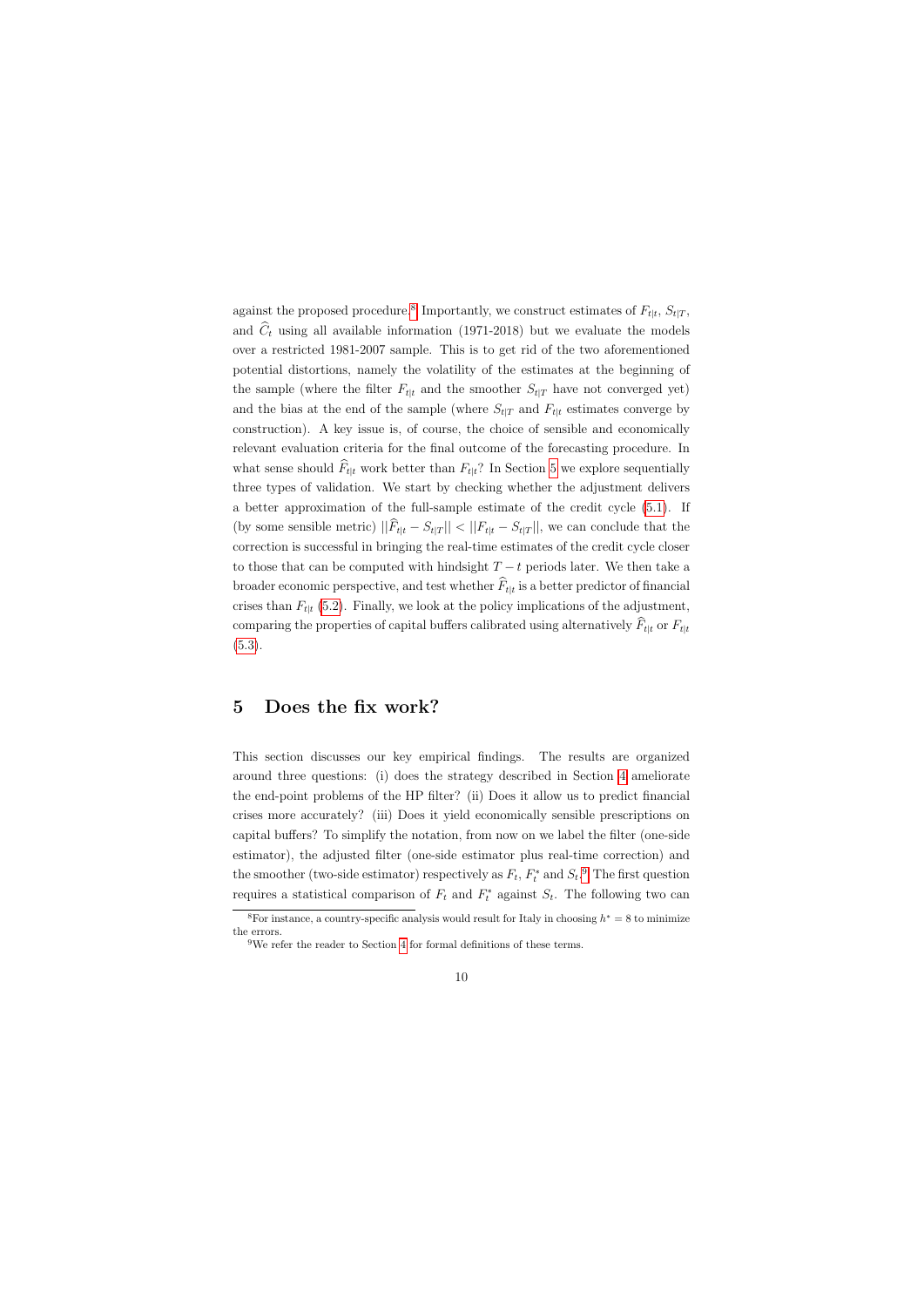be answered (i) by examining the pattern of  $F_t$  and  $F_t^*$  around the crises in our sample, and (ii) by using them to calculate capital buffers through a mechanical macroprudential policy rule.

#### 5.1 Approximating the full-sample estimates in real time

<span id="page-11-0"></span>This section checks to what extent the now-casting procedure sketched in the previous section can be used to improve the performance of the HP filter in estimating credit cycles. To this end, we use four evaluation criteria based on correlations, volatilities, similarity, and synchronicity of the raw and adjusted filters  $(F_t, F_t^*)$  vis  $-\hat{a} - vis$  the smoother  $(S_t)$ . Our first evaluation criterion is correlation: a successful procedure generates  $corr(F_t^*, S_t) > corr(F_t, S_t)$ , with  $corr(F_t^*, S_t) \rightarrow 1$  for a perfect correction. In practice, however, a better approximation of the sign and size of the cyclical component is also important. In fact, countercyclical capital requirements should be (i) activated during credit booms, and (ii) calibrated based on the magnitude of the credit imbalances. We measure these properties in terms of synchronicity and similarity:  $Sync(F_t, S_t)$  $(F_tS_t)/|F_tS_t|$ ,  $Sym = -|F_t - S_t|/|F_t + S_t|$ . Synchronicity ranges between 1 and -1, while similarity between 0 and -N. In both cases,  $F_t^*$  should deliver higher values than  $F_t$  in order to be useful. Our experience at the Bank of Italy, and informal exchanges with macroprudential experts at other institutions, suggest that policymakers also care about volatility; as in other policy areas, volatile indicators can translate into volatile policy decisions and weaken credibility. We thus also compute volatility ratios. Given that the filter is by construction more volatile than the smoother, a successful adjustment procedure should deliver  $\sigma_{F^*}/\sigma_S < \sigma_F/\sigma_S$ , with a limiting value of 1 for an optimal adjustment.

Table [5](#page-28-0) shows the results of the evaluation exercise. For each criterion, we report the results for the unadjusted filter  $(F_t)$  and the adjusted series obtained using the ARDL and the random walk model  $(F_t^{ARDL}, F_t^{RW})$ .<sup>[10](#page-11-1)</sup>

<span id="page-11-1"></span> $10$ In Table [A.4](#page-41-0) we show that the results are broadly similar if the evaluation is carried out using the restricted sample 1981-2007, which excludes the initial observations (for which the estimates might be unstable) and the Global Financial Crisis.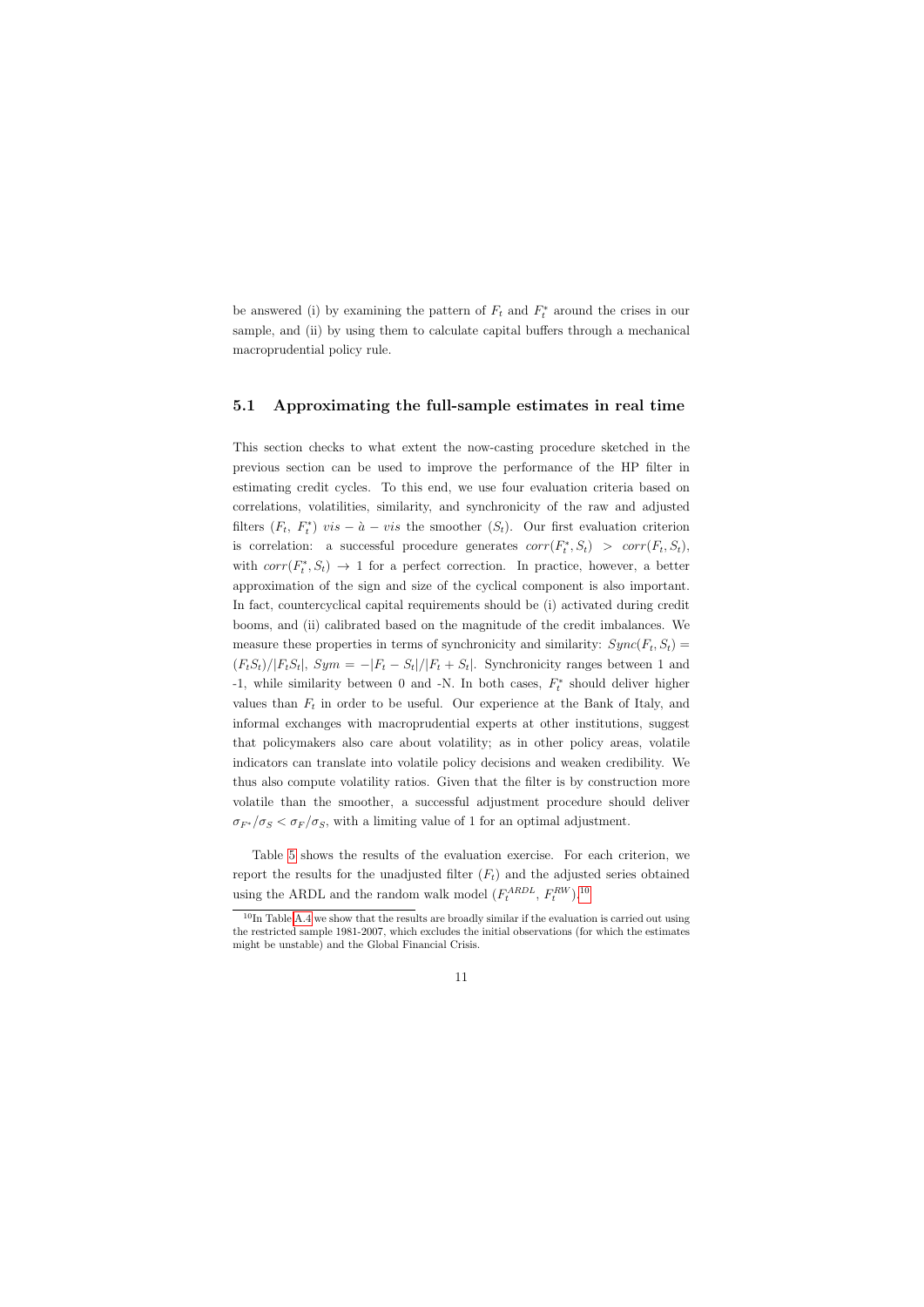The average behavior of the three filters in the panel is broadly similar, but there are clear signs that the adjustment improves the performance of  $F_t$  along some of the dimensions of interest. On average,  $F_t^{ARDL}$  works better than  $F_t$ according to the three evaluation criteria: it is more correlated with the smoother (column 3), more similar (column 6) and better synchronized (column 9). By contrast,  $F_t^{RW}$  is more similar but less correlated to the smoothed estimate than  $F_t$ . The discrepancies between filters are on average fairly small. A closer look at the country-level results reveals that these patterns are common to most economies. In terms of correlation, for instance,  $F_t^{ARDL}$  outperforms the unadjusted filter in all but four countries; based on synchronicity and similarity it performs better in all but six and eight countries respectively.

The volatility results in columns 10-12 raise an interesting issue. The adjusted series are clearly successful in reducing the well-known (and heavily criticized) volatility of the HP filter. The excess volatility of  $F_t$  relative to  $S_t$  is apparent for all countries in our sample, reaching peaks of 18–20% in the case of Italy, Japan and the UK.  $F_t^{*ARDL}$  and  $F_t^{*RW}$  deliver without exceptions volatility ratios that are lower than one. In this respect, both estimators seem capable of reducing the noise caused by the end-of-sample behavior of the HP filter. However, the figures may raise an opposite concern – namely that their volatility is too low, and that useful information is being discarded along with the filtering noise. This result is not surprising, as well-calibrated forecasts are typically less volatile than their targets. Its implications hinge critically on the objective of the forecasting exercise and the loss function of the forecaster. In the present context, the risk is that the 'false positives' generated by  $F_t$  are simply replaced by the 'false negatives' generated by  $F_t^*$ . In the next two subsections we test and rule out this possibility, showing that the adjusted filter predicts financial crises better than the unadjusted one.

#### 5.2 Predicting the outbreak of financial crises

<span id="page-12-0"></span>This section checks whether, besides providing a better picture of the credit cycle as demonstrated in Section [5.1,](#page-11-0) the adjusted filter  $F_t^*$  is also a better predictor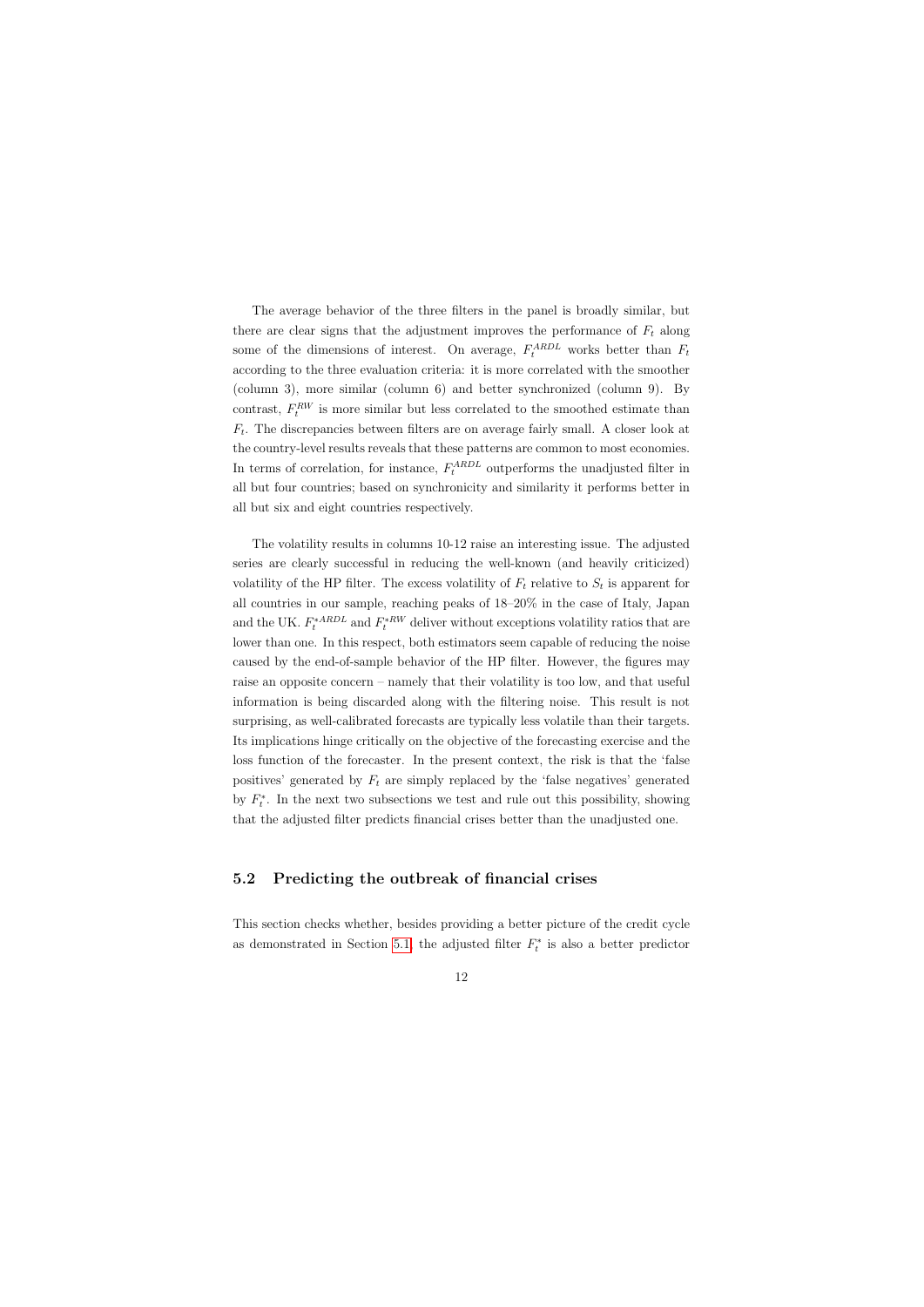of financial crises. The question is whether the additional information provided by the correction term  $C_t = F_t^*$ - $F_t$  is valuable from a forecasting perspective. We compare the in-sample performance of raw and adjusted filters using a quarterly panel that includes 22 countries and 37 crises episodes that took place between 1971 and 2018.[11](#page-13-0) For the sake of parsimony, in the following, we will focus only on the correction estimated using the ARDL model of equation [2.](#page-9-3)

We estimate logit models of the following type:

$$
Pr(Crisis_{c,t} = 1) = \mathcal{F}(\alpha + \beta'X_{c,t-4} + \gamma_c),
$$
\n(3)

<span id="page-13-2"></span>where the dependent variable  $Crisis_{c,t}$  is a country-specific crisis dummy and  $F$  denotes the cumulative distribution function for the logistic distribution. The predictors  $X_{c,t}$  include alternatively  $F_{c,t}$ , the pair  $[F_{c,t} \ \widehat{C_{c,t}}]$  or the smoother  $S_{c,t}$ .Although the smoothed estimate of the credit cycle is not available to forecasters in real-time, its behavior in the logit model is informative from our perspective. If  $S_{c,t}$  is a good proxy of systemic risk, and if the estimated correction  $\widehat{C_{c,t}}$  works as intended, then by using the correction we should be able to narrow the gap between the performance of the specification based on  $F_{c,t}$  and that based on  $S_{c,t}$ . In all models, the predictors are lagged four quarters and the equation includes country fixed effects  $(\gamma_c)$ . The estimated regressions are displayed in Table [6.](#page-29-0) The coefficients are significant and positively-signed in all specifications: this confirms that a rise in the credit gap  $-$  however measured  $-$  generally anticipates a financial crisis. The regression in column 2, where filter and correction appear as regressors, suggests that the predictive power of the correction is of the same order of magnitude as that of the filter itself. The benchmark specification reported in column 3 confirms that the correlation with future crises is even higher for the smoother, which outperforms the other filters for all the three information criteria. The one-side filter is the worst performer while the adjusted falls in between filter and smoother, as one would expect a priori.<sup>[12](#page-13-1)</sup>

<sup>11</sup>Canada, New Zealand, Singapore, and South Africa are excluded from the panel because of the lack of information about financial crises. A full description of the crisis episodes is provided in Table [A.1](#page-38-0) of the Annex.

<span id="page-13-1"></span><span id="page-13-0"></span><sup>&</sup>lt;sup>12</sup>Following [Drehmann and Juselius](#page-33-7) [\(2014\)](#page-33-7) we also compare the area under the ROC curve for the three filters, Figure [A.4:](#page-42-0) the smoother reaches the higher value, 0.86, the one-side filter the lower, 0.73, but the adjustment ameliorates the performance, 0.77.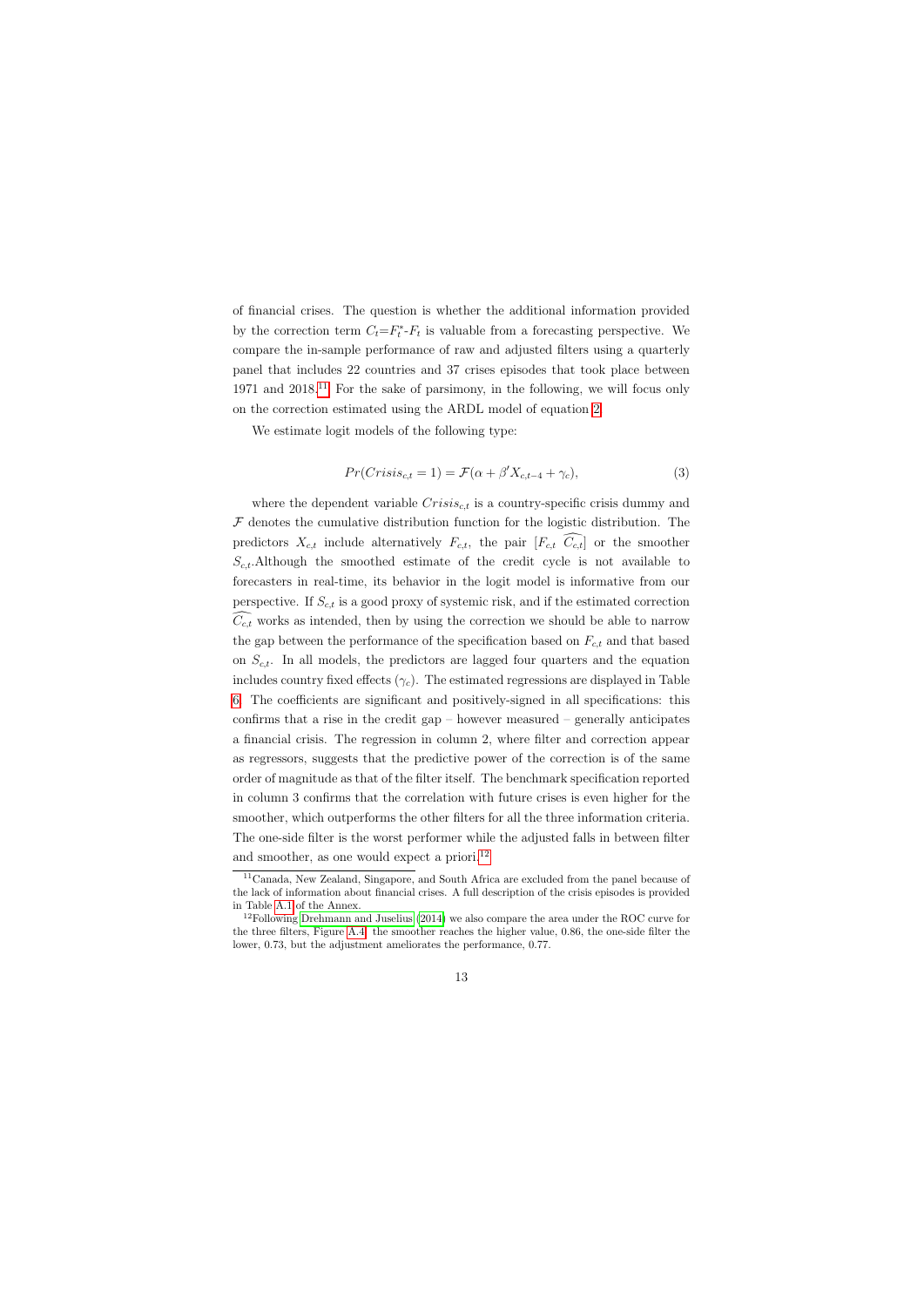In Table [7](#page-29-1) we evaluate the crisis predictions obtained with specification [3](#page-13-2) (including alternatively  $F_{c,t}$ ,  $[F_{c,t} \ \widehat{C_{c,t}}]$ , and  $S_{c,t}$ ) in terms of sensitivity and specificity. These represent the probability of an observation being classified respectively as a crisis (not crisis) conditional on it being (not being) part of a crisis episode. In other words, they are the ratios of true positives and true negatives generated by each of the models. Notice that the model based on the ex-post smoother  $S_{c,t}$  dominates the alternatives across criteria and thresholds. However, this is not available to policymakers in real-time.

In columns 1 and 2 we calculate the ratios assuming that an early warning is issued when the probability of a crisis is above 30 percent. In this case, using the adjusted filter increases the sensitivity by 29 percent compared to the unadjusted filter. The specificity of the two models is virtually identical, although using the adjusted filter still delivers a marginal (2 percent) gain. The remaining columns show that these results are robust to switching from a 30% to a 35% or 40% warning threshold. This is confirmed also in Figure [2](#page-22-0) and Figure [3](#page-23-0) which suggest that augmenting the one-side filter by the correction moves the performance of the filter closer to that of the smoother across the full distribution. The improvement is fully driven by the reduction in the probability of classifying a crisis as a normal period. The adjustment reduces the noise caused by the end-of-sample behavior of the one side filter, as shown in section [5.1,](#page-11-0) without entailing the loss of relevant information.[13](#page-14-1)

#### 5.3 Calibrating countercyclical capital buffers

The final aim of the credit-to-GDP gap is to be translated in a percentage of the bank risk-weighted assets (RWA) to set a benchmark buffer rate, according to the rule suggested by [BCBS](#page-33-0) [\(2011\)](#page-33-0).

The [BCBS](#page-33-0) [\(2011\)](#page-33-0) recommends that the accumulation period of the CCyB should be such that (i) the buffer rate is at the maximum of 2.5 percent of RWA

<span id="page-14-1"></span><span id="page-14-0"></span><sup>&</sup>lt;sup>13</sup>The advantage gained by adjusting the filter becomes smaller when we try to predict the crisis two years ahead, see Annex [A.2.](#page-36-0)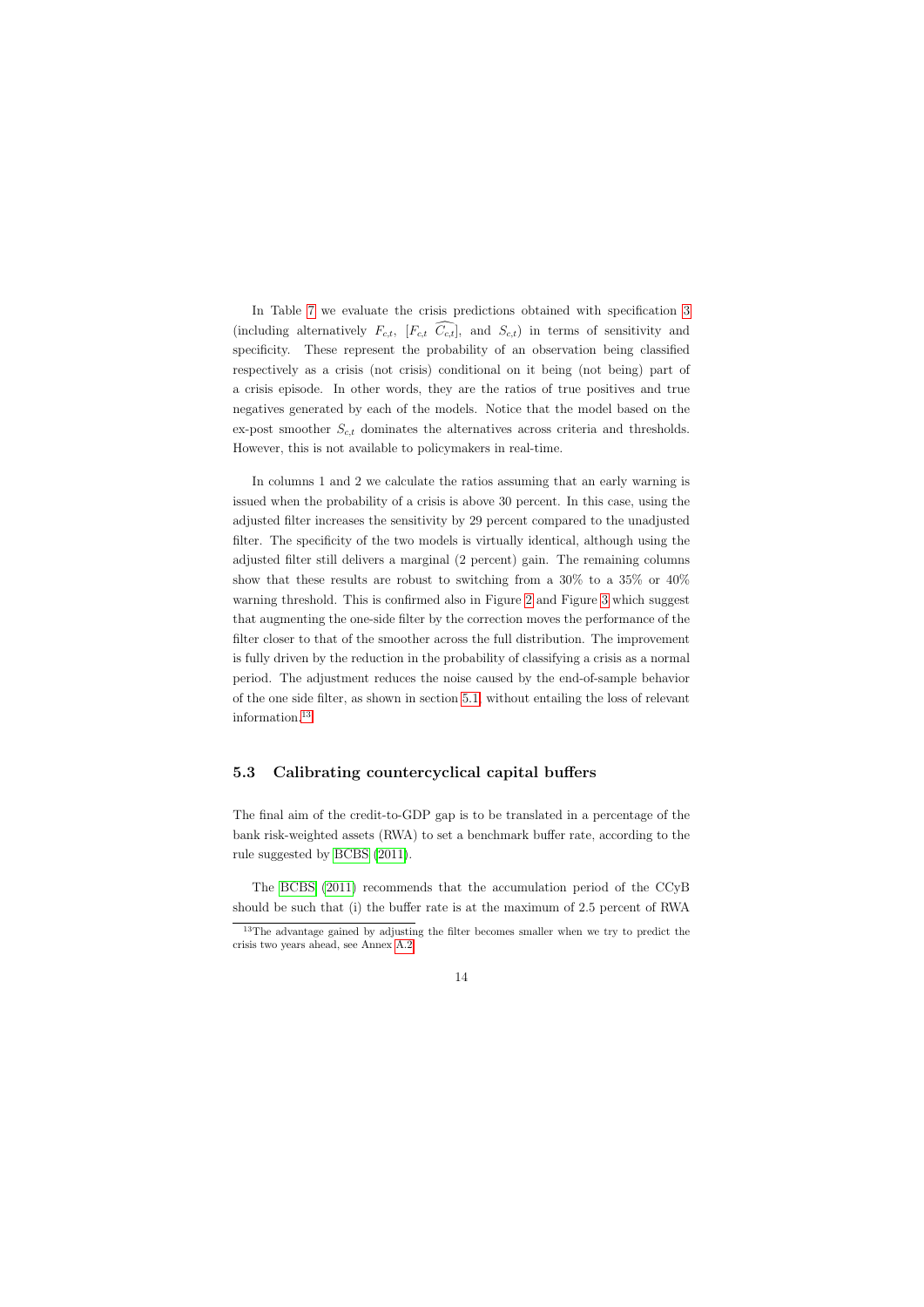prior to a major crisis and (ii) banks are given one year to build up the CCyB. The CCyB should not reach the maximum too early or too late. With these guidelines in mind, the BCBS calibrated the CCyB based on the distribution of the filter. The rule stipulates that the CCyB should be activated when the filter gap exceeds 2 percentage points, so to avoid accumulating positive buffers in normal times, and peak when the gap reaches 10 percentage points (the level of the filter typically observed before the major systemic crises).<sup>[14](#page-15-0)</sup> The credit-to-GDP gap estimates based on the adjusted filter has different sample statistics. To set up a fair comparison with the filter, we identify for our indicator a lower bound that is consistent with the 2 percentage points stated for the filter, a pre-crisis maximum and a slope using the same criteria employed by BCBS. For our sample of countries, 5 years prior to a crisis the 2 percentage points activation gap identified for the filter corresponds to the first quartile of the distribution, namely nearly three-fourths of the countries would have started to accumulate the buffer. The corresponding activation threshold for the adjusted filter has to be set to zero (Table [8\)](#page-30-0) while the level of the adjusted filter that is typically observed one year before a crisis is 5 percent. The resulting piece-wise linear rules for the calculation of the benchmark for the CCyB is the following:  $15$ 

#### 1. Adjusted filter

- $CCyB_t = 0$  if  $F_t^{ARDL} \leq 0\%$
- $CCyB_t = 0.5 * F_t^{ARDL}$  if  $0\% < F_t^{ARDL} < 5\%$
- $CCyB_t = 2.5\%$  if  $F_t^{ARDL} > 5\%$

Table [9](#page-31-0) shows that the buffer rate implied by the adjusted filter is on average higher than that based on the one-side filter and the BCBS proposed calibration. As suggested by the last columns of Table [9](#page-31-0) the adjusted buffer is at the maximum a year before the crisis more often than the one-side buffer. To further explore this issue, we conduct a horse race to explicitly test which estimate of the credit-to-GDP

<sup>&</sup>lt;sup>14</sup>The CCyB rule is described in detail in Annex [A.1.](#page-36-1) We refer the reader to [BCBS](#page-33-8) [\(2010\)](#page-33-8) for details on the identification and the sample used by the Basel Committee on Banking Supervision.

<span id="page-15-1"></span><span id="page-15-0"></span><sup>&</sup>lt;sup>15</sup>The accumulation rule defined by the BCBS for the one-side gap is reported in Annex [A.1](#page-36-1)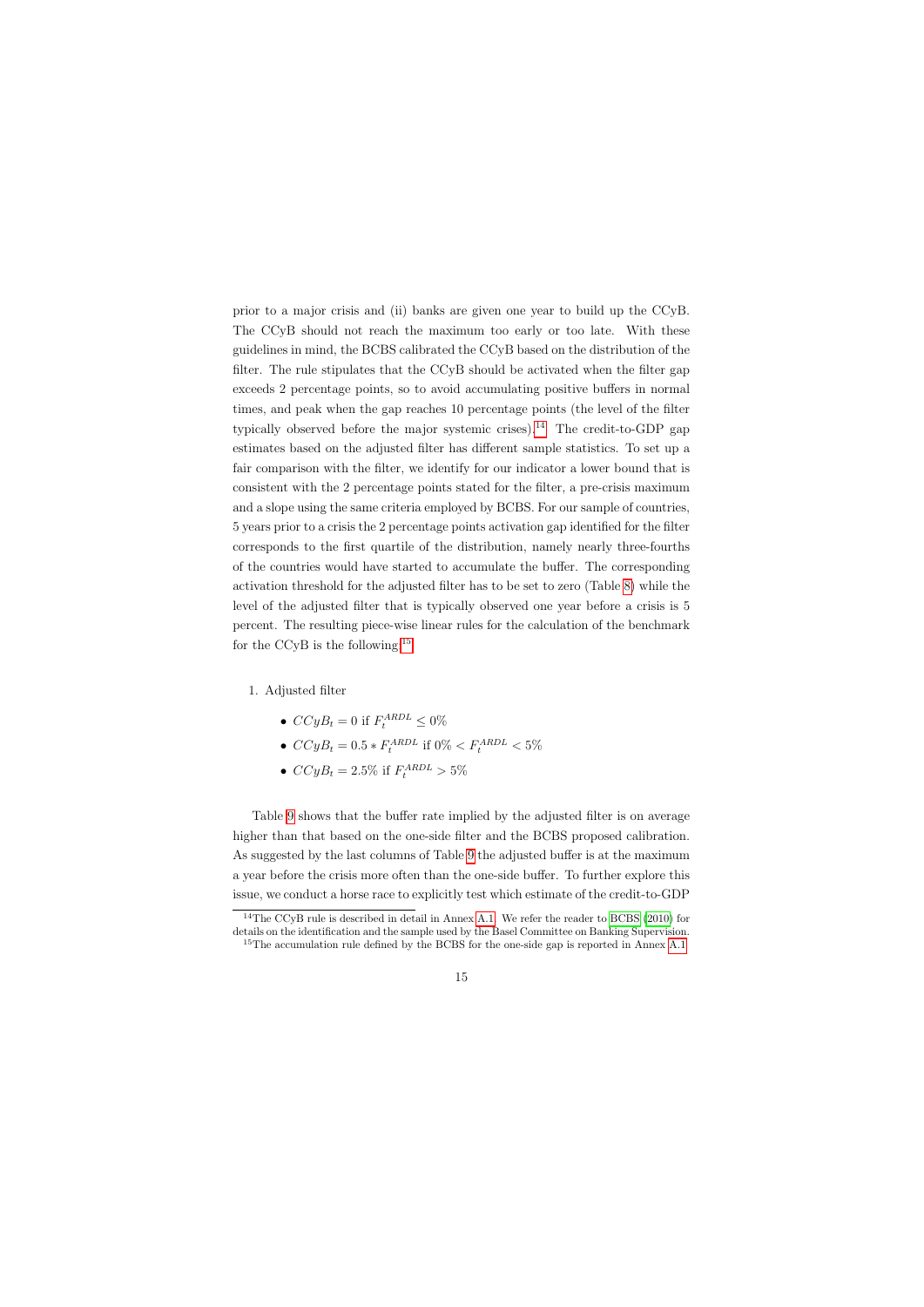gap does a better job in maximizing the CCyB rate one year before a crisis starts. This is done by regressing the probability of a crisis  $Pr(Crisis_{ct} = 1)$  on a dummy variable taking value 1 when the CCyB is at the maximum level, i.e. 2.5 %.

$$
Pr(Crisis_{c,t} = 1) = \mathcal{F}(\alpha + \beta \widehat{CCyB}_{c,t-4} + \gamma_c)
$$
\n<sup>(4)</sup>

$$
\widehat{CCyB}_{c,t} \equiv I(CCyB_{c,t} \ge 2.5)
$$
\n<sup>(5)</sup>

where the buffer  $CCyB_{c,t}$  is defined alternatively based on  $F_t$  and  $F_t^{ARDL}$ . The regression results presented in Table [10](#page-32-0) show that the CCyB calibrated on the basis of the adjusted filter has a higher probability to be at its maximum at the onset of a crisis.[16](#page-16-1)

### 6 Conclusions

<span id="page-16-0"></span>Financial crises are often anticipated by unsustainable credit booms and followed by dramatic credit contractions. To mitigate the volatility of the financial sector, regulators have introduced in the Basel III reform package a countercyclical capital requirement that should be tightened in good times and relaxed in bad times, so to stabilize both bank balance sheets and the supply of credit to the real economy. Measuring credit cycles has thus become a critical task for macroprudential authorities around the world. The task, however, is as problematic as it is important. The Basel regulation explicitly prescribes the use of the one side HP filter to extract the cyclical component on national credit aggregates, but the filter has been found to suffer from large ex-post revisions, leaving the authorities doubtful on its fitness for policy-making.

This paper provides both a new assessment of the problem and an intuitive, readily-implementable solution to it. Our study of a panel of 26 advanced and emerging countries over nearly 40 years reveals that the concerns about the one side HP filter are well-grounded. The limitations of the filter occasionally identified in previous studies are geographically pervasive, and the filtering errors can be as

<span id="page-16-1"></span> $16$ The results are confirmed using the ROC curve, Figure [A.5](#page-43-0) in the annex.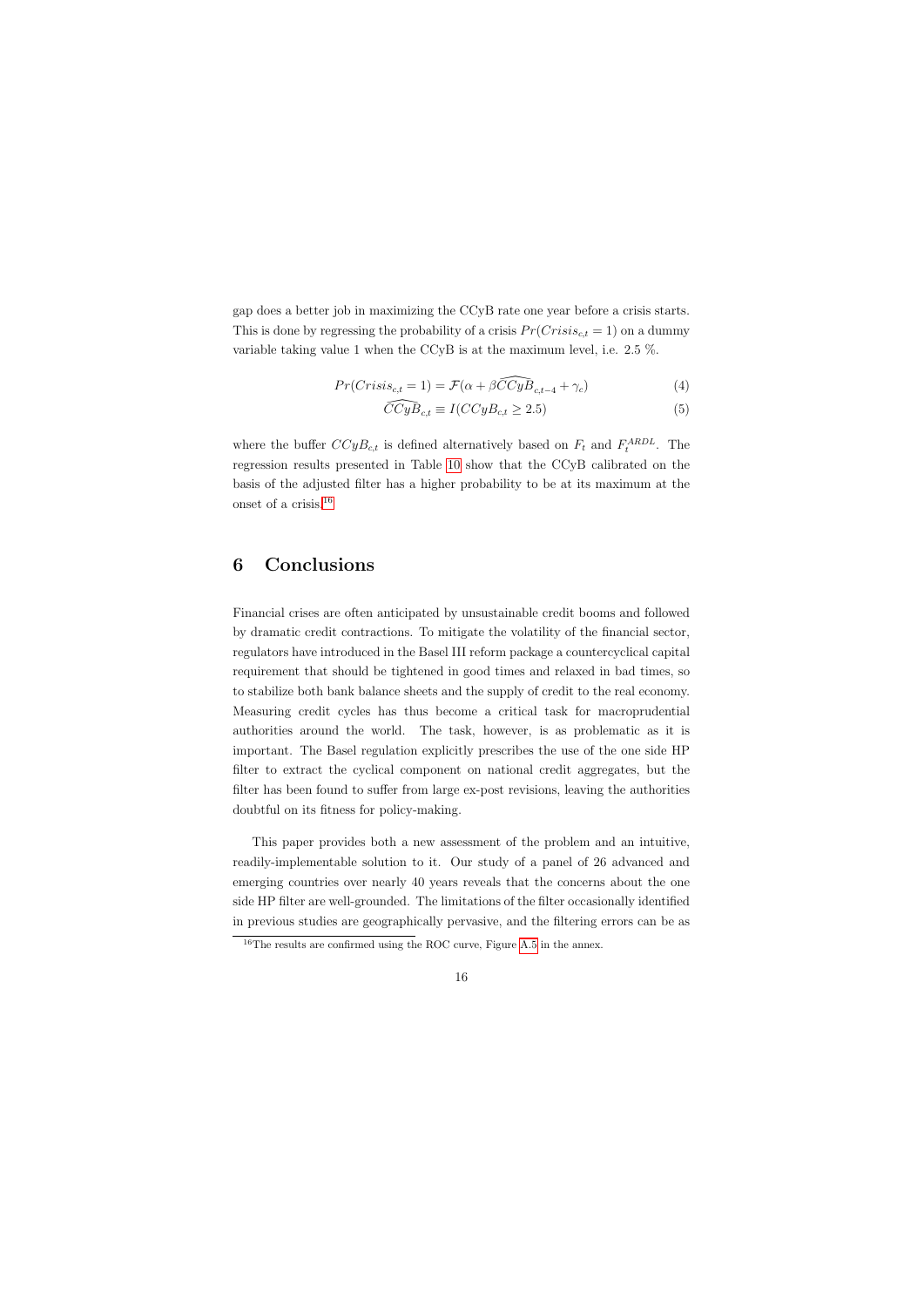large as the credit cycle itself, rendering the real-time estimate virtually useless. However, the problem can easily be mitigated. Besides being large these errors are highly persistent and hence predictable. We show that this predictability can be exploited to construct an alternative real-time estimate of the 'credit gap' that has a number of appealing features. Relative to the HP filter, this estimate (i) is more correlated with the smoothed (full-sample) estimate of the credit cycle (i.e. the one based on the two side HP filter); (ii) is a better predictor of financial crises; and (iii) generates capital buffers that are higher at the onset of a crisis. The CCyB based on the adjusted filter also provides authorities more macroprudential space as the releasable buffer is on average higher compared to the one based on the filter. In a context characterized by a constrained monetary policy, macroprudential tools become particularly important. The estimation is technically trivial and requires no additional data beyond those used for the standard HP filter. Furthermore, the method can be easily tailored to the needs of different authorities. Our general conclusion is that, with minor variations relative to the original Basel III recipe, HP-filtered credit cycles remain a useful risk assessment tool for macroprudential authorities.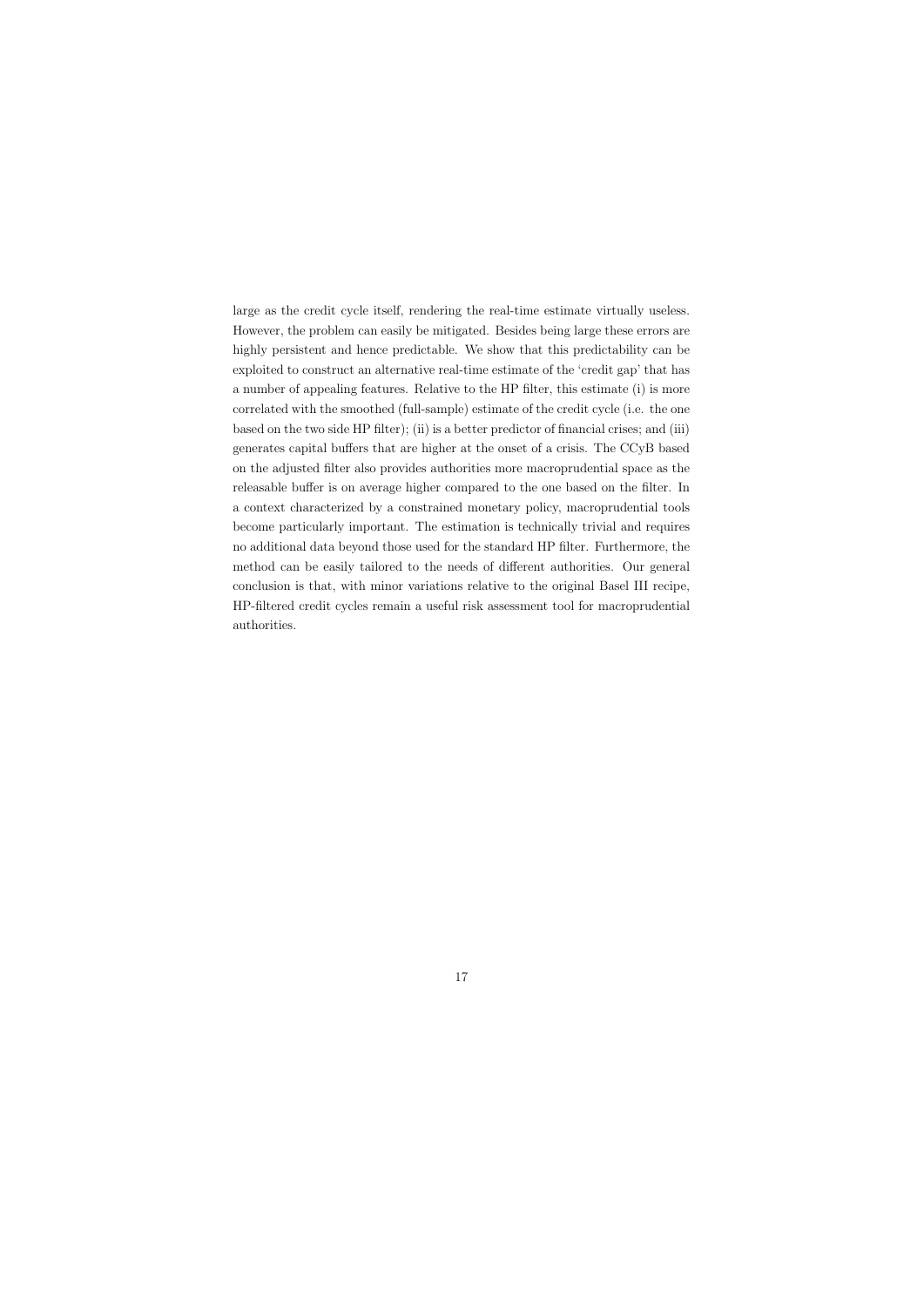<span id="page-18-0"></span>

Figure 1: Credit-to-GDP gap: comparing two-side and one-side Hp filtering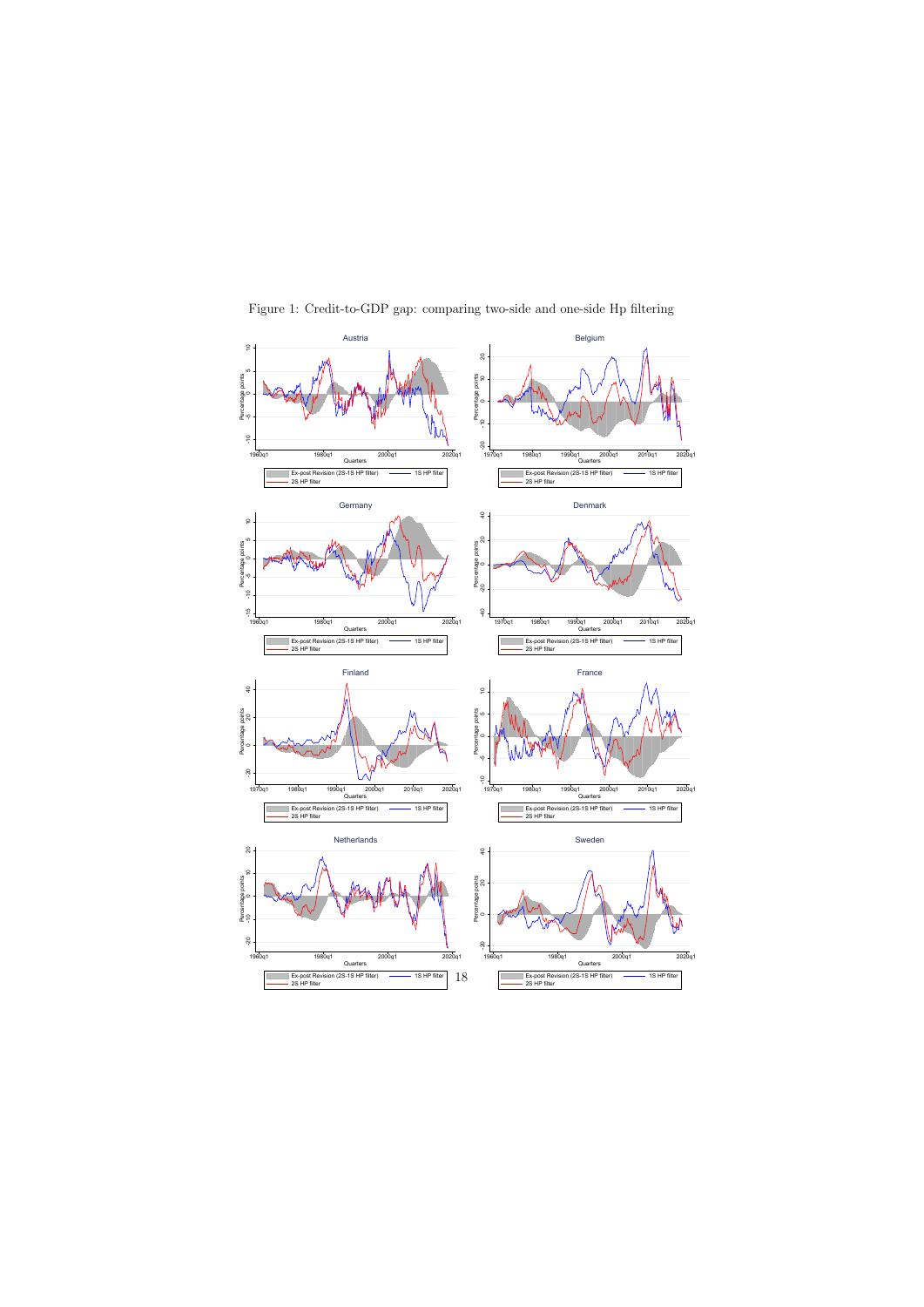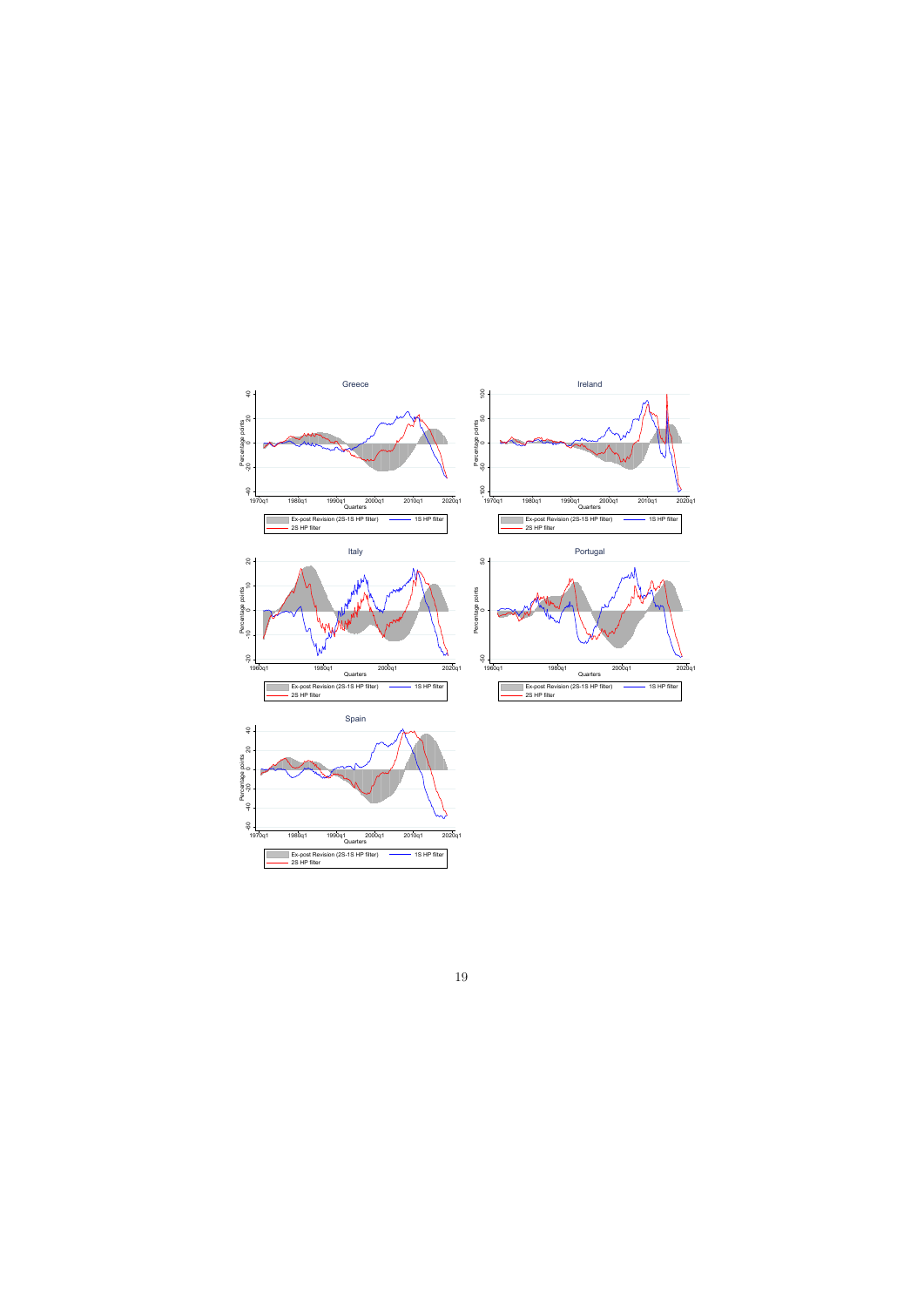















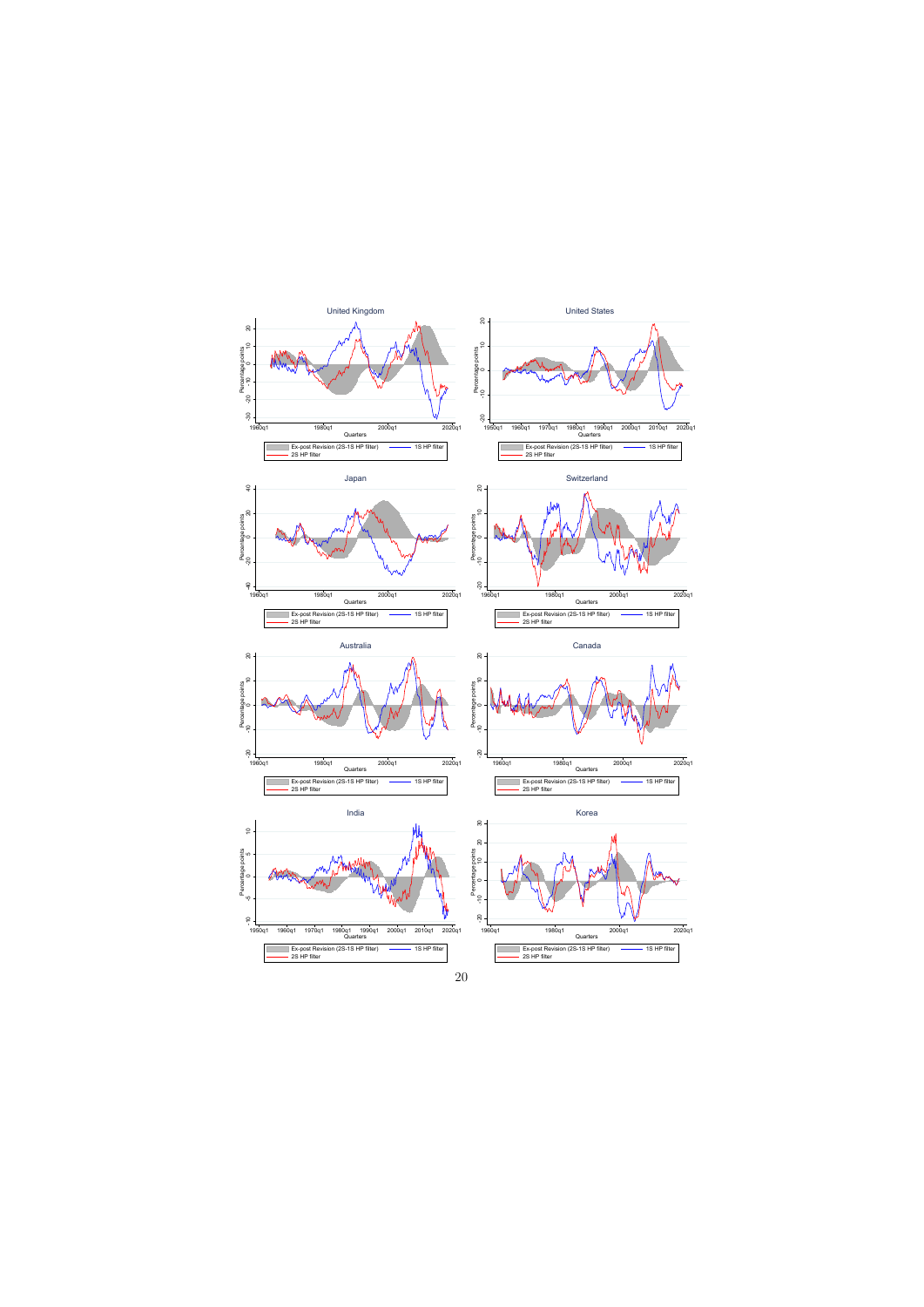

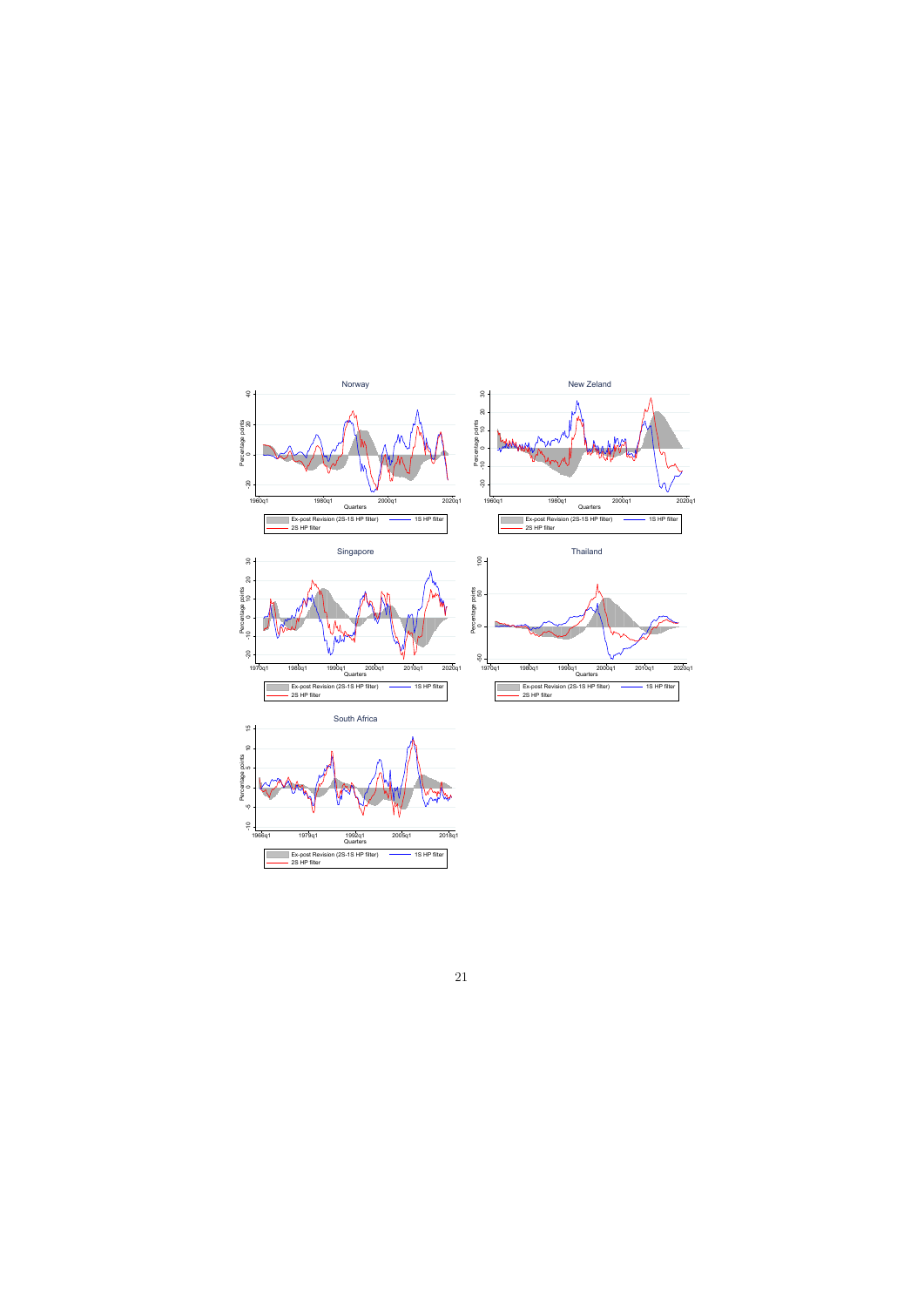<span id="page-22-0"></span>

Figure 2: Predicted crises classification rate (1 year before crisis)

Notes: This figure plots the incidence of Type 1 errors (classifying a crisis as normal period) and Type 2 errors (classifying a normal period as crisis) according to model-predicted probability. For a given percentile, we report the frequency of Type 1 and Type 2 errors. For example, at the 50th percentile, we consider the incidence of Type 1 and Type 2 errors if all observations with a predicted probability above the 50th percentile are classified as crisis and all others as normal periods. The horizontal axis presents the percentile cut-off points while the vertical axis the sum of Type 1 and Type 2 errors. Type 1 and Type 2 errors are reported separately in Figure [3.](#page-23-0)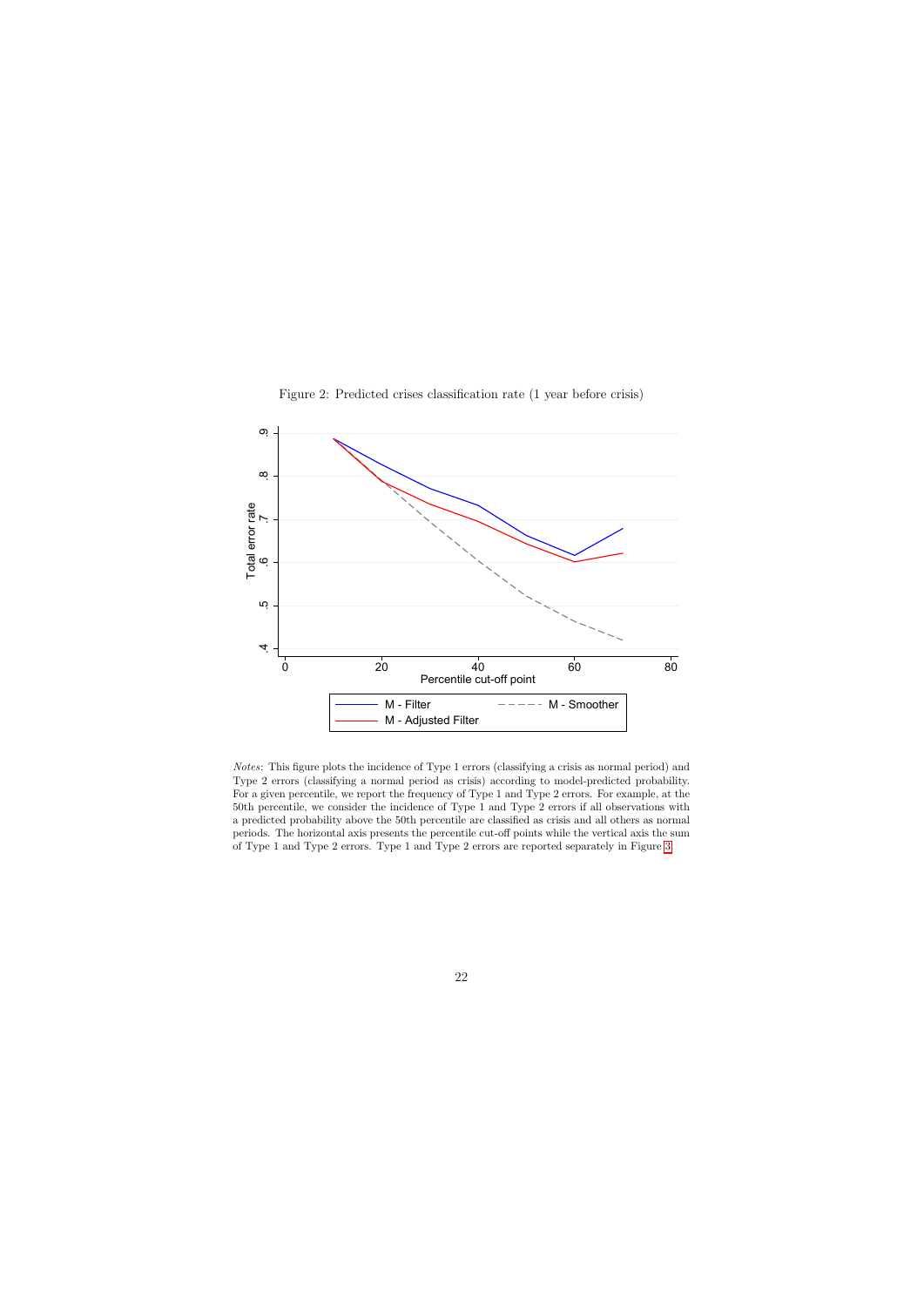<span id="page-23-0"></span>

Notes: The upper panel plots the incidence of Type 1 errors (classifying a crisis as normal period). The bottom panel reports Type 2 errors (classifying a normal period as crisis). For a given percentile cut-off, the frequency of Type 1 or Type 2 errors is reported.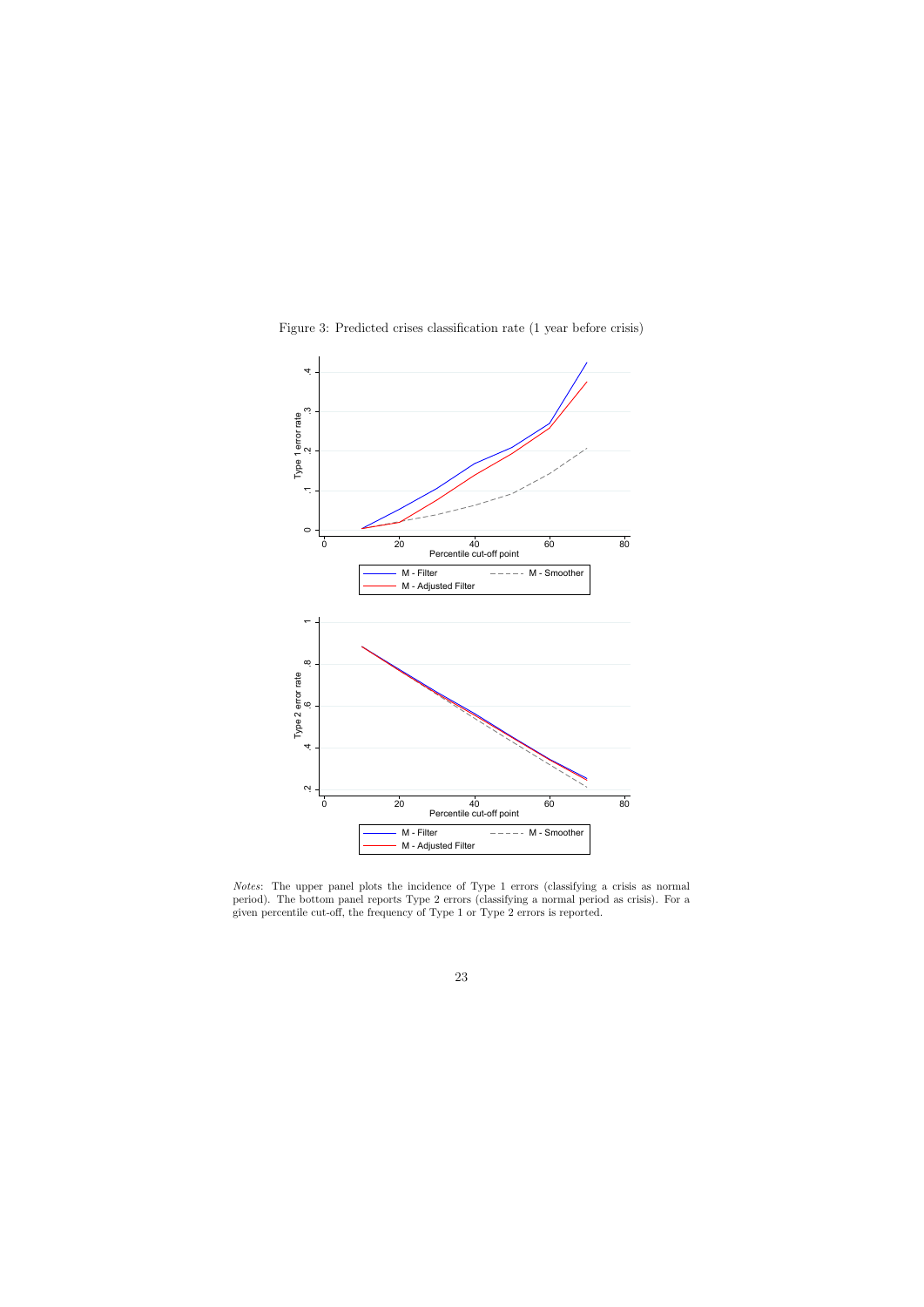<span id="page-24-0"></span>

| Country        | Obs. | Mean   | Median | Std   | Min      | Max   |
|----------------|------|--------|--------|-------|----------|-------|
| Austria        | 191  | 106.32 | 105    | 30.62 | $50.2\,$ | 147.9 |
| Australia      | 191  | 126.79 | 119.6  | 44.9  | 61.2     | 204   |
| Belgium        | 191  | 129.76 | 108.8  | 50.4  | 77.2     | 232.6 |
| Canada         | 191  | 143.65 | 146.7  | 32.91 | 89.9     | 217.8 |
| Switzerland    | 191  | 180.96 | 190.7  | 33.48 | 113.2    | 246.9 |
| Germany        | 191  | 107.74 | 107.5  | 13.02 | 79.9     | 132.1 |
| Denmark        | 191  | 164.62 | 146.3  | 47.78 | 110.5    | 254.6 |
| Spain          | 191  | 116.82 | 82.3   | 52.06 | 67.8     | 218.1 |
| Finland        | 191  | 124.87 | 118.4  | 33.95 | 79.8     | 194.6 |
| France         | 191  | 136.86 | 130.6  | 29.29 | 99.7     | 201   |
| United Kingdom | 191  | 120.06 | 117    | 47.84 | 55.1     | 195.3 |
| Greece         | 191  | 65.73  | 46.2   | 34.7  | 34.3     | 133.5 |
| Ireland        | 189  | 145.19 | 87.3   | 93.1  | 66.2     | 398.6 |
| India          | 191  | 35.1   | 29     | 14.89 | 14       | 62    |
| Italy          | 191  | 83.19  | 75.6   | 24.16 | 51.7     | 127.3 |
| Japan          | 191  | 170.11 | 163.4  | 25.68 | 125      | 218.2 |
| Korea          | 191  | 127.01 | 138.6  | 45.72 | 51.3     | 199.4 |
| Netherlands    | 191  | 182.08 | 179.1  | 67.66 | 64.4     | 293.9 |
| Norway         | 191  | 168.47 | 163.1  | 40.68 | 110.9    | 255.8 |
| New Zeland     | 191  | 116.7  | 114.3  | 54.14 | 28.6     | 201.4 |
| Portugal       | 191  | 138.88 | 119.1  | 46.73 | 76.8     | 231.5 |
| Sweden         | 191  | 154.59 | 146.5  | 47.1  | 100.7    | 246.4 |
| Singapore      | 191  | 115.82 | 116.2  | 25.92 | 66.1     | 171   |
| Thailand       | 191  | 88.95  | 94.5   | 38.48 | 27.4     | 181.9 |
| United States  | 191  | 126.61 | 123    | 23.5  | 91.6     | 170.1 |
| South Africa   | 191  | 59.84  | 56.6   | 8.22  | 47.1     | 79    |

Table 1: Credit-to-GDP ratio

Notes: Averages for the full sample 1971q1-2018q4.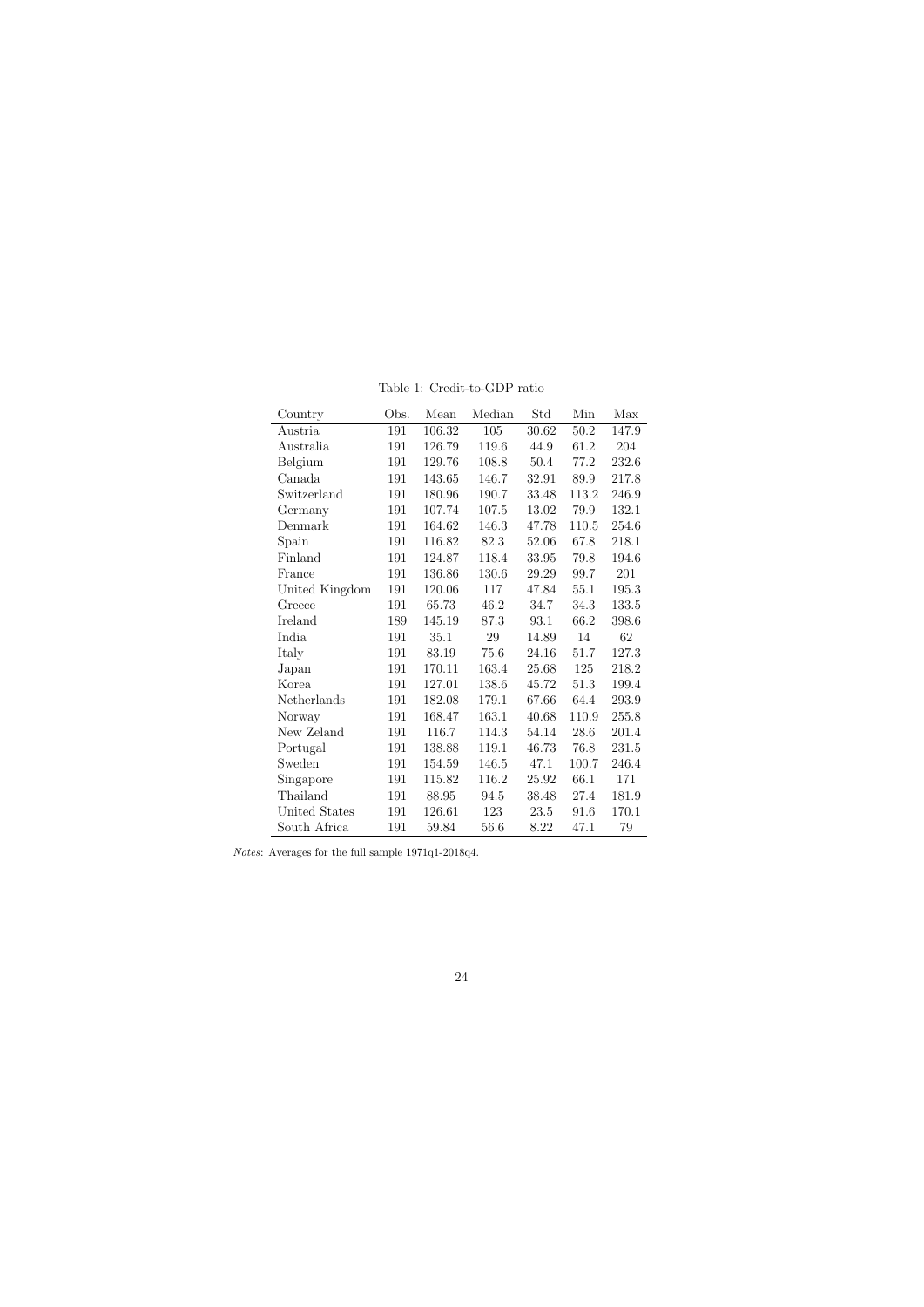<span id="page-25-0"></span>

| Country                     | Ω<br>CtGDP gap                                                    | 2S<br>CtGDP gap | Revision         | $_{\rm gap}$ 1S<br>SD CtGDP                                                                           | 2S<br>gap<br>SD CtGDP    | $S_{\rm C}$<br>1S/SD<br>GS | Corr(1S; Revision) |
|-----------------------------|-------------------------------------------------------------------|-----------------|------------------|-------------------------------------------------------------------------------------------------------|--------------------------|----------------------------|--------------------|
| Austria                     | $-0.83$                                                           |                 |                  |                                                                                                       |                          |                            |                    |
| Australia                   |                                                                   |                 |                  | $\begin{array}{c} 4.23 \\ 8.21 \end{array}$                                                           |                          |                            |                    |
| Belgium                     | 3.46                                                              |                 |                  |                                                                                                       |                          |                            |                    |
| Canada                      | $2.34$<br>$1.35$                                                  |                 |                  |                                                                                                       |                          |                            |                    |
| Switzerland                 |                                                                   |                 |                  | 31 7 83 86 7 85 86 96 97 98 97 98 97 98 98 98 99 90 90 91 92 93 94 95 96 96 97 98 97 98 97 97 97 97 9 |                          |                            |                    |
| Germany                     | $-2.47$                                                           |                 |                  |                                                                                                       |                          |                            |                    |
| Denmark                     | 1.74                                                              |                 |                  |                                                                                                       |                          |                            |                    |
| Spain                       | $0.73\,$                                                          |                 |                  |                                                                                                       |                          |                            |                    |
| Finland                     |                                                                   |                 |                  |                                                                                                       |                          |                            |                    |
| France                      |                                                                   |                 |                  |                                                                                                       |                          |                            |                    |
| United Kingdom              |                                                                   |                 |                  |                                                                                                       |                          |                            |                    |
| Greece                      |                                                                   |                 |                  |                                                                                                       |                          |                            |                    |
| Ireland                     |                                                                   |                 |                  |                                                                                                       |                          |                            |                    |
| India                       |                                                                   |                 |                  |                                                                                                       |                          |                            |                    |
| $\ensuremath{\text{ltaly}}$ |                                                                   |                 |                  |                                                                                                       |                          |                            |                    |
| Japan                       | $2.3888474028447672$                                              |                 |                  |                                                                                                       |                          |                            |                    |
| Korea                       |                                                                   |                 |                  |                                                                                                       |                          |                            |                    |
| Netherlands                 |                                                                   |                 |                  |                                                                                                       |                          |                            |                    |
| Normay                      |                                                                   |                 |                  |                                                                                                       |                          |                            |                    |
| New Zeland                  |                                                                   |                 |                  |                                                                                                       |                          |                            |                    |
| Portugal                    |                                                                   |                 |                  |                                                                                                       |                          |                            |                    |
| Sweden                      |                                                                   |                 |                  |                                                                                                       |                          |                            |                    |
| Singapore                   |                                                                   |                 |                  |                                                                                                       |                          |                            |                    |
| Thailand                    |                                                                   |                 |                  |                                                                                                       |                          |                            |                    |
| United States               | $\begin{array}{c} 61 \\ 9.56 \\ 0.32 \\ 1.13 \\ 0.59 \end{array}$ |                 | $0.87$<br>$0.59$ | $7.17 \newline 3.92$                                                                                  | $6.\overline{8}$<br>3.88 |                            |                    |
| South Africa                |                                                                   |                 |                  |                                                                                                       |                          |                            |                    |
| Average                     | $1.03\,$                                                          | $-0.09$         | $-1.11$          | 11.08                                                                                                 | 10.19                    | $1.08\,$                   | $-0.49$            |

*xoces*: Averages ior the tun sample 13 (14-20104+. Coto gap 15 refers to the gap estimated by one-side in the (mter), CotoDr<br>gap 2S refers to the gap estimated by two-side HP filter (smoother), Revision=(CtGDP gap 2S-CtGD Notes: Averages for the full sample 1971q1-2018q4. CtGDP gap 1S refers to the gap estimated by one-side HP filter), CtGDP gap 2S refers to the gap estimated by two-side HP filter (smoother), Revision=(CtGDP gap 2S-CtGDP gap 1S), and Corr(1S; Revision) is the correlation between the filtered estimate of the cycle and the ex-post revision.  $N<sub>O</sub>$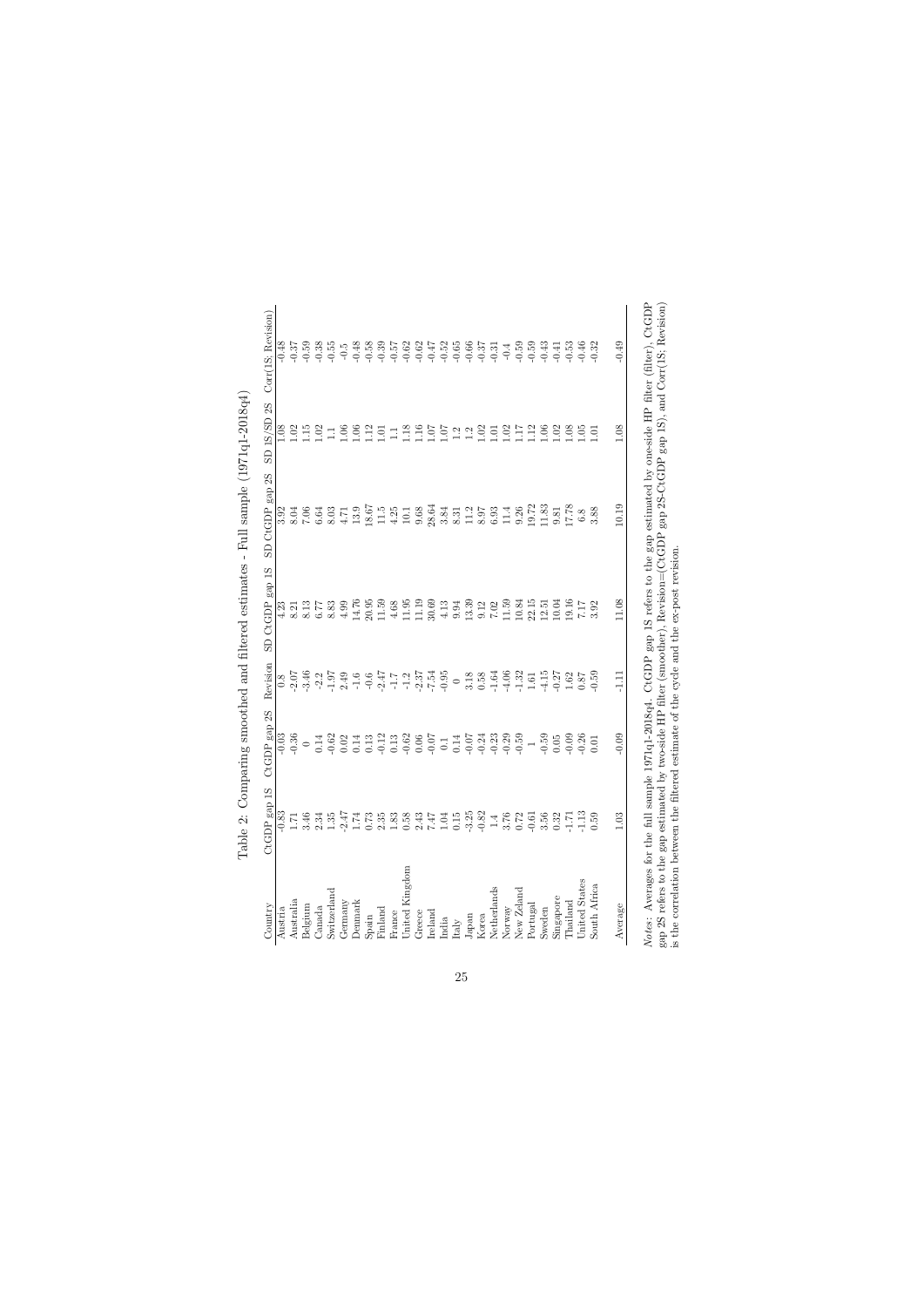<span id="page-26-0"></span>

|                                 | Table 3: Co     |                                                                                                                                                                                                                                                                                                                                                                                                                                            |                                                                                                                           | mparing smoothed and filtered estimates - | $Short$ sample $(1981q1 - 2007q4)$                                                                                                                                                                                               |                           |                   |
|---------------------------------|-----------------|--------------------------------------------------------------------------------------------------------------------------------------------------------------------------------------------------------------------------------------------------------------------------------------------------------------------------------------------------------------------------------------------------------------------------------------------|---------------------------------------------------------------------------------------------------------------------------|-------------------------------------------|----------------------------------------------------------------------------------------------------------------------------------------------------------------------------------------------------------------------------------|---------------------------|-------------------|
| $\mathop{\rm Country}\nolimits$ | 1S<br>CtGDP gap | 2S<br>CtGDP gap                                                                                                                                                                                                                                                                                                                                                                                                                            | Revision                                                                                                                  | CtGDP gap 1S<br>$\overline{c}$            | CtGDP gap 2S<br>$\overline{5}$                                                                                                                                                                                                   | 2S<br>$1S/SD$<br><b>G</b> | $Corr(1S; 2S-1S)$ |
| Austria                         | $-0.13$         |                                                                                                                                                                                                                                                                                                                                                                                                                                            |                                                                                                                           |                                           |                                                                                                                                                                                                                                  |                           |                   |
| Australia                       | $4.45$          |                                                                                                                                                                                                                                                                                                                                                                                                                                            |                                                                                                                           |                                           |                                                                                                                                                                                                                                  |                           |                   |
| Belgium                         | 4.48            |                                                                                                                                                                                                                                                                                                                                                                                                                                            |                                                                                                                           |                                           |                                                                                                                                                                                                                                  |                           |                   |
| Canada                          |                 |                                                                                                                                                                                                                                                                                                                                                                                                                                            |                                                                                                                           |                                           |                                                                                                                                                                                                                                  |                           |                   |
| Switzerland                     |                 |                                                                                                                                                                                                                                                                                                                                                                                                                                            |                                                                                                                           |                                           |                                                                                                                                                                                                                                  |                           |                   |
| Germany                         |                 |                                                                                                                                                                                                                                                                                                                                                                                                                                            |                                                                                                                           |                                           |                                                                                                                                                                                                                                  |                           |                   |
| <b>Denmark</b>                  |                 |                                                                                                                                                                                                                                                                                                                                                                                                                                            |                                                                                                                           |                                           |                                                                                                                                                                                                                                  |                           |                   |
| $S$ pain                        |                 | $\begin{array}{l} \mathbb{C} & \mathbb{C} & \mathbb{C} \\ \mathbb{C} & \mathbb{C} & \mathbb{C} \\ \mathbb{C} & \mathbb{C} & \mathbb{C} \\ \mathbb{C} & \mathbb{C} & \mathbb{C} \\ \mathbb{C} & \mathbb{C} & \mathbb{C} \\ \mathbb{C} & \mathbb{C} & \mathbb{C} \\ \mathbb{C} & \mathbb{C} & \mathbb{C} \\ \mathbb{C} & \mathbb{C} & \mathbb{C} \\ \mathbb{C} & \mathbb{C} & \mathbb{C} \\ \mathbb{C} & \mathbb{C} & \mathbb{C} \\ \mathbb$ | a<br>이 하 形 없 영 영 리 영 보 영 작 % 이 없이 하 리 이 정 없이 있다. 이 영 정 이 영 정 영 이 있다.<br>이 작 다 이 어 그 이 나 어 나 어 머 나 나 나 나 이 아 놔 나 서 쉬 봐 아 나 |                                           | 5, 03 5, 03 5, 03 5, 03 5, 04 5, 05 5, 05 6, 05 5, 05 5, 05 6, 05 6, 05 6, 05 6, 05 6, 05 6, 05 6, 05 6, 05 6,<br>05 6, 05 6, 05 6, 05 6, 05 6, 05 6, 05 6, 05 6, 05 6, 05 6, 05 6, 05 6, 05 6, 05 6, 05 6, 05 6, 05 6, 05 6, 05 |                           |                   |
| Finland                         |                 |                                                                                                                                                                                                                                                                                                                                                                                                                                            |                                                                                                                           |                                           |                                                                                                                                                                                                                                  |                           |                   |
| France                          |                 |                                                                                                                                                                                                                                                                                                                                                                                                                                            |                                                                                                                           |                                           |                                                                                                                                                                                                                                  |                           |                   |
| United Kingdom                  |                 |                                                                                                                                                                                                                                                                                                                                                                                                                                            |                                                                                                                           |                                           |                                                                                                                                                                                                                                  |                           |                   |
| Greece                          |                 |                                                                                                                                                                                                                                                                                                                                                                                                                                            |                                                                                                                           |                                           |                                                                                                                                                                                                                                  |                           |                   |
| Ireland                         |                 |                                                                                                                                                                                                                                                                                                                                                                                                                                            |                                                                                                                           |                                           |                                                                                                                                                                                                                                  |                           |                   |
| India                           |                 |                                                                                                                                                                                                                                                                                                                                                                                                                                            |                                                                                                                           |                                           |                                                                                                                                                                                                                                  |                           |                   |
| $\ensuremath{\text{Italy}}$     |                 |                                                                                                                                                                                                                                                                                                                                                                                                                                            |                                                                                                                           |                                           |                                                                                                                                                                                                                                  |                           |                   |
| Japan                           |                 |                                                                                                                                                                                                                                                                                                                                                                                                                                            |                                                                                                                           |                                           |                                                                                                                                                                                                                                  |                           |                   |
| Korea                           |                 |                                                                                                                                                                                                                                                                                                                                                                                                                                            |                                                                                                                           |                                           |                                                                                                                                                                                                                                  |                           |                   |
| Netherlands                     |                 |                                                                                                                                                                                                                                                                                                                                                                                                                                            |                                                                                                                           |                                           |                                                                                                                                                                                                                                  |                           |                   |
|                                 |                 |                                                                                                                                                                                                                                                                                                                                                                                                                                            |                                                                                                                           |                                           |                                                                                                                                                                                                                                  |                           |                   |
| Norway<br>New Zeland            |                 |                                                                                                                                                                                                                                                                                                                                                                                                                                            |                                                                                                                           |                                           |                                                                                                                                                                                                                                  |                           |                   |
| Portugal                        |                 |                                                                                                                                                                                                                                                                                                                                                                                                                                            |                                                                                                                           |                                           |                                                                                                                                                                                                                                  |                           |                   |
| Sweden                          |                 |                                                                                                                                                                                                                                                                                                                                                                                                                                            |                                                                                                                           |                                           |                                                                                                                                                                                                                                  |                           |                   |
| Singapore                       |                 |                                                                                                                                                                                                                                                                                                                                                                                                                                            |                                                                                                                           |                                           |                                                                                                                                                                                                                                  |                           |                   |
| Phailand                        |                 |                                                                                                                                                                                                                                                                                                                                                                                                                                            |                                                                                                                           |                                           |                                                                                                                                                                                                                                  |                           |                   |
| <b>Jnited States</b>            |                 |                                                                                                                                                                                                                                                                                                                                                                                                                                            |                                                                                                                           |                                           |                                                                                                                                                                                                                                  |                           |                   |
| South Africa                    |                 |                                                                                                                                                                                                                                                                                                                                                                                                                                            |                                                                                                                           |                                           |                                                                                                                                                                                                                                  |                           |                   |
| Average                         | 2.12            | $-1.23$                                                                                                                                                                                                                                                                                                                                                                                                                                    | $-3.34$                                                                                                                   | 9.82                                      | 9.51                                                                                                                                                                                                                             | 1.03                      | $-0.4$            |
|                                 |                 |                                                                                                                                                                                                                                                                                                                                                                                                                                            |                                                                                                                           |                                           |                                                                                                                                                                                                                                  |                           |                   |

*Notes*: Averages for a short sample 1981q1-2007q4. CtGDP gap 1S refers to the gap estimated by one-side HP filter), CtGDP gap 2S refers to the gap estimated by two-side HP filter), woresters to the gap estimated by two-s Notes: Averages for a short sample 1981q1-2007q4. CtGDP gap 1S refers to the gap estimated by one-side HP filter), CtGDP gap 2S refers to the gap estimated by two-side HP filter (smoother), Revision=(CtGDP gap 2S-CtGDP gap 1S), and Corr(1S; Revision) is the correlation between the filtered estimate of the cycle and the ex-post revision.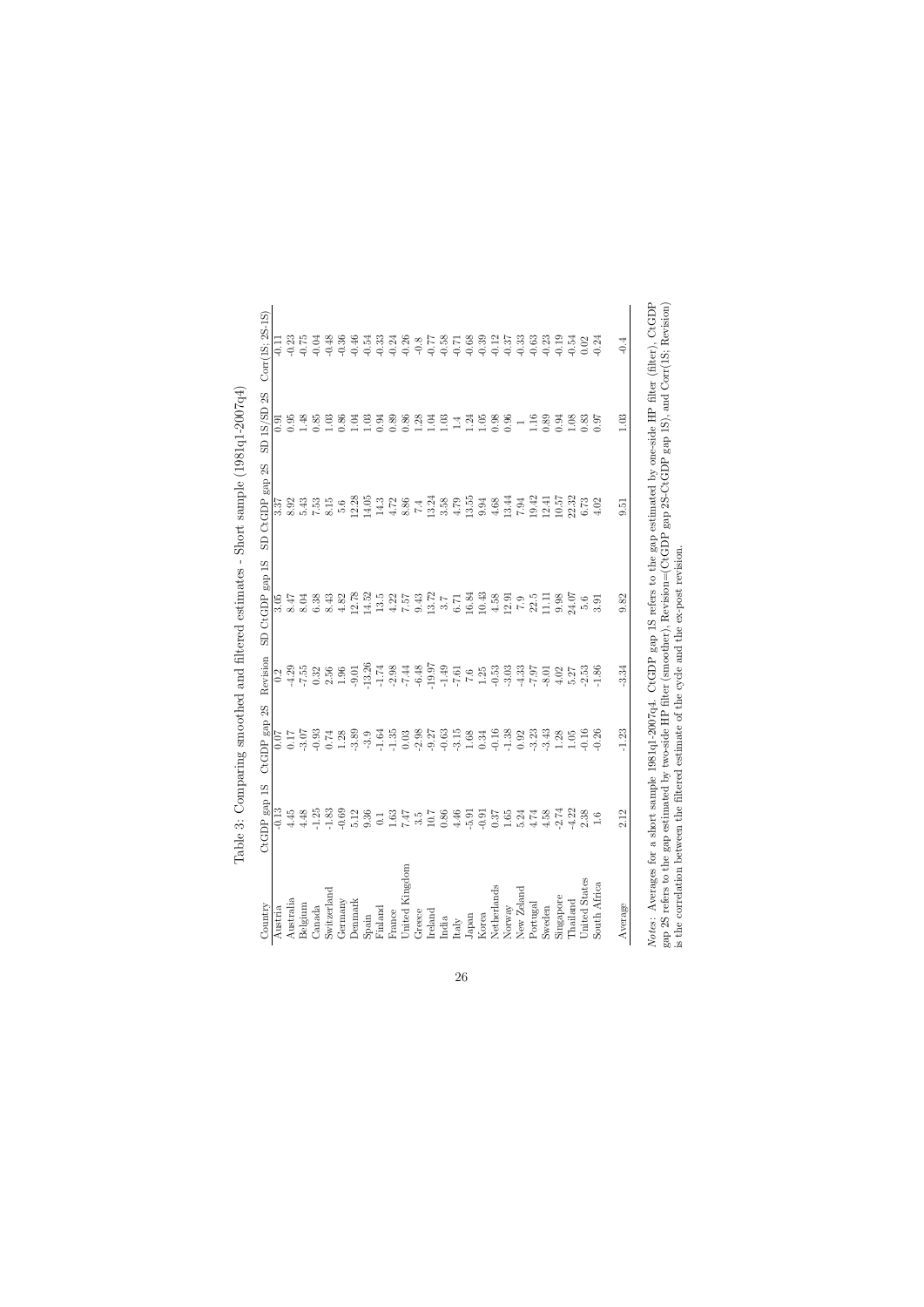|     |                                                 |      | Table 4: Root Mean Square Error |             |      |    |    |        |
|-----|-------------------------------------------------|------|---------------------------------|-------------|------|----|----|--------|
|     |                                                 |      |                                 | horizon $h$ |      |    |    |        |
|     | 6                                               | 8    | 10                              | 12          | 14   | 16 | 18 | 20     |
|     |                                                 |      |                                 | RW Model    |      |    |    |        |
|     | 11.35 11.14 11.14 11.31 11.58 11.93 12.32 12.73 |      |                                 |             |      |    |    | -13.13 |
|     |                                                 |      |                                 | ARDL Model  |      |    |    |        |
| 8.2 | 8.17                                            | 8.29 | 8.35                            | 8.4         | 8.44 |    |    |        |

<span id="page-27-0"></span>Notes: Root mean square errors for the estimation of the ex-post revision. The target revision is calculated on ex-post estimation of the smoother based on the sample 1971-20018 while, for the model assessment the reference sample is 1981q1-2007q4.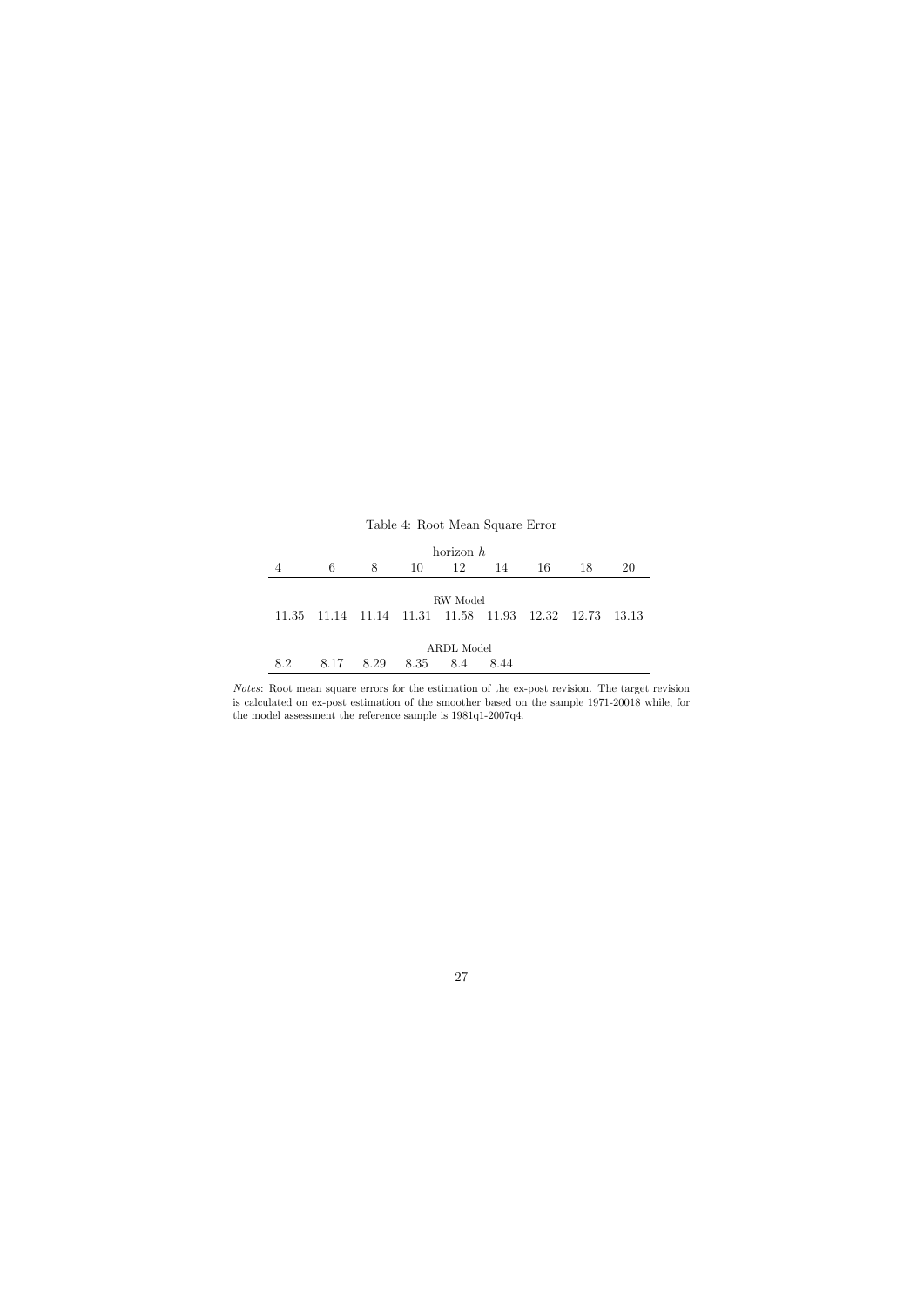<span id="page-28-0"></span>

| )<br>ſ                       |
|------------------------------|
| ŗ                            |
| ı<br>$\frac{1}{2}$<br>ļ<br>i |
| ś<br>j                       |
| $\ddot{\cdot}$<br>í<br>١     |

|                                                                                                                                                                                              |              | Correlati         | mor               |                                                     | $S$ imilarity                            |                                                                                                            |                                     | Syncronicity                                                                                                                                                                                                                                                                                                                                                                                                   |                                                                                       |                                                             | Volatility         |                                 |
|----------------------------------------------------------------------------------------------------------------------------------------------------------------------------------------------|--------------|-------------------|-------------------|-----------------------------------------------------|------------------------------------------|------------------------------------------------------------------------------------------------------------|-------------------------------------|----------------------------------------------------------------------------------------------------------------------------------------------------------------------------------------------------------------------------------------------------------------------------------------------------------------------------------------------------------------------------------------------------------------|---------------------------------------------------------------------------------------|-------------------------------------------------------------|--------------------|---------------------------------|
| Country                                                                                                                                                                                      | $F_t$        | $F_t^{*{\rm RW}}$ | $F_t^{\ast ABDL}$ | $\mathbf{F}_t$                                      | $F_t^{\ast RW}$                          | $F^{\ast}ABDL$                                                                                             |                                     | $F_t^{\ast RW}$                                                                                                                                                                                                                                                                                                                                                                                                | $F_t^{\ast}$ ARDL                                                                     |                                                             | $F_t^{\ast \, RW}$ | $F_t^{\ast ABDL}$               |
| Australia                                                                                                                                                                                    | 0.76         | 7.0               | 0.84              | $-3.38$                                             | $-2.31$                                  | $-2.36$                                                                                                    | $\mathbb{S}^2$                      | 0.24                                                                                                                                                                                                                                                                                                                                                                                                           | 0.39                                                                                  | $\approx$                                                   | 0.74               | 0.65                            |
| Austria                                                                                                                                                                                      | 0.68         | 0.65              | 0.69              | $-1.64$                                             | $-4.71$                                  | $-2.23$                                                                                                    | $0.\overline{5}$                    | 0.44                                                                                                                                                                                                                                                                                                                                                                                                           | 0.37                                                                                  | $\overline{0}$                                              |                    | 0.66                            |
| Belgium                                                                                                                                                                                      | 0.53         | 0.5               | 0.38              | $-6.61$                                             | $-6.54$                                  | $-2.28$                                                                                                    | 0.24                                | 0.16                                                                                                                                                                                                                                                                                                                                                                                                           | 0.09                                                                                  | $\frac{1.15}{1.02}$                                         | 0.85               | 0.73                            |
| Canada                                                                                                                                                                                       | 0.74         | 0.69              | 0.78              | $-2.79$                                             | $-2.38$<br>$-1.71$                       | $-2.54$                                                                                                    | 0.31                                | $0.3\,$                                                                                                                                                                                                                                                                                                                                                                                                        | 0.43                                                                                  |                                                             |                    | 0.64                            |
| <b>Denmark</b>                                                                                                                                                                               | 0.64         | 0.59              | 52.1              | $-10.03$                                            |                                          | $-5.88$                                                                                                    |                                     |                                                                                                                                                                                                                                                                                                                                                                                                                | 0.49                                                                                  |                                                             | 0.75               | 0.68                            |
| Finland                                                                                                                                                                                      | $0.71\,$     | 0.65              | 777               | $-13.31$                                            | $-5.2$                                   | $-2.12$                                                                                                    | $0.2$<br>$0.22$                     |                                                                                                                                                                                                                                                                                                                                                                                                                | 0.56                                                                                  |                                                             | 0.73               | 0.66                            |
| France                                                                                                                                                                                       | 0.51         | 0.51              | 0.59              | $-6.09$                                             | $-3.98$                                  | $\overline{\mathbb{F}}$                                                                                    |                                     |                                                                                                                                                                                                                                                                                                                                                                                                                |                                                                                       | $\frac{1}{1}$ . 01<br>1.11                                  | 0.74               | 0.82                            |
| Germany                                                                                                                                                                                      | 0.59         | 0.54              | 0.68              | $-1.3$                                              | $-6.67$                                  | $-1.52$                                                                                                    | 0.51                                |                                                                                                                                                                                                                                                                                                                                                                                                                | 0.49                                                                                  |                                                             | 0.76               | 0.69                            |
| Greece                                                                                                                                                                                       | 0.45         | 0.41              | 0.53              | $-14.69$                                            | $-2.89$                                  | $-41.28$<br>$-10.36$                                                                                       | $0.09$<br>$0.33$<br>$0.02$          | $\begin{array}{cccccccccc} 5, & \stackrel{+}{4} & 33 & \stackrel{+}{4} & 33 & \stackrel{+}{4} & 33 & \stackrel{+}{4} & 33 & \stackrel{+}{4} & 33 & \stackrel{+}{4} & 33 & \stackrel{+}{4} & 33 & \stackrel{+}{4} & 34 & \stackrel{+}{4} & 34 & \stackrel{+}{4} & 35 & \stackrel{+}{4} & 36 & \stackrel{+}{4} & 36 & \stackrel{+}{4} & 36 & \stackrel{+}{4} & 36 & \stackrel{+}{4} & 36 & \stackrel{+}{4} & 36$ | $-0.01$<br>0.38<br>0.07<br>0.16                                                       | $\begin{array}{c} 1.16 \\ 1.08 \\ 1.07 \\ 1.24 \end{array}$ | 0.82               | 0.75                            |
| India                                                                                                                                                                                        | 0.59         | 0.55              | 0.71              | $-2.25$                                             | $-8.38$                                  |                                                                                                            |                                     |                                                                                                                                                                                                                                                                                                                                                                                                                |                                                                                       |                                                             | 0.77               | 0.68                            |
| $_{\rm Ireland}$                                                                                                                                                                             | 79.0         | 0.64              | 0.68              | $-7.84$                                             | $-3.27$                                  | $-5.07$<br>$-2.68$                                                                                         |                                     |                                                                                                                                                                                                                                                                                                                                                                                                                |                                                                                       |                                                             | 0.8                | 0.62                            |
| Italy                                                                                                                                                                                        | 0.43         | 0.4               | 0.55              | $-6.56$                                             | $-5.99$                                  |                                                                                                            | $0.08\,$                            |                                                                                                                                                                                                                                                                                                                                                                                                                |                                                                                       |                                                             | 0.86               | 0.81                            |
| Japan                                                                                                                                                                                        | 0.36         | $0.\overline{3}$  | 0.46              | $-2.43$                                             | $-5.02$                                  | $-3.59$                                                                                                    |                                     |                                                                                                                                                                                                                                                                                                                                                                                                                |                                                                                       | 1.19                                                        | 0.82               | 0.82                            |
| Korea                                                                                                                                                                                        | 0.76         | $\overline{C}$    | 0.82              | $-1.65$                                             | $-1.35$                                  |                                                                                                            |                                     |                                                                                                                                                                                                                                                                                                                                                                                                                |                                                                                       | 1.04                                                        | 0.74               | 0.65                            |
| Netherlands                                                                                                                                                                                  | 0.83         | 0.79              | 0.83              |                                                     | $-2.51$<br>$-4.17$<br>$-4.17$<br>$-1.69$ |                                                                                                            | $0.3$<br>$0.74$<br>$0.54$<br>$0.23$ |                                                                                                                                                                                                                                                                                                                                                                                                                |                                                                                       | 1.03                                                        | 0.78               | 0.56                            |
| New Zeland                                                                                                                                                                                   | 0.57         | 0.54              |                   |                                                     |                                          |                                                                                                            |                                     |                                                                                                                                                                                                                                                                                                                                                                                                                |                                                                                       | $1.17$<br>$1.02$                                            | 0.84               | 0.76                            |
| Norway                                                                                                                                                                                       | $0.71\,$     | 0.66              | $0.61$<br>$0.75$  |                                                     |                                          |                                                                                                            |                                     |                                                                                                                                                                                                                                                                                                                                                                                                                |                                                                                       |                                                             | 0.75               | 0.63                            |
| Portugal                                                                                                                                                                                     | 0.49         | 0.45              | 0.59              | $-4.54$<br>$-2.87$<br>$-1.84$<br>$-0.72$<br>$-4.18$ |                                          | $-0.77$<br>$-0.38$<br>$-0.39$<br>$-0.39$<br>$-0.39$<br>$-0.39$<br>$-0.39$<br>$-0.39$<br>$-0.39$<br>$-0.39$ | $0.3$<br>$0.59$                     |                                                                                                                                                                                                                                                                                                                                                                                                                | $\begin{array}{c} 0.43 \\ 0.74 \\ 0.9 \\ 0.38 \\ 0.32 \\ 0.46 \\ 0.02 \\ \end{array}$ | 1.12                                                        | 0.79               | 0.72                            |
| Singapore                                                                                                                                                                                    | 0.71         | 0.6               | $0.54$<br>$0.78$  |                                                     | $-1.3$                                   |                                                                                                            |                                     |                                                                                                                                                                                                                                                                                                                                                                                                                |                                                                                       | $1.03\,$                                                    | $0.74$<br>0.75     | 0.88                            |
| South Africa                                                                                                                                                                                 | 0.81         | 0.75              |                   |                                                     | $-3.27$                                  |                                                                                                            | 0.49                                |                                                                                                                                                                                                                                                                                                                                                                                                                |                                                                                       | 1.01                                                        |                    | 0.61                            |
| $\operatorname{Spin}$                                                                                                                                                                        | $\ddot{0}$ . | 0.47              | 0.62              | $-9.96$                                             | $-3.23$                                  |                                                                                                            | $-0.11$                             |                                                                                                                                                                                                                                                                                                                                                                                                                |                                                                                       | 1.12                                                        | 0.79               | 0.72                            |
| Sweden                                                                                                                                                                                       | 0.74         | 0.69              |                   | 22.79                                               | $-1.28$                                  |                                                                                                            | 0.36                                | 0.34                                                                                                                                                                                                                                                                                                                                                                                                           | 0.56                                                                                  | 1.05                                                        | 0.75               | 0.68                            |
| Switzerland                                                                                                                                                                                  | 0.54         | 64.0              | $\frac{8}{0.6}$   | $-3.11$                                             |                                          | $-2.19$                                                                                                    | 0.22                                |                                                                                                                                                                                                                                                                                                                                                                                                                | 0.36                                                                                  | 1.09                                                        | 0.78               | $\overline{C}$ . $\overline{C}$ |
| $\Gamma$ hailand                                                                                                                                                                             | 0.56         | 0.51              | 0.67              |                                                     | $74.89$<br>$-1.89$<br>$-1.89$<br>$-1.89$ | $-1.8$<br>$-2.14$<br>$-1.87$                                                                               | 0.36                                | $0.32$<br>$0.34$<br>$0.5$                                                                                                                                                                                                                                                                                                                                                                                      | 0.47<br>0.47<br>0.72                                                                  | 0.08                                                        | 0.76               | 0.72                            |
| United Kingdom                                                                                                                                                                               | 0.51         | 0.46              | $0.6$<br>0.79     | $\frac{38.77}{-1.45}$                               |                                          |                                                                                                            | 0.56                                |                                                                                                                                                                                                                                                                                                                                                                                                                |                                                                                       | 1.18                                                        | 0.83               | 0.79                            |
| United States                                                                                                                                                                                | 0.68         | 0.62              |                   |                                                     |                                          |                                                                                                            |                                     |                                                                                                                                                                                                                                                                                                                                                                                                                |                                                                                       | $-1.05$                                                     |                    | 0.69                            |
| Average                                                                                                                                                                                      | 0.62         | $\sqrt{250}$      | 0.67              | 6.69                                                | 3.56                                     | 4.61                                                                                                       | 0.33                                | 0.28                                                                                                                                                                                                                                                                                                                                                                                                           | 0.39                                                                                  | 1.09                                                        | 0.78               | $\overline{C}$                  |
| Notes: Averages for the full sample 1971q1-2018q4. The first three columns report the correlation with the smoother.<br>ranges between 1 and -1 and refers to $\operatorname{Symc}(F_t,S_t)$ |              |                   |                   | $=(F_tS_t)/ F_tS_t .$                               |                                          | Similarity ranges between 0 and -N                                                                         |                                     |                                                                                                                                                                                                                                                                                                                                                                                                                |                                                                                       | and refers to $Sym =$                                       | Synchronicity      | $- F_t $                        |
| $S_t \left  / \left  F_t + S_t \right  \right. .$                                                                                                                                            |              |                   |                   |                                                     |                                          |                                                                                                            |                                     |                                                                                                                                                                                                                                                                                                                                                                                                                |                                                                                       |                                                             |                    |                                 |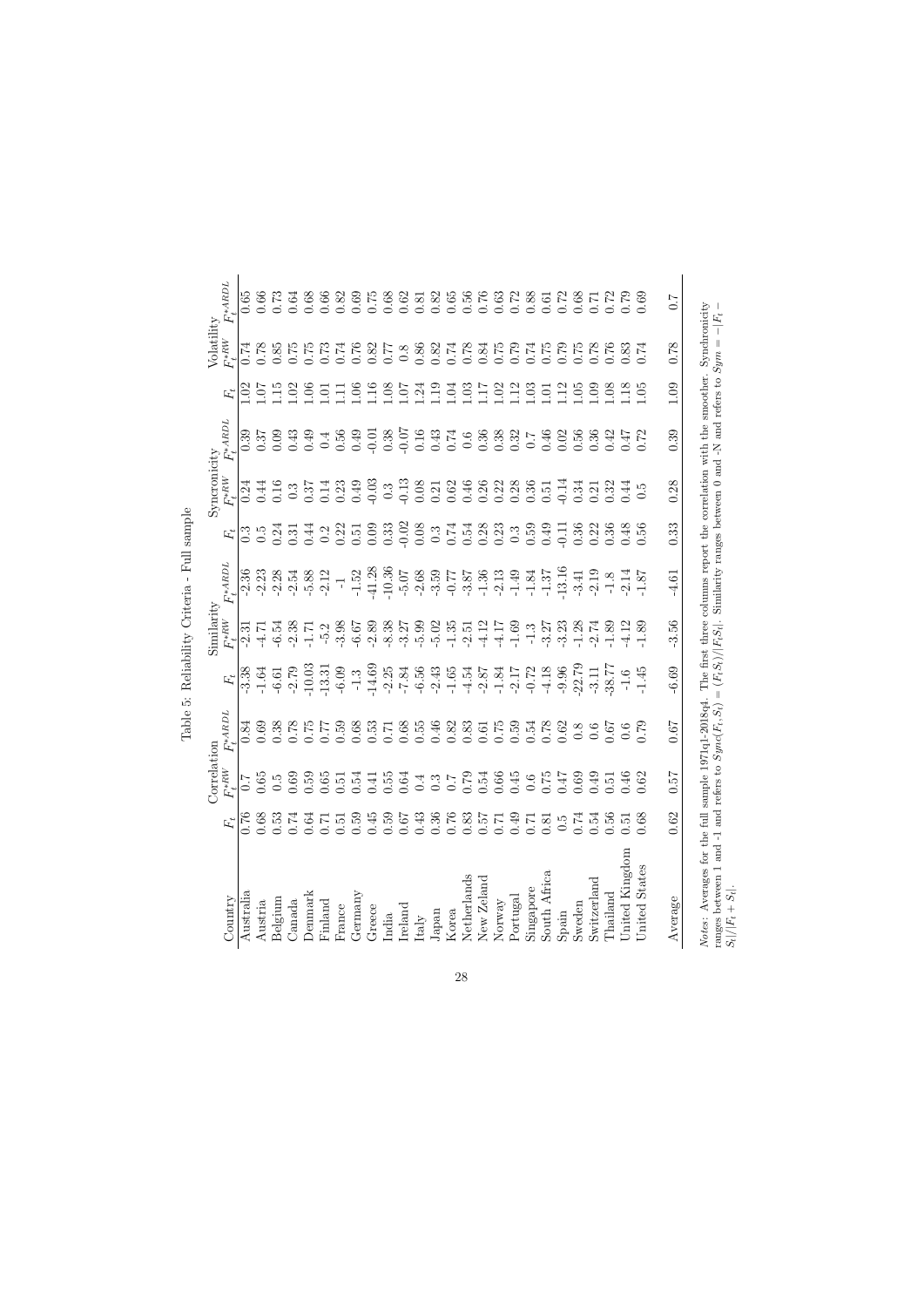| $0.0380***$ | $0.114***$  |                      |
|-------------|-------------|----------------------|
| (0.00395)   | (0.00814)   |                      |
|             | $0.174***$  |                      |
|             | (0.0151)    |                      |
|             |             | $0.125***$           |
|             |             | (0.00628)            |
| $-1.430***$ | $-1.270***$ | $-1.547***$          |
| (0.191)     | (0.192)     | (0.194)              |
|             |             |                      |
| 3899        | 3899        | 3899                 |
| 0.728       | 0.692       | 0.579                |
| $-29258$    | $-29391$    | $-29837$             |
| 2791        | 2649        | 2212                 |
|             |             | $Pr(Crisis_{c,t}=1)$ |

Table 6: Predicting Crisis 1 year before

<span id="page-29-0"></span>Notes: The model is estimated using a generalized linear model for binomial outcome. All the regressions include country fixed effects. The last rows report three different measures of fit: (i) AIC refer to the Akaike information criterion, (ii) BIC to the Bayesian information criterion and, (iii) Deviance measures the distance of the fitted model with respect to an abstract model that fits perfectly the sample assigning probability 0 or 1 based on the actual value, larger is the deviance the lower the fit. Standard errors are reported in parentheses.  $**p < 0.01, **p < 0.05$ ,  ${\ast}p < 0.1.$ 

Table 7: Forecast evaluation (1 year before the crisis)

| Filter          |             | $Pr(Dep = 1) > 30\%$ |             | $Pr(Dep = 1) > 35\%$ | $Pr(Dep = 1) > 40\%$ |             |
|-----------------|-------------|----------------------|-------------|----------------------|----------------------|-------------|
|                 | Sensitivity | Specificity          | Sensitivity | Specificity          | Sensitivity          | Specificity |
| $F_t$           | 0.41        | 0.86                 | 0.42        | 0.86                 | 0.39                 | 0.85        |
| $F_t \hat{C}_t$ | 0.53        | 0.88                 | 0.54        | 0.87                 | 0.53                 | 0.86        |
| $S_{t}$         | 0.61        | 0.92                 | 0.65        | 0.91                 | 0.7                  | 0.9         |
|                 |             |                      |             |                      |                      |             |
| Gain            | 0.12        | 0.02                 | 0.12        | 0.01                 | 0.14                 | 0.01        |
| Percent Gain    | 29          | 2                    | 29          |                      | 36                   |             |

<span id="page-29-1"></span>Notes: Calculation based on the sample from 1971q1 to 2018q4. Sensitivity measures the percentage of predicted crisis that were crisis. Specificity refers to the percentage of non-crisis periods correctly identified (computed as one minus the portion of periods predicted as non-crisis that were crisis).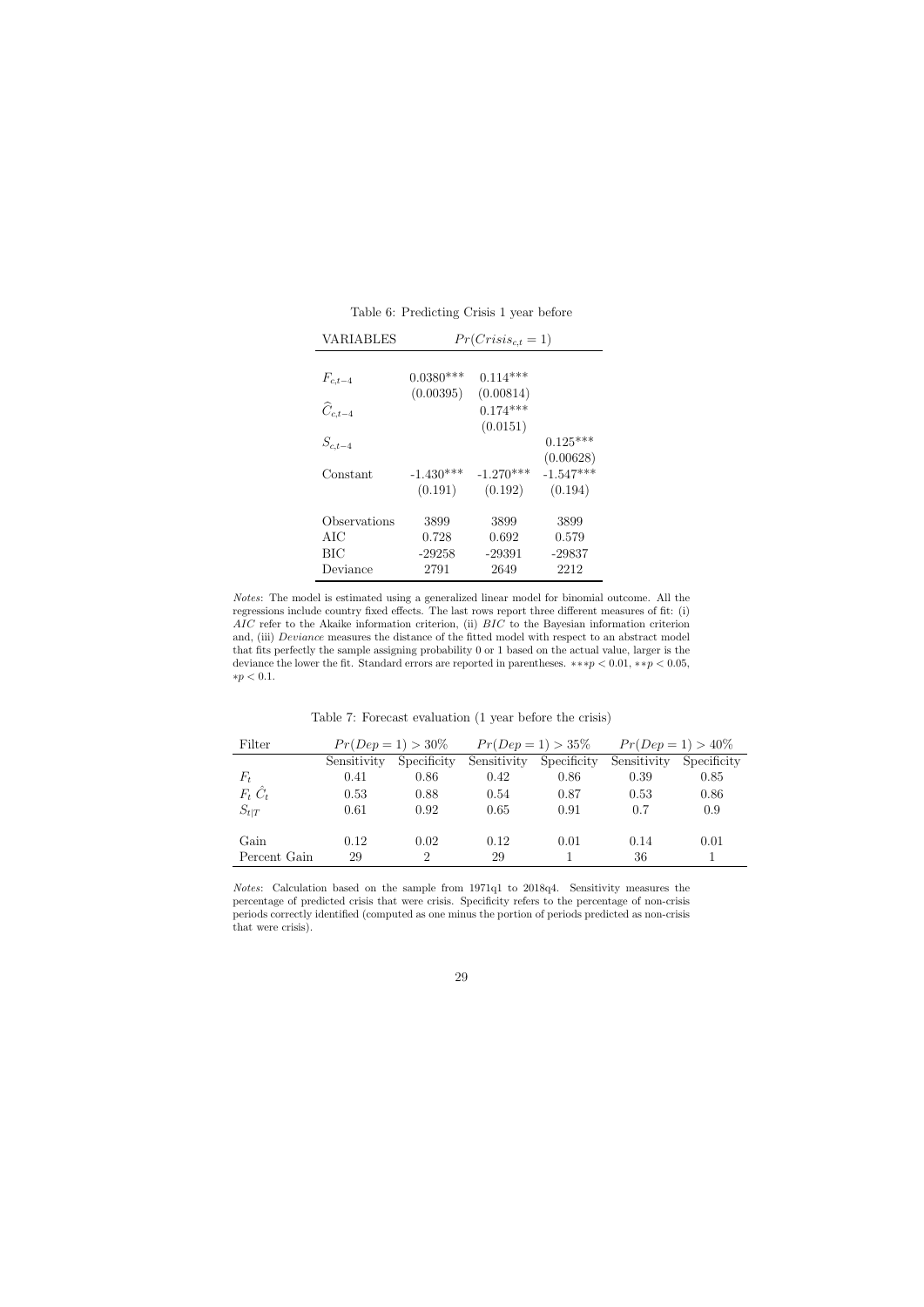|                 |           |     |                  |           | Years before a banking crisis |                  |           |                  |                    |                |
|-----------------|-----------|-----|------------------|-----------|-------------------------------|------------------|-----------|------------------|--------------------|----------------|
|                 | 5 years   |     | 4 years          |           | 3 years                       |                  | 2 years   |                  | 1 year             |                |
|                 | nean p 25 |     |                  | nean p 25 | mean p 25                     |                  | mean p 25 |                  | mean p 25          |                |
|                 |           |     |                  |           |                               |                  |           |                  |                    |                |
| Adjusted Filter | 3.3       | 0.2 | $3.\overline{7}$ | 0.4       | 4.2                           | $0.\overline{3}$ | 4.7       | 0.9              |                    |                |
|                 | 6.1       | 1.8 | 0.7              | 2.6       | 8.3                           | 2.3              | 10.2      | $\overline{C}$ . | $\frac{5.4}{10.1}$ | 0.<br>၁ က<br>၁ |

<span id="page-30-0"></span>Table 8: Calibrating countercyclical capital buffers Table 8: Calibrating countercyclical capital buffers

*Notes*: The table reports the average development of the credit-to-GDP gap for the five years prior to the outbreak of 37 crises. The gaps are calculated using two different filters: the adjusted and the one-side filter. Notes: The table reports the average development of the credit-to-GDP gap for the five years prior to the outbreak of 37 crises. The gaps are calculated using two different filters: the adjusted and the one-side filter.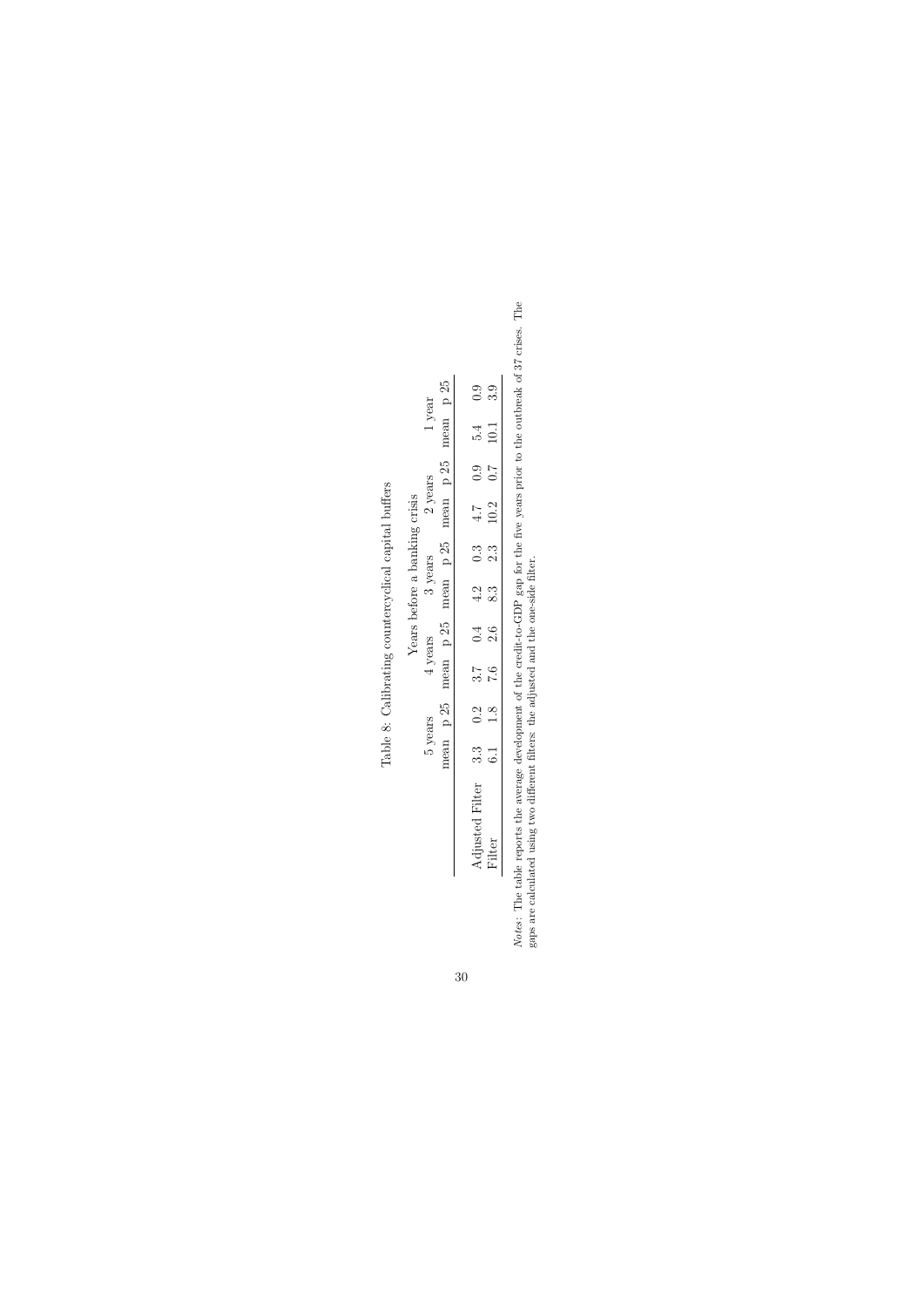<span id="page-31-0"></span>

| Country        |       | CCvB         |       | Std(CCyB)            |                  | $I(CCyB = 2.5 _{Crisis_{t+4}=1})$ |
|----------------|-------|--------------|-------|----------------------|------------------|-----------------------------------|
|                | $F_t$ | $F_t^{ARDL}$ | $F_t$ | $F_t^{AR\acute{D}L}$ | $F_t$            | $F_t^{ARDL}$                      |
| Australia      | 0.77  | 0.84         | 0.99  | 1.04                 | $\mathbf{1}$     | 1                                 |
| Austria        | 0.18  | 0.21         | 0.44  | 0.46                 | $\overline{0}$   | $\boldsymbol{0}$                  |
| Belgium        | 0.94  | 1.14         | 1.01  | 1.11                 | $\overline{0}$   | $\boldsymbol{0}$                  |
| Canada         | 0.86  | 0.96         | 0.96  | 1.01                 | $\boldsymbol{0}$ | $\overline{0}$                    |
| Denmark        | 0.88  | 0.94         | 1.12  | 1.13                 | $\mathbf 1$      | $\mathbf{1}$                      |
| Finland        | 0.91  | 1.09         | 1.07  | 1.09                 | $\mathbf{1}$     | $\mathbf{1}$                      |
| France         | 0.6   | 0.79         | 0.84  | 0.96                 | $\overline{0}$   | $\boldsymbol{0}$                  |
| Germany        | 0.15  | 0.18         | 0.39  | 0.45                 | $\overline{0}$   | $\overline{0}$                    |
| Greece         | 0.76  | 0.86         | 1.12  | 1.14                 | $\mathbf 1$      | $\mathbf{1}$                      |
| India          | 0.35  | 0.44         | 0.66  | 0.73                 | $\overline{0}$   | $\overline{0}$                    |
| Ireland        | 1.11  | 1.3          | 1.11  | 1.13                 | $\mathbf 1$      | $\mathbf{1}$                      |
| Italy          | 0.88  | 0.97         | 1.06  | 1.12                 | $\mathbf 1$      | $\overline{2}$                    |
| Japan          | 0.56  | 0.67         | 0.9   | 1.01                 | $\boldsymbol{0}$ | $\overline{0}$                    |
| Korea          | 0.66  | 0.7          | 0.93  | 0.93                 | $\boldsymbol{0}$ | $\boldsymbol{0}$                  |
| Netherlands    | 0.64  | 0.67         | 0.89  | 0.9                  | $\overline{0}$   | $\overline{0}$                    |
| New Zeland     | 0.74  | 0.79         | 0.95  | 0.97                 | $\overline{0}$   | $\boldsymbol{0}$                  |
| Norway         | 1.11  | 1.18         | 1.09  | 1.11                 | $\mathbf 1$      | $\overline{2}$                    |
| Portugal       | 0.98  | 1.05         | 1.12  | 1.16                 | $\mathbf 1$      | $\mathbf{1}$                      |
| Singapore      | 0.77  | 0.86         | 1.01  | 1.09                 | $\overline{0}$   | $\boldsymbol{0}$                  |
| South Africa   | 0.32  | 0.37         | 0.68  | 0.67                 | $\overline{0}$   | $\boldsymbol{0}$                  |
| Spain          | 0.74  | 0.86         | 1.09  | 1.09                 | $\mathbf 1$      | $\mathbf{1}$                      |
| Sweden         | 0.87  | 0.9          | 1.11  | 1.12                 | $\overline{2}$   | $\overline{2}$                    |
| Switzerland    | 0.97  | 1.01         | 1.09  | 1.12                 | $\mathbf 1$      | $\mathbf{1}$                      |
| Thailand       | 0.94  | 0.99         | 1.1   | 1.11                 | $\mathbf 1$      | $\mathbf{1}$                      |
| United Kingdom | 0.95  | 1.02         | 1.07  | 1.11                 | $\mathbf{1}$     | $\overline{2}$                    |
| United States  | 0.54  | 0.6          | 0.84  | 0.93                 | $\mathbf{1}$     | $\mathbf{1}$                      |
|                |       |              |       |                      |                  |                                   |
| Average        | 0.74  | 0.82         | 0.95  | 0.99                 | 0.58             | 0.69                              |

Table 9: Countercyclical capital buffers - Comparing Filtering

Notes: Quarterly data from 1971q1-2018q4.  $I(CCyB = 2.5|_{Crisis_{t+4}=1})$  is an indicator variable that equals one if the estimated gap suggests to set the CCyB to the upper bound a year before a crisis occurred.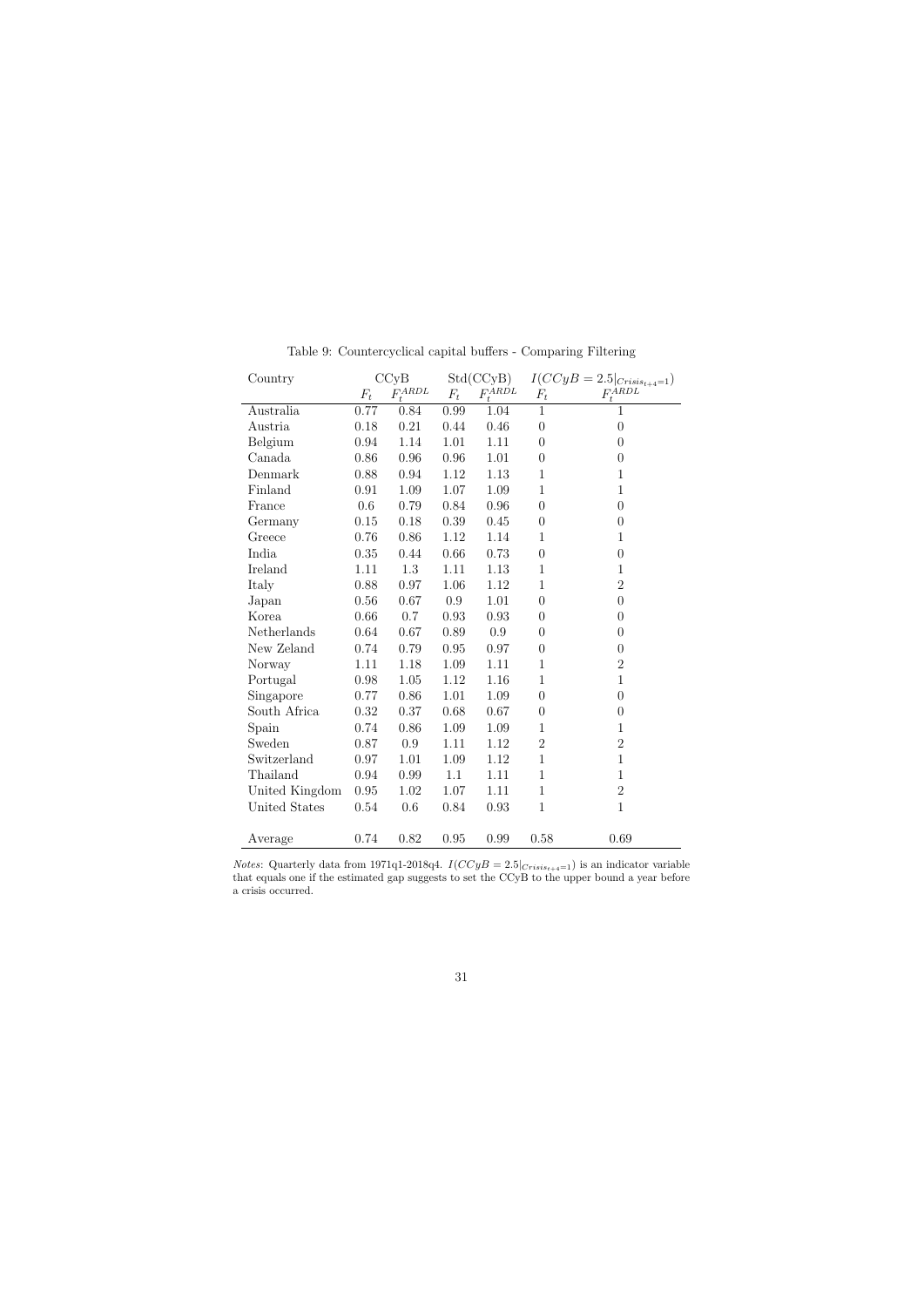| <b>VARIABLES</b>                       |                                   | $Pr(Crisis_{c,t}=1)$              |
|----------------------------------------|-----------------------------------|-----------------------------------|
| $CCyB(F)_{c.t}$                        | $0.999***$<br>(0.115)             |                                   |
| $CCyB(F^{ARDL})_{c.t}$                 |                                   | $1.449***$<br>(0.111)             |
| Constant                               | $-1.443***$<br>(0.191)            | $-1.443***$<br>(0.191)            |
| Observations<br>AIC<br>BIC<br>Deviance | 3899<br>0.735<br>$-29229$<br>2820 | 3899<br>0.710<br>$-29327$<br>2722 |

Table 10: Benchmark buffer guide at the maximum 1 year before the crisis

<span id="page-32-0"></span>Notes: The model is estimated using a generalized linear model for binomial outcome. All the regressions include country fixed effects. The last rows report to three different measures of fit: (i)  $AIC$  refer to the Akaike information criterion, (ii)  $BIC$  to the Bayesian information criterion and, (iii) *Deviance* measures the distance of the fitted model with respect to an abstract model that fits perfectly the sample assigning probability 0 or 1 based on the actual value, larger is the deviance the lower the fit. Standard errors are reported in parentheses.  $**p < 0.01, **p < 0.05$ , ∗p < 0.1.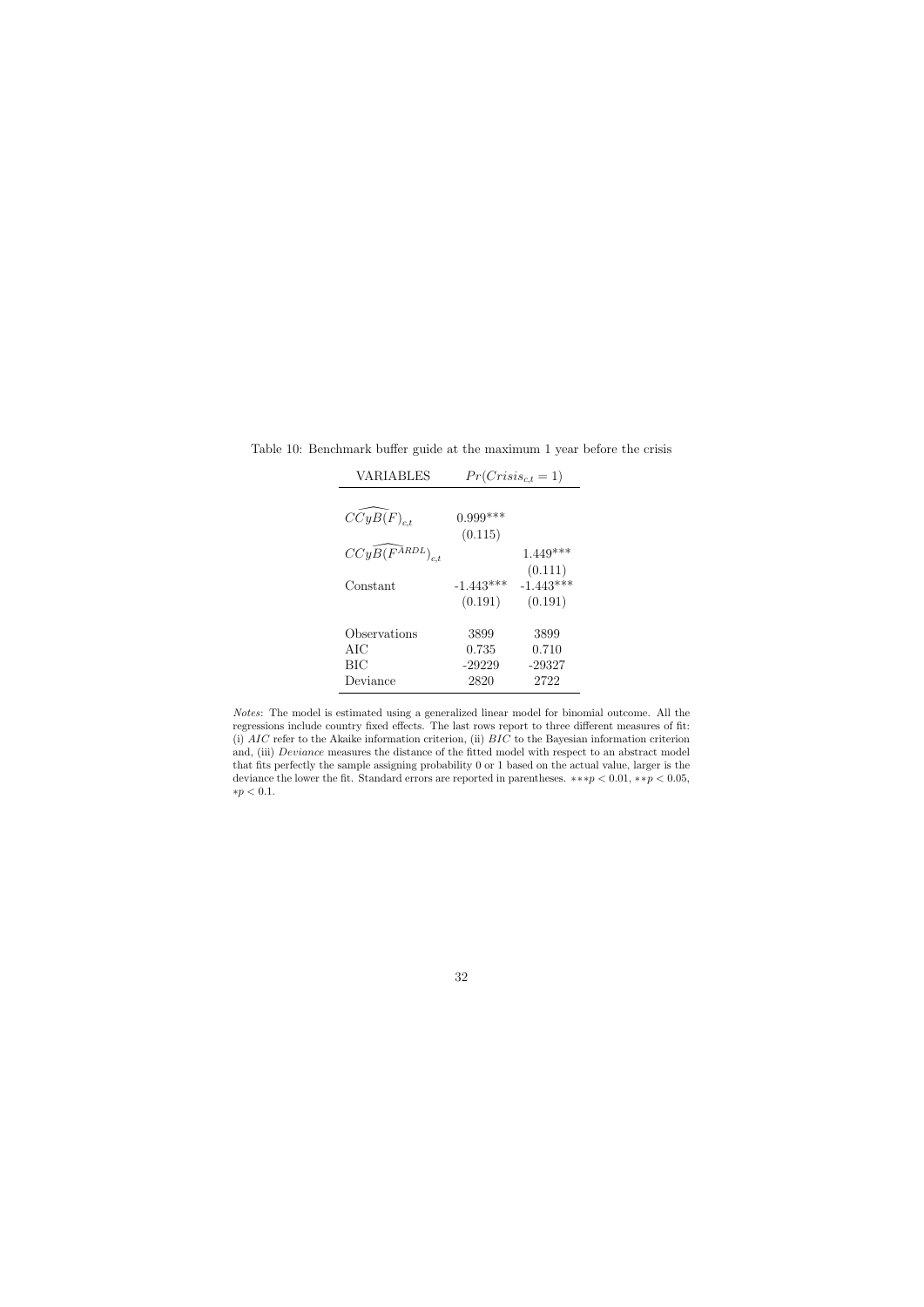## References

- Adrian, Tobias, Nina Boyarchenko, and Domenico Giannone, "Vulnerable growth," American Economic Review, 2019, 109 (4), 1263–89.
- Alessandri, Piergiorgio, Pierluigi Bologna, Roberta Fiori, and Enrico Sette, "A note on the implementation of the countercyclical capital buffer in Italy," Bank of Italy Occasional Paper, 2015, (278).
- Alessi, Lucia and Carsten Detken, "Identifying excessive credit growth and leverage," Journal of Financial Stability, 2018, 35, 215–225.
- <span id="page-33-6"></span>Baba, Chikako, Salvatore Dell'Erba, Enrica Detragiache, Olamide Harrison, Aiko Mineshima, Anvar Musayev, and Asghar Shahmoradi, "How Should Credit Gaps Be Measured? An Application to European Countries," IMF Working Papers, 2020, (20/6).
- <span id="page-33-1"></span>BCBS, "Guidance for national authorities operating the countercyclical capital buffer,"  $https://www.bis.org/public/books187.html, 2010$ .
- <span id="page-33-5"></span> $\Box$ , "Basel III: A global regulatory framework for more resilient banks and banking systems, Revised version," https://www.bis.org/publ/bcbs189.  $htm, 2011.$  $htm, 2011.$
- <span id="page-33-4"></span>Darracq Pariès, Matthieu, Stephan Fahr, and Christoffer Kok, "Macroprudential space and current policy trade-offs in the euro area," Published as part of the ECB Financial Stability Review, https://www.ecb. [europa. eu/ pub/ fsr/ special/ html/ ecb. fsrart201805\\_ 2. en. html](https://www.ecb.europa.eu/pub/fsr/special/html/ecb.fsrart201805_2.en.html) , 2019, (May).
- <span id="page-33-8"></span><span id="page-33-0"></span>Drehmann, Mathias and James Yetman, "Why you should use the Hodrick-Prescott filter–at least to generate credit gaps," BIS Working Paper, 2018.
- <span id="page-33-7"></span><span id="page-33-3"></span><span id="page-33-2"></span>and Mikael Juselius, "Evaluating early warning indicators of banking crises: Satisfying policy requirements," International Journal of Forecasting, 2014, 30 (3), 759–780.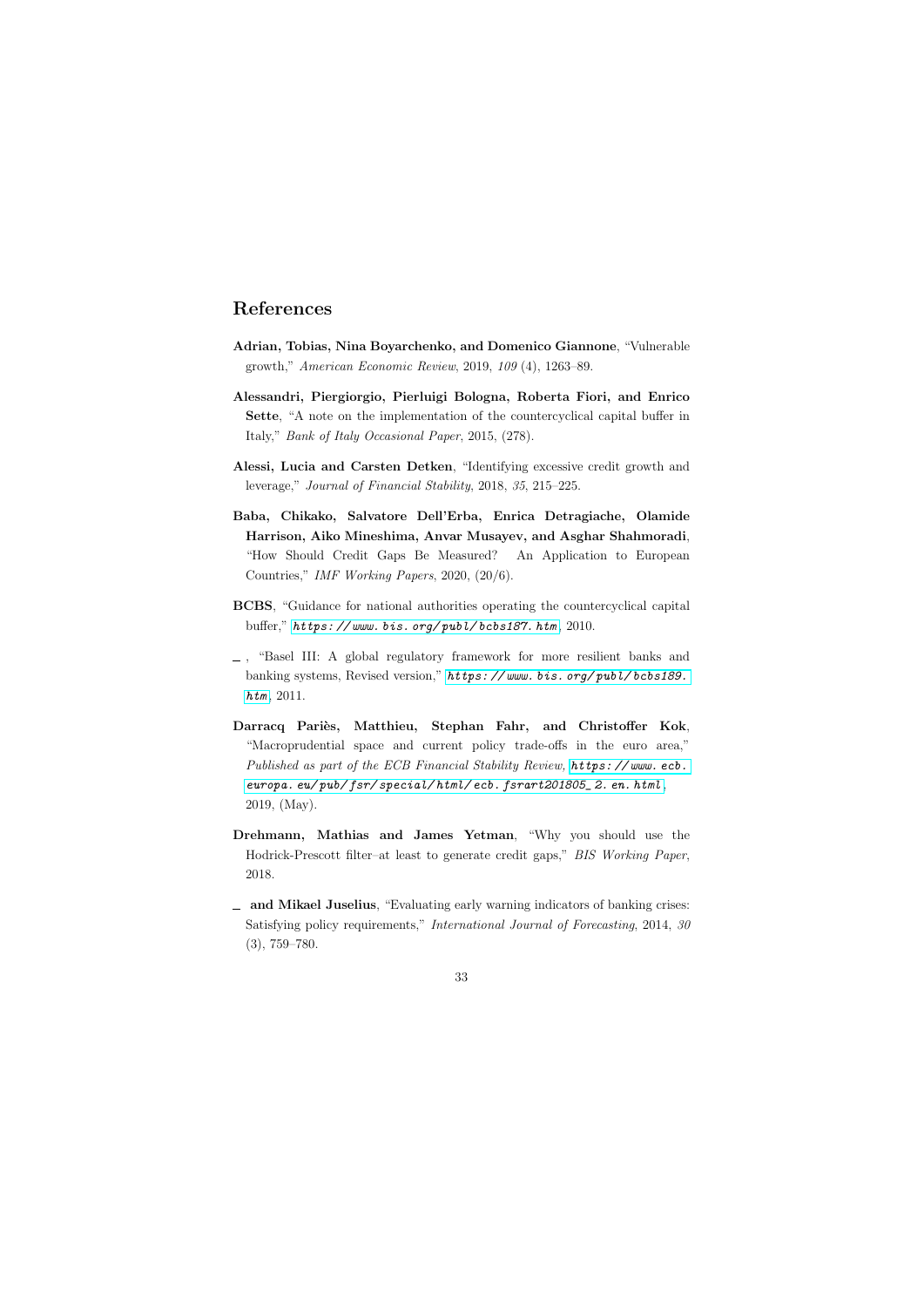- , Claudio EV Borio, Leonardo Gambacorta, Gabriel Jimenez, and Carlos Trucharte, "Countercyclical capital buffers: exploring options," BIS working paper, 2010.
- Edge, Rochelle M and Ralf R Meisenzahl, "The unreliability of credit-to-GDP ratio gaps in real-time: Implications for countercyclical capital buffers," International Journal of Central Banking, 2011, 7 (4), 261–298.
- European Parliament, "Directive 2013/36/EU of the European Parliament and the council," [https: // eur-lex. europa. eu/ legal-content/ EN/ TXT/](https://eur-lex.europa.eu/legal-content/EN/TXT/?uri=celex%3A32013L0036) [?uri= celex% 3A32013L0036](https://eur-lex.europa.eu/legal-content/EN/TXT/?uri=celex%3A32013L0036) , June 2013.
- <span id="page-34-2"></span>Geršl, Adam and Jakub Seidler, "Countercyclical capital buffers and Credit-to-GDP gaps: simulation for central, eastern, and southeastern Europe," Eastern European Economics, 2015, 53 (6), 439–465.
- <span id="page-34-3"></span>Greenwood, Robin, Samuel G. Hanson, Andrei Shleifer, and Jakob Ahm Sørensen, "Predictable Financial Crises," NBER Working Paper, 2020, June (27396).
- <span id="page-34-1"></span>Hamilton, James D, "Why you should never use the Hodrick-Prescott filter," Review of Economics and Statistics, 2018, 100 (5), 831–843.
- <span id="page-34-9"></span>Jordà, Oscar, Moritz Schularick, and Alan M Taylor, "Financial crises, credit booms, and external imbalances: 140 years of lessons," IMF Economic Review, 2011, 59 (2), 340–378.
- <span id="page-34-6"></span> $,\_$ ,  $\_$ , and  $\_$ , "Macrofinancial history and the new business cycle facts," NBER macroeconomics annual, 2017, 31 (1), 213–263.
- <span id="page-34-4"></span>Laeven, Luc and Fabian Valencia, "Systemic Banking Crises Database II," IMF Economic Review, 2020, 68, 1–55.
- <span id="page-34-8"></span><span id="page-34-7"></span><span id="page-34-5"></span><span id="page-34-0"></span>Lo Duca, Marco, Anne Koban, Marisa Basten, Elias Bengtsson, Benjamin Klaus, Piotr Kusmierczyk, Jan Hannes Lang, Carsten Detken, and Tuomas A Peltonen, "A new database for financial crises in European countries: ECB/ESRB EU crises database," ECB Occasional Paper Series, 2017, (194).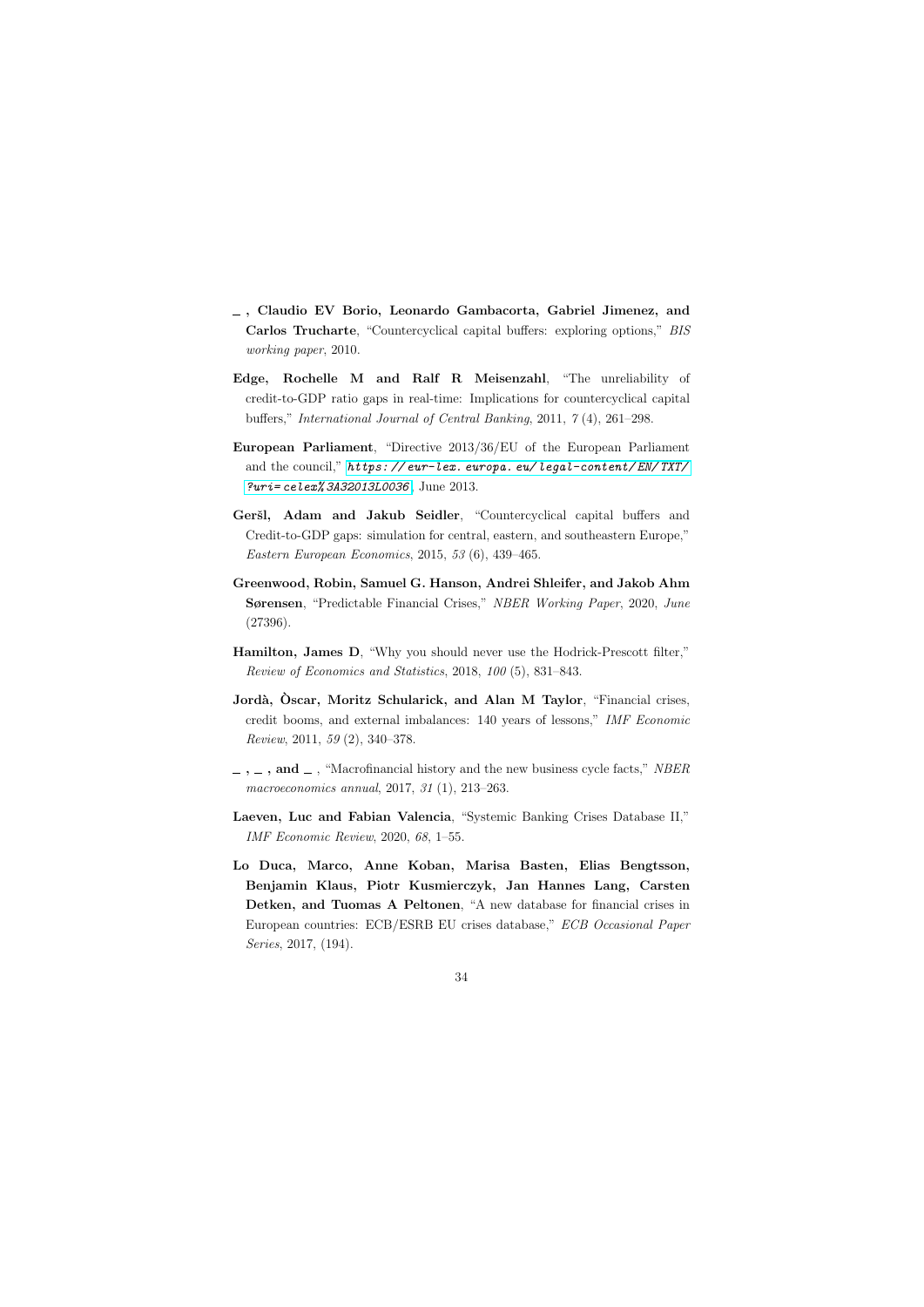- Orphanides, Athanasios and Simon van Norden, "The unreliability of output-gap estimates in real time," Review of economics and statistics, 2002, 84 (4), 569–583.
- <span id="page-35-1"></span><span id="page-35-0"></span>Schularick, Moritz and Alan M Taylor, "Credit booms gone bust: Monetary policy, leverage cycles, and financial crises, 1870-2008," American Economic Review, 2012, 102 (2), 1029–61.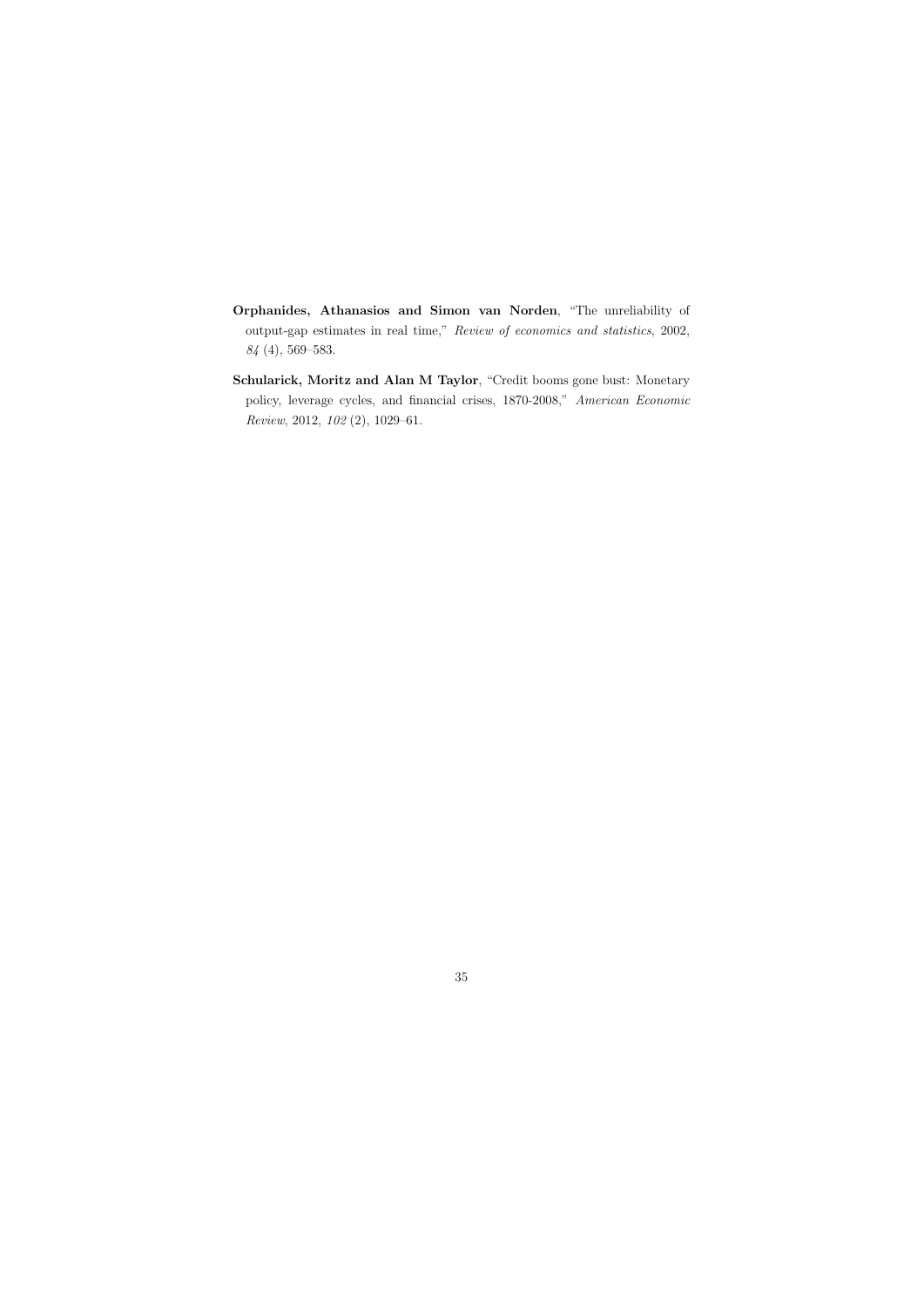### A Annex

### A.1 Basel Committee recommendations on the calculation of the countercyclical capital buffer

According to [BCBS](#page-33-0) [\(2011\)](#page-33-0) the credit-to-GDP gap is defined as the difference between an economy's aggregate credit-to-GDP ratio and its long-run trend. The long-term trend of credit-to-GDP ratio is computed with a one-side (recursive) Hodrick-Prescott filter with a smoothing parameter  $\lambda = 400,000$ . Credit denotes a broad measure of the stock of domestic credit to the private non-financial sector outstanding at the end of quarter t. The credit-to-GDP gap is then translated in a percentage of the bank risk-weighted assets by calculating a benchmark buffer rate based on the piece-wise linear rule:

- <span id="page-36-1"></span>•  $CCyB_t = 0$  if  $GAP_t < 2\%$
- $CCyB_t = 0.3125 * GAP_t 0.625$  if  $2\% < GAP_t < 10\%$
- $CCyB_t = 2.5\%$  if  $GAP_t > 10\%$

The Credit definition suggested by [BCBS](#page-33-0) [\(2011\)](#page-33-0) includes all private credit issued by banks and non-bank financial institutions.Authorities are however allowed to use (i) additional measures of the credit gap and/or (ii) alternative de-trending methods in order to better capture the specificities of their national economies.

### A.2 Does the credit gap predict financial crises 2 years ahead?

<span id="page-36-0"></span>We explore whether the dominance of the adjusted filter on the one-side filter is confirmed in a model with 2 years lags by estimating the logit models given by the following equations.

<span id="page-36-2"></span>
$$
Pr(Crisis_{c,t} = 1) = \mathcal{F}(\alpha + \beta F_{c,t-8} + \gamma_c)
$$
\n
$$
(6)
$$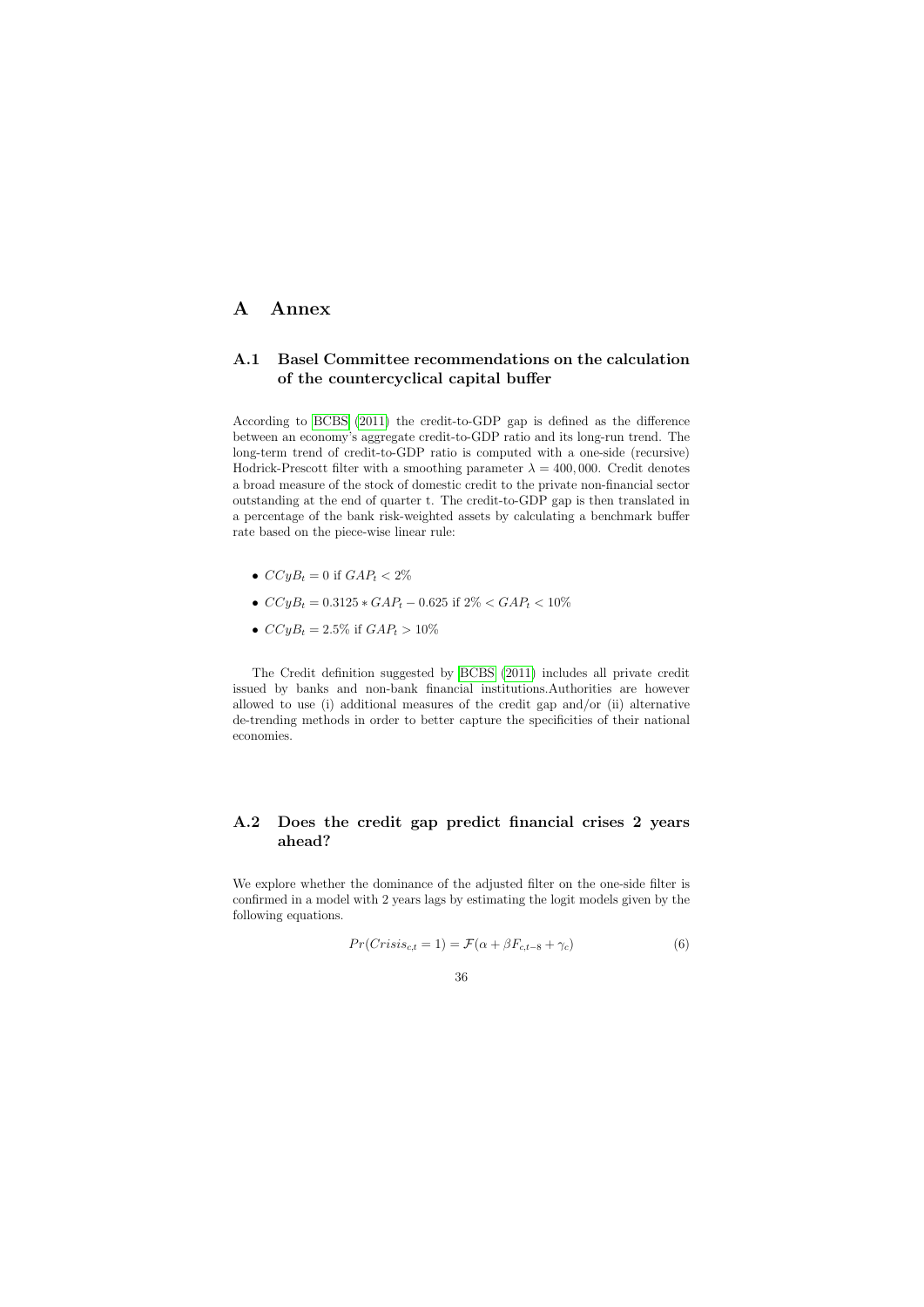$$
Pr(Crisis_{c,t} = 1) = \mathcal{F}(\alpha + \beta F_{c,t-8}^{ARDL} + \gamma_c)
$$
\n<sup>(7)</sup>

<span id="page-37-0"></span>Where  $F$  denotes the cumulative distribution function for the logistic distribution and the dependent variable  $Crisis_{c,t}$  is a crisis dummy. In the explanatory variables, Equation [6](#page-36-2) includes  $F_{c,t-8}$  which is the credit-to-GDP gap estimated through a one-sided HP filter, with lag 8, and Equation [7](#page-37-0) includes  $F_{c,t-8}^{ARDL}$ which is the adjusted credit-to-GDP gap with lag 8; both equations include country fixed effects,  $\gamma_c$ . Estimates are reported in Table [A.3.](#page-40-0) The relative performance of the two models compared to the target predictions estimated using the smoother is depicted in Figures [A.6](#page-44-0) and [A.7.](#page-45-0) The advantage gained by the estimated revision, in this case, is lower then the one obtained in the 1 year ahead prediction.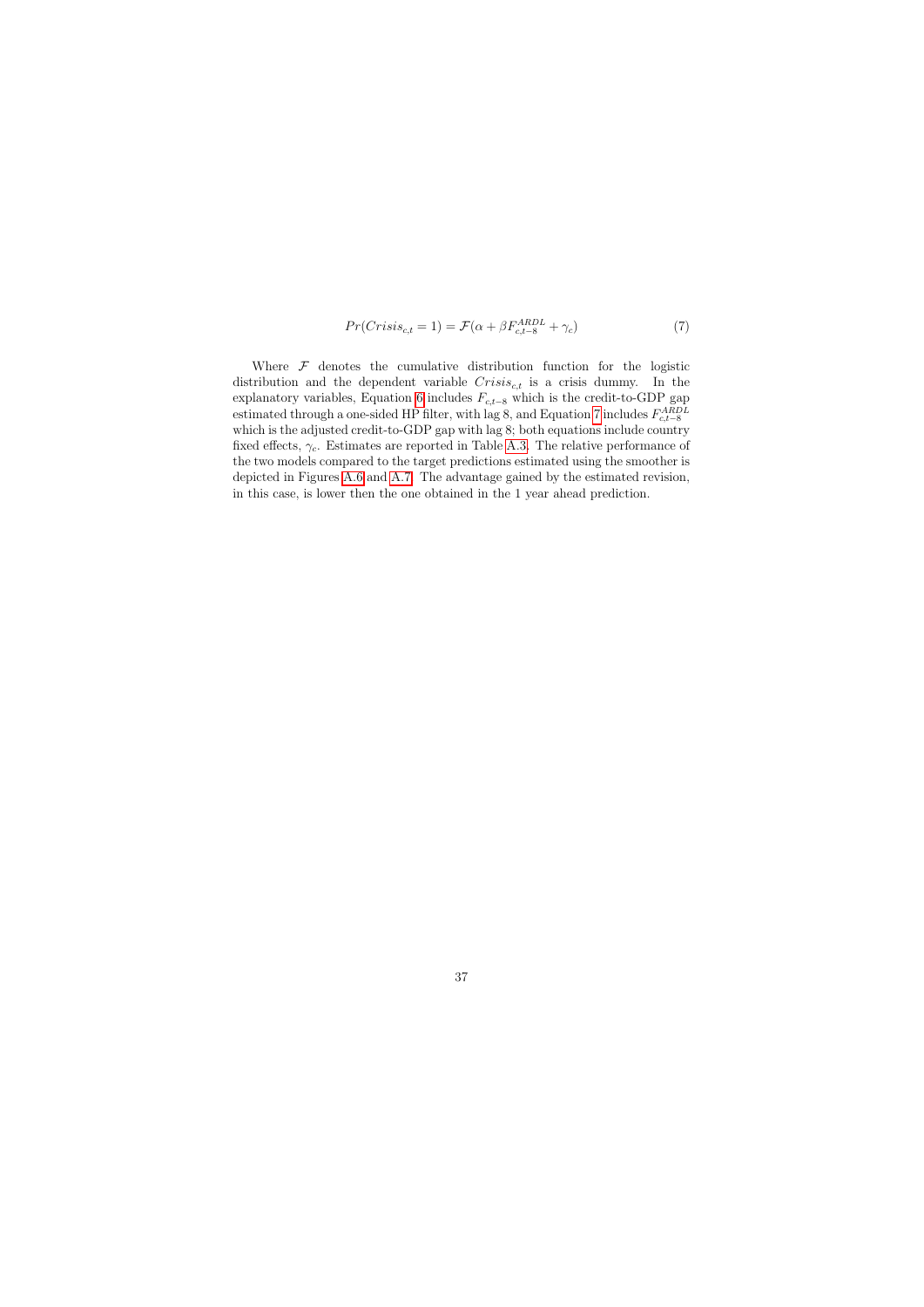<span id="page-38-0"></span>

| Country        | No Crisis | Crisis         | Total | Periods of Crisis                            |
|----------------|-----------|----------------|-------|----------------------------------------------|
| Australia      | 178       | $\overline{4}$ | 185   | 1989q1-1989q4                                |
| Austria        | 148       | 34             | 185   | 2008q1-2016q2                                |
| Belgium        | 159       | $20\,$         | 182   | 2008q1-2012q4                                |
| Denmark        | 126       | 56             | 185   | 1987q2-1995q1, 2008q1-2013q4                 |
| Finland        | 158       | 21             | 182   | 1991q4-1996q4                                |
| France         | 160       | 22             | 185   | 1991q3-1995q1, 2008q2-2009q4                 |
| Germany        | 145       | 37             | 185   | 1974q3-1974q4, 2001q1-2003q4, 2007q4-2013q2  |
| Greece         | 148       | 31             | 182   | 2010q3-2018q1                                |
| India          | 180       | $\overline{2}$ | 185   | 1993q2-1993q3                                |
| Ireland        | 156       | 21             | 180   | 2008q4-2013q4                                |
| Italy          | 148       | 34             | 185   | 1991q4-1997q4, 2011q4-2013q4                 |
| Japan          | 164       | 18             | 185   | 1997q2-2001q3                                |
| Korea          | 178       | $\overline{4}$ | 185   | 1997q4-1998q3                                |
| Netherlands    | 161       | 21             | 185   | 2008q1-2013q1                                |
| Norway         | 173       | $9\,$          | 185   | 1988q2-1988q3, 1992q1-1993q3                 |
| Portugal       | 145       | 37             | 185   | 1983q2-1985q1, 2008q4-2015q4                 |
| Spain          | 132       | 50             | 185   | 1978q1-1985q3, 2009q2-2013q4                 |
| Sweden         | 147       | $35\,$         | 185   | 1991q1-1997q2, 2008q4-2010q4                 |
| Switzerland    | 171       | 11             | 185   | 1991q1-1991q4, 2008q4-2009q3                 |
| Thailand       | 165       | 14             | 182   | 1983q2-1983q3, 1997q4-2000q3                 |
| United Kingdom | 152       | 30             | 185   | 1974q1-1975q4, 1991q3- 1994q2, 2007q4-2010q1 |
| United States  | 159       | 23             | 185   | 1984q1-1984q4, 1988q1-1988q4, 2008q1-2011q3  |
|                |           |                |       |                                              |
| Total          | 3453      | 534            | 4053  |                                              |

Table A.1: Number of Quarters

Notes: Quarterly data from 1971q1 to 2018q4. Crisis periods are obtained from three sources: the ESRB-European Financial Crises database for European countries, [Laeven and Valencia](#page-34-8)  $(2020)$  and Jordà et al.  $(2017)$  for non-European countries. All the sources do not report periods of crisis for Canada, New Zeland, Singapore and South Africa.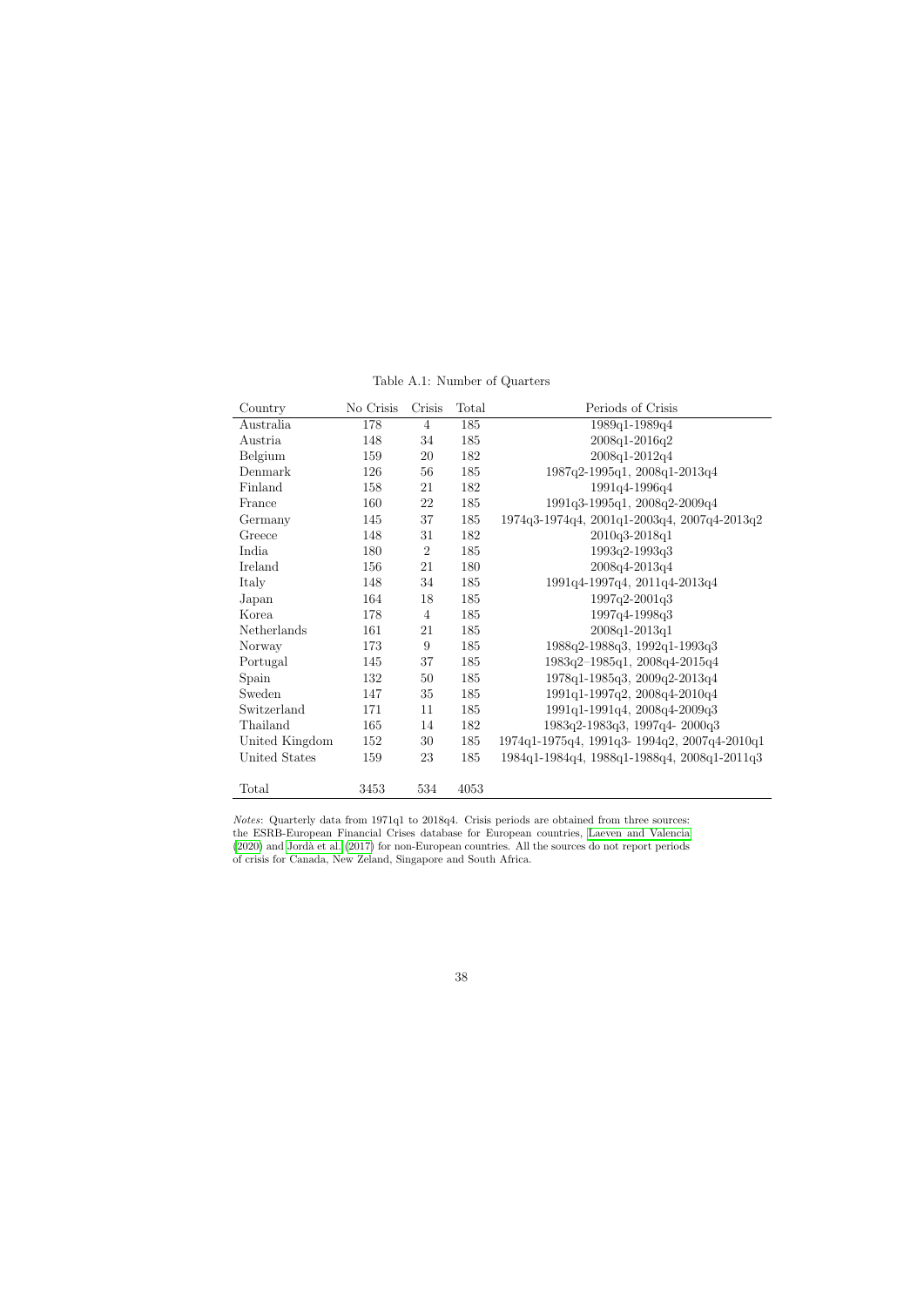|             | $\overline{1}$ | $15.26***$         | (2.013) | $-16.67***$          | (2.040) | 0.934                | (1.221)                  | 1.788                | (1.195) | $-0.559***$    | (0.102) | $0.232***$     | (0.0490) | $0.319***$     | (0.0523) | $0.174***$     | (0.0579) | $0.422***$     | (0.108) | $2.636***$ | (0.160) | 2626         | 0.353     | 26             | 8.442       |
|-------------|----------------|--------------------|---------|----------------------|---------|----------------------|--------------------------|----------------------|---------|----------------|---------|----------------|----------|----------------|----------|----------------|----------|----------------|---------|------------|---------|--------------|-----------|----------------|-------------|
|             | $\frac{2}{1}$  | $17.51***$         | (2.583) | $-18.46***$          | (2.425) | 1.681                | (1.806)                  | 1.495                | (1.576) | $-0.273*$      | (0.152) | $0.285***$     | (0.0703) | $0.230***$     | (0.0636) | $0.277***$     | (0.0743) | $0.466***$     | (0.142) | $2.574***$ | (0.161) | 2626         | 0.360     | 26             | 8.396       |
|             | $\Box$         | 17.98***           | (2.564) | $-18.60***$          | (2.393) | 3.622                | (2.874)                  | 0.175                | (2.317) | $-0.135$       | (0.233) | $0.384***$     | (0.0995) | $0.410***$     | (0.0932) | $0.283**$      | (0.121)  | $0.317*$       | (0.185) | $2.521***$ | (0.159) | 2626         | 0.367     | 26             | 8.350       |
| horizon (h) | $\infty$       | $-9.67***$         | (2.478) | $-19.38***$          | (2.297) | 5.362                | (3.723)                  | $-0.784$             | (2.627) | 0.300          | (0.329) | $0.441***$     | (0.188)  | $0.380***$     | (0.133)  | $0.375*$       | (0.183)  | 0.160          | (0.264) | $2.489***$ | (0.155) | 2626         | 0.377     | 26             | 8.285       |
|             | $\circ$        | 23.96***           | (2.454) | $25.58***$           | (3.754) | $10.03***$           | $(3.213)$<br>$-6.547***$ |                      | (1.476) | $0.676**$      | (0.315) | 0.252          | (0.254)  | 0.359          | (0.214)  | 0.144          | (0.255)  | $1.209***$     | (0.330) | $2.437***$ | (0.141) | 2626         | 0.393     | 26             | 8.173       |
|             | 4              | 23.17***           | (2.459) | $-26.11***$          | (2.957) | $37.58*$             | (21.58)                  | $-30.07$             | (19.29) | $2.003*$       | (1.137) | 0.376          | (0.381)  | $-0.773*$      | (0.392)  | 0.435          | (0.411)  | $-1.434$       | (1.149) | $2.417***$ | (0.137) | 2626         | 0.390     | 26             | 8.196       |
|             | VARIABLES      | $Correction_{t-h}$ |         | $Correction_{t-h-1}$ |         | $Correction_{t-h-2}$ |                          | $Correction_{t-h-3}$ |         | $Filter_{t-2}$ |         | $Fitter_{t-3}$ |          | $Fitter_{t-4}$ |          | $Fitter_{t-5}$ |          | $Fitter_{t-6}$ |         | Constant   |         | Observations | R-squared | Number of id_n | <b>RMSE</b> |

<span id="page-39-0"></span>Table A.2: Model Selection - ARDL Table A.2: Model Selection - ARDL *Notes*: Equation 2 is estimated using ordinary least square with country fixed effects. The target ex-post revision is estimated on the sample 1971-20018 while for the model assessment the reference sample is 1981q1-2007 Notes: Equation [2](#page-9-3) is estimated using ordinary least square with country fixed effects. The target ex-post revision is estimated on the sample 1971-20018 while for the model assessment the reference sample is 1981q1-2007q4. Robust standard errors are reported in parentheses.  $* * \nu \leq 0.01$ ,  $* \nu \leq 0.05$ ,  $* \nu \leq 0.1$ .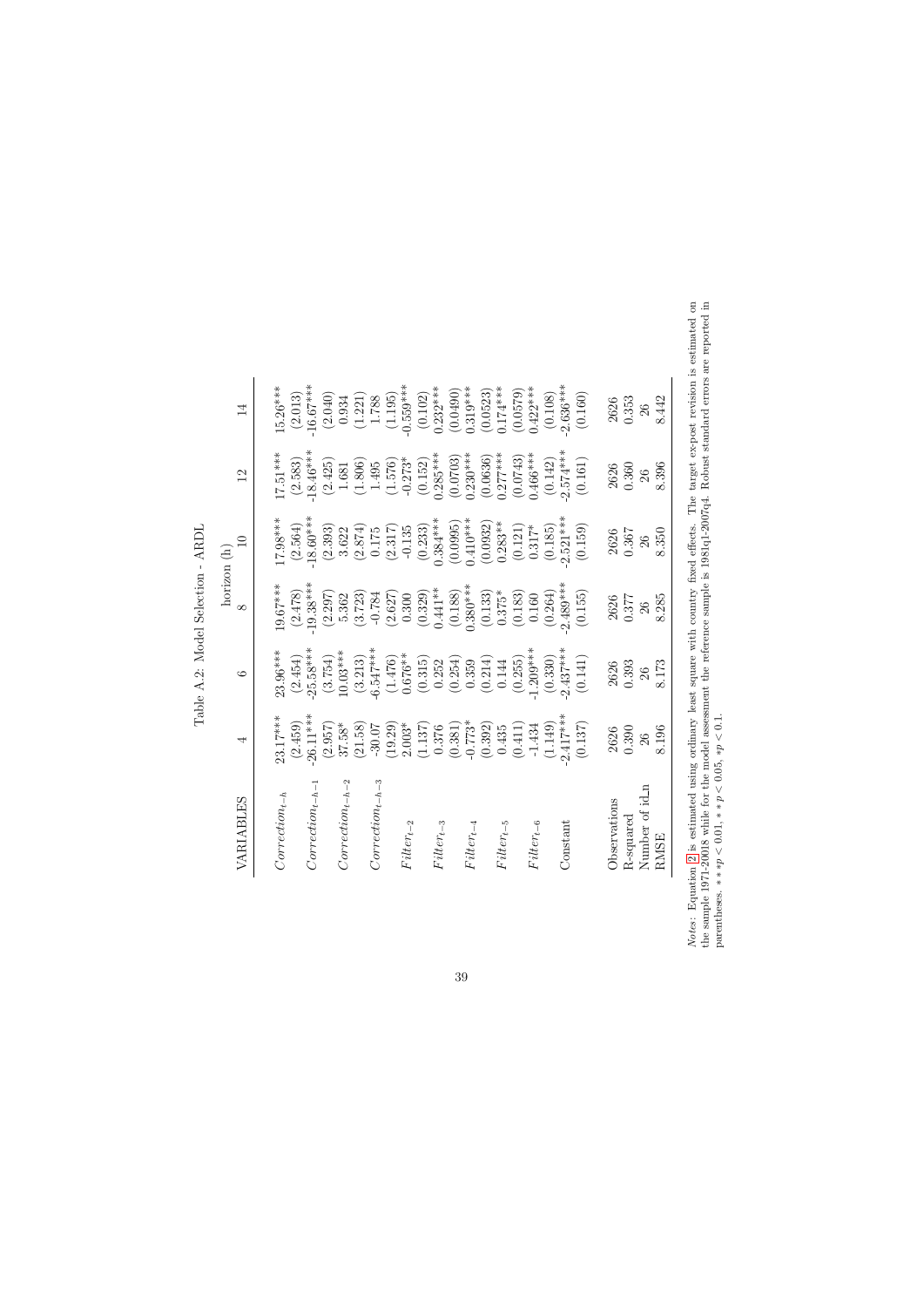| <b>VARIABLES</b>      |             | $Pr(Crisis_{c,t}=1)$ |             |
|-----------------------|-------------|----------------------|-------------|
|                       |             |                      |             |
| $F_{c,t-8}$           | $0.0567***$ | $0.112***$           |             |
|                       | (0.00466)   | (0.00904)            |             |
| $\widehat{C}_{c,t-8}$ |             | $0.130***$           |             |
|                       |             | (0.0173)             |             |
| $S_{c,t-8}$           |             |                      | $0.115***$  |
|                       |             |                      | (0.00614)   |
| Constant              | $-1.089***$ | $-0.978***$          | $-1.252***$ |
|                       | (0.198)     | (0.199)              | (0.200)     |
|                       |             |                      |             |
| Observations          | 3080        | 3080                 | 3080        |
| AIC                   | 0.780       | 0.762                | 0.647       |
| ВIС                   | $-22199$    | $-22250$             | $-22609$    |
| Deviance              | 2357        | 2298                 | 1946        |

Table A.3: Predicting Crisis 2 year before

<span id="page-40-0"></span>Notes: The model is estimated using a generalized linear model for binomial outcome. All the regressions include country fixed effects. The last rows report to three different measures of fit: (i) AIC refer to the Akaike information criterion, (ii) BIC to the Bayesian information criterion and, (iii) *Deviance* measures the distance of the fitted model with respect to an abstract model that fits perfectly the sample assigning probability 0 or 1 based on the actual value, larger is the deviance the lower the fit. Standard errors are reported in parentheses.  $**p < 0.01, **p < 0.05$ , ∗p < 0.1.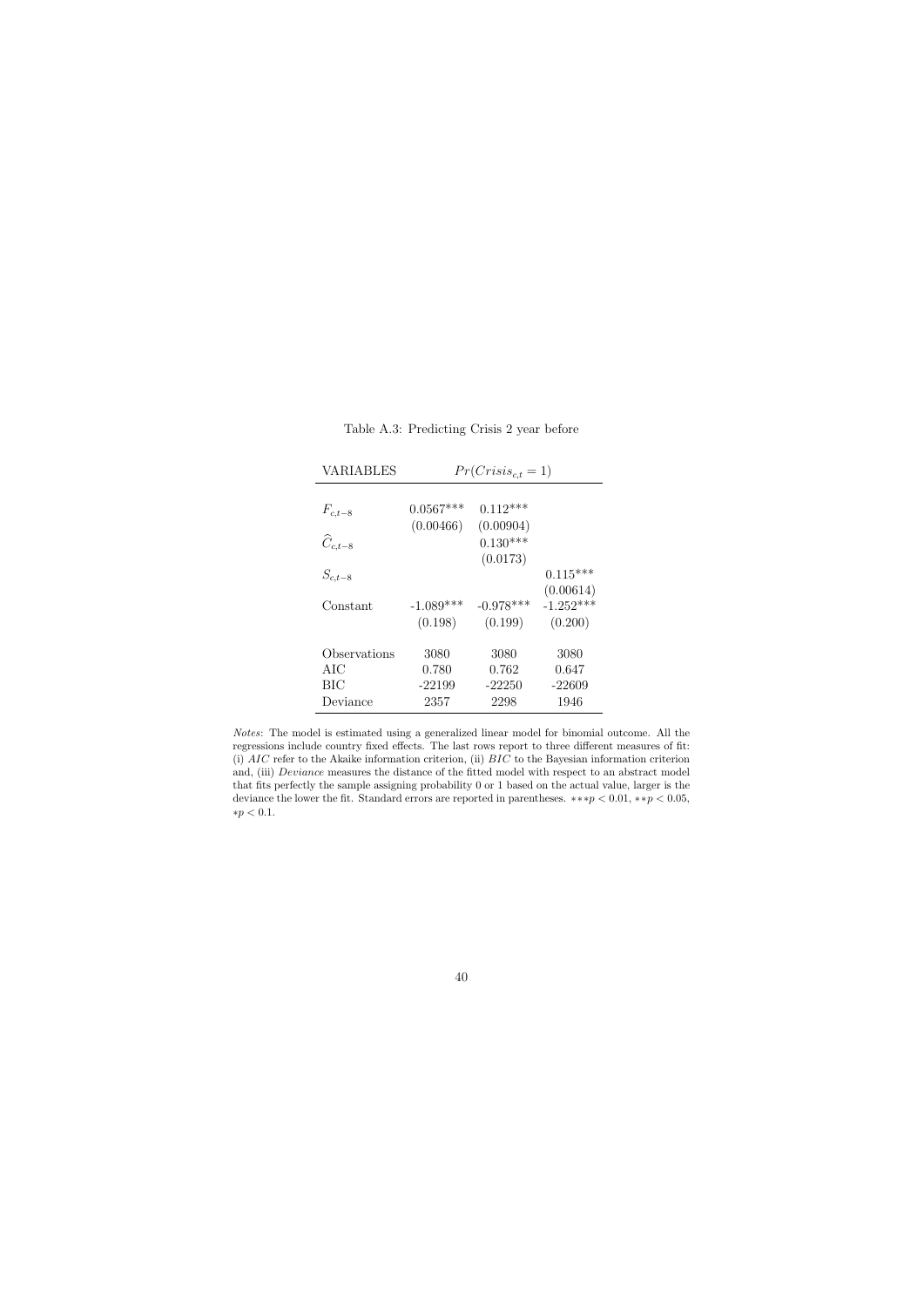|                                                                                                                                                                   |               | Correlat           | noi.              |                       | $S$ imilarity                                                                            |                                    |      | Symproonicity                                                                                                                                                                                                                    |                              |                                                                                                                                                                                                                                                                                                     | Volatility                                            |                                                                                                                                                                                                                                                                               |
|-------------------------------------------------------------------------------------------------------------------------------------------------------------------|---------------|--------------------|-------------------|-----------------------|------------------------------------------------------------------------------------------|------------------------------------|------|----------------------------------------------------------------------------------------------------------------------------------------------------------------------------------------------------------------------------------|------------------------------|-----------------------------------------------------------------------------------------------------------------------------------------------------------------------------------------------------------------------------------------------------------------------------------------------------|-------------------------------------------------------|-------------------------------------------------------------------------------------------------------------------------------------------------------------------------------------------------------------------------------------------------------------------------------|
| Country                                                                                                                                                           | $F_t$         | $F_t^{\ast \, RW}$ | $F_t^{\ast ABDL}$ |                       | $F_t^{*{\cal R}{\cal W}}$                                                                | $F_t^{*ABDL}$                      |      | $F_t^{*RK}$                                                                                                                                                                                                                      | $F_t^{\ast ABDL}$            |                                                                                                                                                                                                                                                                                                     | $F_t^{*RW}$                                           | $F_\mathrm{t}^{\ast ABDL}$                                                                                                                                                                                                                                                    |
| Australia                                                                                                                                                         | $\frac{8}{3}$ | 0.76               | 0.91              | $-4.93$               | $-2.04$                                                                                  | $-2.98$                            |      | $\overline{0}$ .                                                                                                                                                                                                                 | $0.3\overline{3}$            | 56<br>C                                                                                                                                                                                                                                                                                             | 0.68                                                  |                                                                                                                                                                                                                                                                               |
| Austria                                                                                                                                                           | 0.85          | 0.78               | 0.85              | $-1.3$                | $-1.7$                                                                                   | $-2.87$                            |      | 0.55                                                                                                                                                                                                                             | 0.46                         | 0.91                                                                                                                                                                                                                                                                                                | 0.69                                                  | 0.59                                                                                                                                                                                                                                                                          |
| Belgium                                                                                                                                                           | 0.52          | 0.53               | 0.52              |                       | $-3.64$                                                                                  |                                    |      | $-0.07$                                                                                                                                                                                                                          | $-0.01$                      | 1.48                                                                                                                                                                                                                                                                                                |                                                       | $\begin{array}{c} 1 \\ 0.53 \end{array}$                                                                                                                                                                                                                                      |
| $\alpha$ anada                                                                                                                                                    | 0.83          | 0.75               | 0.9               | $-9.38$<br>$-2.32$    | $-1.12$                                                                                  |                                    |      | 0.53                                                                                                                                                                                                                             |                              | 0.85                                                                                                                                                                                                                                                                                                | 0.62                                                  |                                                                                                                                                                                                                                                                               |
| <b>Denmark</b>                                                                                                                                                    | $0.65\,$      | 0.6                | 0.72              |                       |                                                                                          |                                    |      |                                                                                                                                                                                                                                  |                              | 1.04                                                                                                                                                                                                                                                                                                | 0.74                                                  | 0.64                                                                                                                                                                                                                                                                          |
| Finland                                                                                                                                                           | 0.69          | $0.63\,$           | $0.8\,$           |                       |                                                                                          |                                    |      |                                                                                                                                                                                                                                  | $0.538$<br>$0.538$<br>$0.59$ |                                                                                                                                                                                                                                                                                                     | 0.68                                                  | $0.6\,$                                                                                                                                                                                                                                                                       |
| France                                                                                                                                                            | $0.73\,$      | 0.66               | 0.79              |                       | $-1.83$<br>$-5.71$<br>$-1.88$<br>$-2.79$                                                 |                                    |      |                                                                                                                                                                                                                                  |                              |                                                                                                                                                                                                                                                                                                     | 0.64                                                  | 0.58                                                                                                                                                                                                                                                                          |
| Germany                                                                                                                                                           | 0.54          | 0.47               | 0.75              |                       |                                                                                          |                                    |      |                                                                                                                                                                                                                                  |                              |                                                                                                                                                                                                                                                                                                     | 0.63                                                  | 0.51                                                                                                                                                                                                                                                                          |
| Greece                                                                                                                                                            | $-0.06$       | $-0.07$            | 0.01              |                       | $-2.99$                                                                                  |                                    |      | $3.33 \div 2.7$<br>$3.33 \div 2.7$<br>$3.33 \div 2.7$<br>$3.33 \div 2.7$<br>$3.33 \div 2.7$<br>$3.33 \div 2.7$<br>$3.33 \div 2.7$<br>$3.33 \div 2.7$<br>$3.33 \div 2.7$<br>$3.33 \div 2.7$<br>$3.33 \div 2.7$<br>$3.33 \div 2.7$ |                              | $\begin{array}{c} 0.988 \\ 0.088 \\ 0.011 \\ 0.011 \\ 0.011 \\ 0.011 \\ 0.011 \\ 0.011 \\ 0.011 \\ 0.011 \\ 0.011 \\ 0.011 \\ 0.011 \\ 0.011 \\ 0.011 \\ 0.011 \\ 0.011 \\ 0.011 \\ 0.011 \\ 0.011 \\ 0.011 \\ 0.011 \\ 0.011 \\ 0.011 \\ 0.011 \\ 0.011 \\ 0.011 \\ 0.011 \\ 0.011 \\ 0.011 \\ 0.$ | 0.89                                                  | 0.82                                                                                                                                                                                                                                                                          |
| India                                                                                                                                                             | 0.39          | 0.35               | $0.\overline{5}$  |                       | 13.48                                                                                    |                                    |      |                                                                                                                                                                                                                                  |                              |                                                                                                                                                                                                                                                                                                     | 0.75                                                  | $\begin{array}{c} 0.62 \\ 0.57 \\ 1.05 \\ 0.84 \end{array}$                                                                                                                                                                                                                   |
| Ireland                                                                                                                                                           | $-0.17$       | $-0.17$            | 0.27              |                       |                                                                                          |                                    |      |                                                                                                                                                                                                                                  |                              |                                                                                                                                                                                                                                                                                                     |                                                       |                                                                                                                                                                                                                                                                               |
| Italy                                                                                                                                                             | 0.81          | 0.81               | 77                |                       |                                                                                          |                                    |      |                                                                                                                                                                                                                                  |                              |                                                                                                                                                                                                                                                                                                     | 0.96                                                  |                                                                                                                                                                                                                                                                               |
| Japan                                                                                                                                                             | 0.38          | 0.33               | 5.1               |                       |                                                                                          |                                    |      |                                                                                                                                                                                                                                  |                              |                                                                                                                                                                                                                                                                                                     | 0.86                                                  |                                                                                                                                                                                                                                                                               |
| Korea                                                                                                                                                             | 0.78          | 0.74               | 0.79              |                       |                                                                                          |                                    |      |                                                                                                                                                                                                                                  |                              |                                                                                                                                                                                                                                                                                                     |                                                       |                                                                                                                                                                                                                                                                               |
| Netherlands                                                                                                                                                       | 0.94          | 0.87               | 0.84              |                       |                                                                                          |                                    |      |                                                                                                                                                                                                                                  |                              |                                                                                                                                                                                                                                                                                                     |                                                       |                                                                                                                                                                                                                                                                               |
| New Zeland                                                                                                                                                        | 777           | 0.75               |                   |                       | $\begin{array}{cccc}\n4.18 \\ 7.59 \\ 7.79 \\ 8.59 \\ 9.59 \\ 9.59 \\ 1.59\n\end{array}$ |                                    |      |                                                                                                                                                                                                                                  |                              |                                                                                                                                                                                                                                                                                                     | 1975<br>1975 1980<br>1975 1980 1980<br>1980 1980 1980 | $\begin{array}{cccc} 0.666\\ 0.633\\ 0.61\\ 0.61\\ 0.63\\ 0.65\\ 0.65\\ 0.65\\ 0.66\\ 0.67\\ 0.67\\ 0.68\\ 0.67\\ 0.67\\ 0.67\\ 0.63\\ 0.68\\ 0.67\\ 0.67\\ 0.63\\ 0.68\\ 0.69\\ 0.69\\ 0.69\\ 0.69\\ 0.69\\ 0.69\\ 0.69\\ 0.69\\ 0.69\\ 0.69\\ 0.69\\ 0.69\\ 0.69\\ 0.69\\ $ |
| Normay                                                                                                                                                            | 0.66          | 0.6                |                   |                       |                                                                                          |                                    |      |                                                                                                                                                                                                                                  |                              | 0.96                                                                                                                                                                                                                                                                                                |                                                       |                                                                                                                                                                                                                                                                               |
| Portugal                                                                                                                                                          | 0.41          | 0.37               |                   |                       |                                                                                          |                                    |      |                                                                                                                                                                                                                                  |                              | 1.16<br>0.94<br>0.97                                                                                                                                                                                                                                                                                |                                                       |                                                                                                                                                                                                                                                                               |
| Singapore                                                                                                                                                         | 0.84          | 0.79               |                   |                       | $-0.96$                                                                                  |                                    |      |                                                                                                                                                                                                                                  |                              |                                                                                                                                                                                                                                                                                                     |                                                       |                                                                                                                                                                                                                                                                               |
| South Africa                                                                                                                                                      | 0.83          | 0.78               |                   |                       |                                                                                          |                                    |      |                                                                                                                                                                                                                                  |                              |                                                                                                                                                                                                                                                                                                     |                                                       |                                                                                                                                                                                                                                                                               |
| Spain                                                                                                                                                             | 0.46          | 9.46               |                   |                       | $-5.01$<br>$-1.77$<br>$-1.61$<br>$-3.14$                                                 |                                    |      |                                                                                                                                                                                                                                  |                              | 1.03                                                                                                                                                                                                                                                                                                |                                                       |                                                                                                                                                                                                                                                                               |
| Sweden                                                                                                                                                            | 0.74          | 0.67               |                   |                       |                                                                                          |                                    |      |                                                                                                                                                                                                                                  |                              | 0.89                                                                                                                                                                                                                                                                                                |                                                       |                                                                                                                                                                                                                                                                               |
| Switzerland                                                                                                                                                       | 0.59          | 0.56               |                   |                       |                                                                                          |                                    |      |                                                                                                                                                                                                                                  |                              | 1.03                                                                                                                                                                                                                                                                                                |                                                       |                                                                                                                                                                                                                                                                               |
| $\Gamma$ hailand                                                                                                                                                  | 0.55          | $\frac{c}{2}$      |                   |                       | $-2.3$<br>$-6.02$<br>$-1.94$                                                             |                                    |      | $\begin{array}{c} 0.1 \\ 0.23 \\ 0.35 \\ 0.5 \end{array}$                                                                                                                                                                        |                              | $\frac{1.08}{0.83}$                                                                                                                                                                                                                                                                                 |                                                       |                                                                                                                                                                                                                                                                               |
| Jnited Kingdom                                                                                                                                                    | 0.65          | 0.6                |                   |                       |                                                                                          |                                    |      |                                                                                                                                                                                                                                  |                              |                                                                                                                                                                                                                                                                                                     |                                                       |                                                                                                                                                                                                                                                                               |
| United States                                                                                                                                                     | 0.84          | $\overline{0.8}$   |                   |                       |                                                                                          |                                    |      |                                                                                                                                                                                                                                  |                              |                                                                                                                                                                                                                                                                                                     | 0.59                                                  |                                                                                                                                                                                                                                                                               |
| Average                                                                                                                                                           | 0.62          | 750                | 0.66              | 8.55                  | 3.42                                                                                     | 5.43                               | 0.26 | 0.22                                                                                                                                                                                                                             | 0.36                         | 1.03                                                                                                                                                                                                                                                                                                | 0.74                                                  | 0.66                                                                                                                                                                                                                                                                          |
| Notes: Averages for the full sample 1981q1-2007q4. The first three columns report the correlation with the smoother.<br>ranges between 1 and -1 and refers to $S$ |               |                    | $ync(F_t,S_t)$    | $=(F_tS_t)/ F_tS_t .$ |                                                                                          | Similarity ranges between 0 and -N |      |                                                                                                                                                                                                                                  |                              | and refers to $Sym =$                                                                                                                                                                                                                                                                               | Synchronicity<br>$-\boxed{F_t}$                       |                                                                                                                                                                                                                                                                               |
| $S_t / F_t+S_t .$                                                                                                                                                 |               |                    |                   |                       |                                                                                          |                                    |      |                                                                                                                                                                                                                                  |                              |                                                                                                                                                                                                                                                                                                     |                                                       |                                                                                                                                                                                                                                                                               |

<span id="page-41-0"></span>Table A.4: Reliability Criteria - Short sample Table A.4: Reliability Criteria - Short sample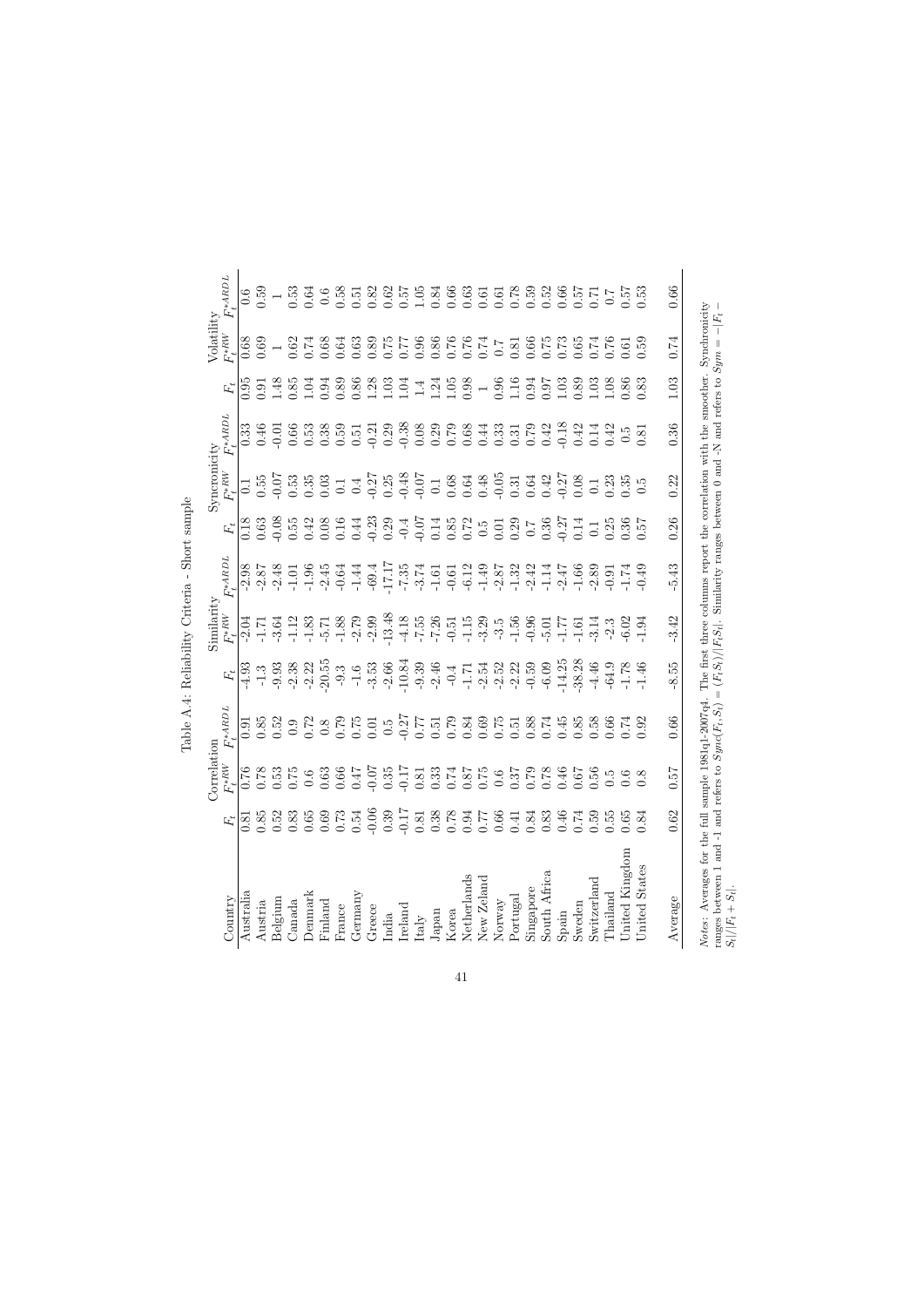<span id="page-42-0"></span>

Figure A.4: AUROC: Gaps relative performance in predicting crises (1 year before crisis)

Notes: The area under the receiver operating characteristic curve (AUROC) is a summary measure of the signalling quality of indicator. [Drehmann and Juselius](#page-33-7) [\(2014\)](#page-33-7) adopt the AUROC to assess the relative performance of different early warning indicators of banking crises.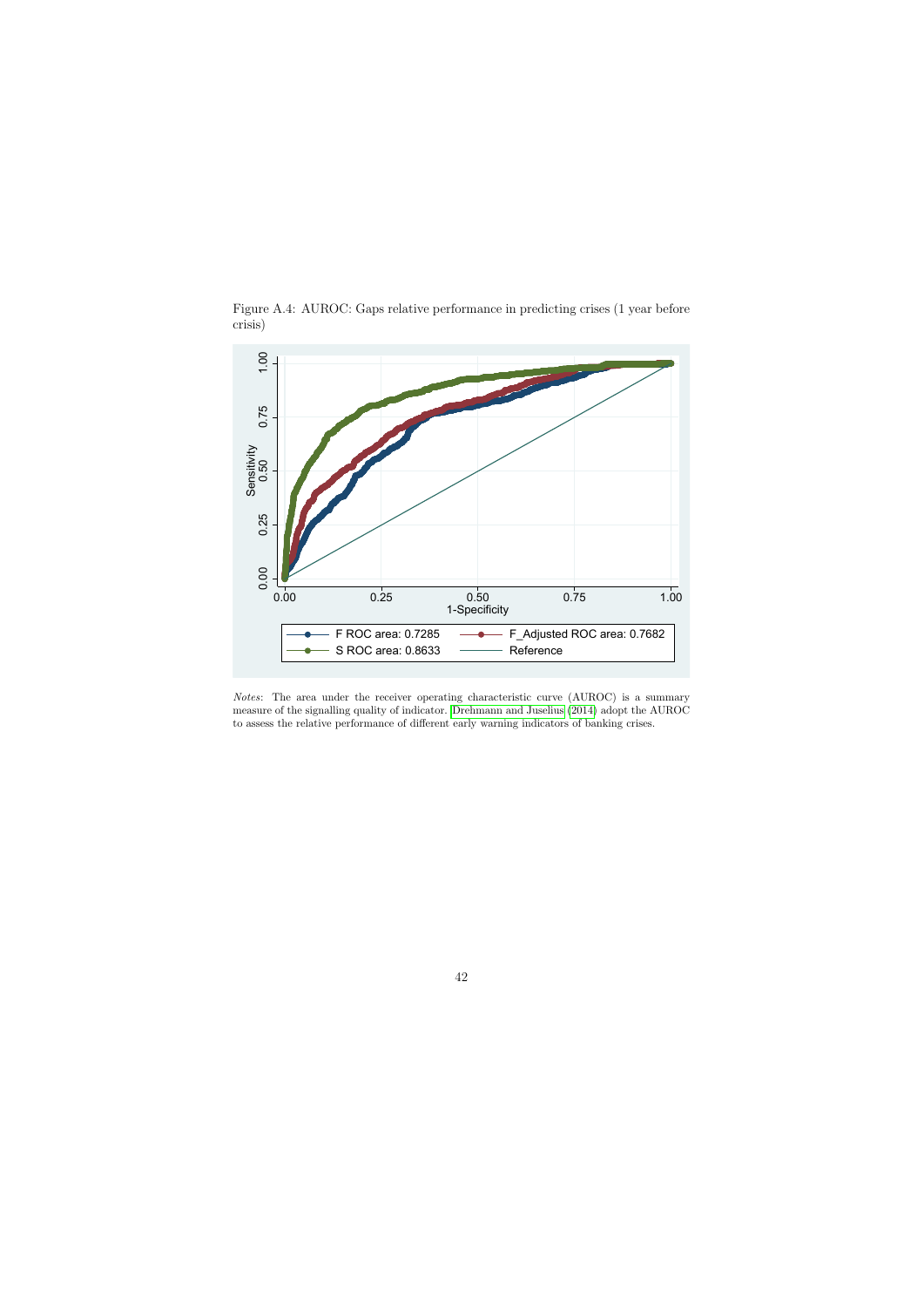<span id="page-43-0"></span>

Figure A.5: AUROC: CCyB at the maximum 1 year before crises

Notes: The area under the receiver operating characteristic curve (AUROC) is a summary measure of the signalling quality of indicator. [Drehmann and Juselius](#page-33-7) [\(2014\)](#page-33-7) adopt the AUROC to assess the relative performance of different early warning indicators of banking crises.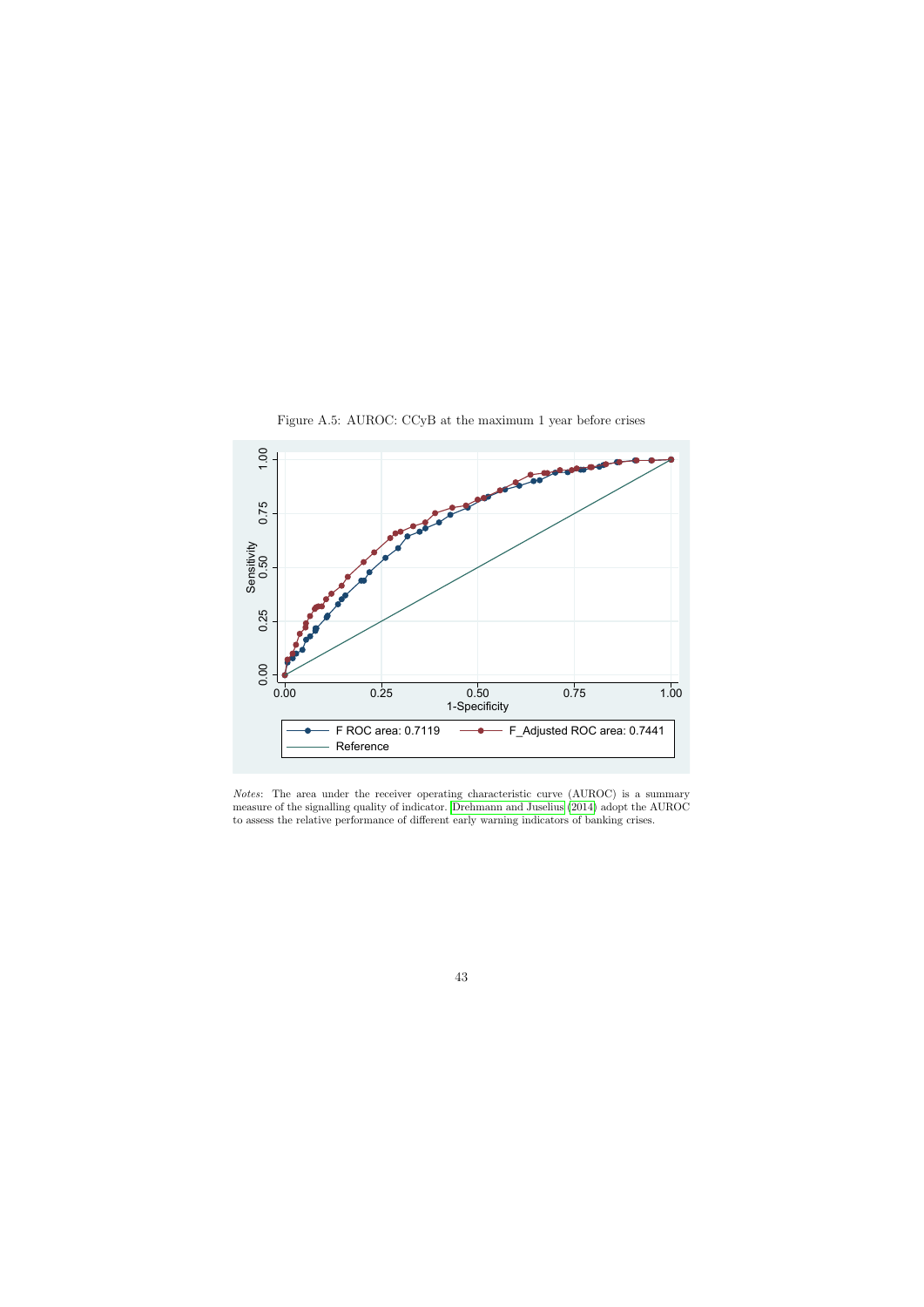<span id="page-44-0"></span>

Figure A.6: Predicted crises classification rate (2 year before crisis)

Notes: This figure plots the incidence of Type 1 errors (classifying a crisis as normal period) and Type 2 errors (classifying a normal period as crisis) according to model predicted probability. For a given percentile, we report the frequency of Type 1 and Type 2 errors. For example, at the 50th percentile, we consider the incidence of Type 1 and Type 2 errors if all observations with a predicted probability above the 50th percentile are classified as crisis and all others as normal periods. The horizontal axis presents the percentile cut-off points while the vertical axis the sum of Type 1 and Type 2 errors. Type 1 and Type 2 errors are reported separately in Figure [A.7.](#page-45-0)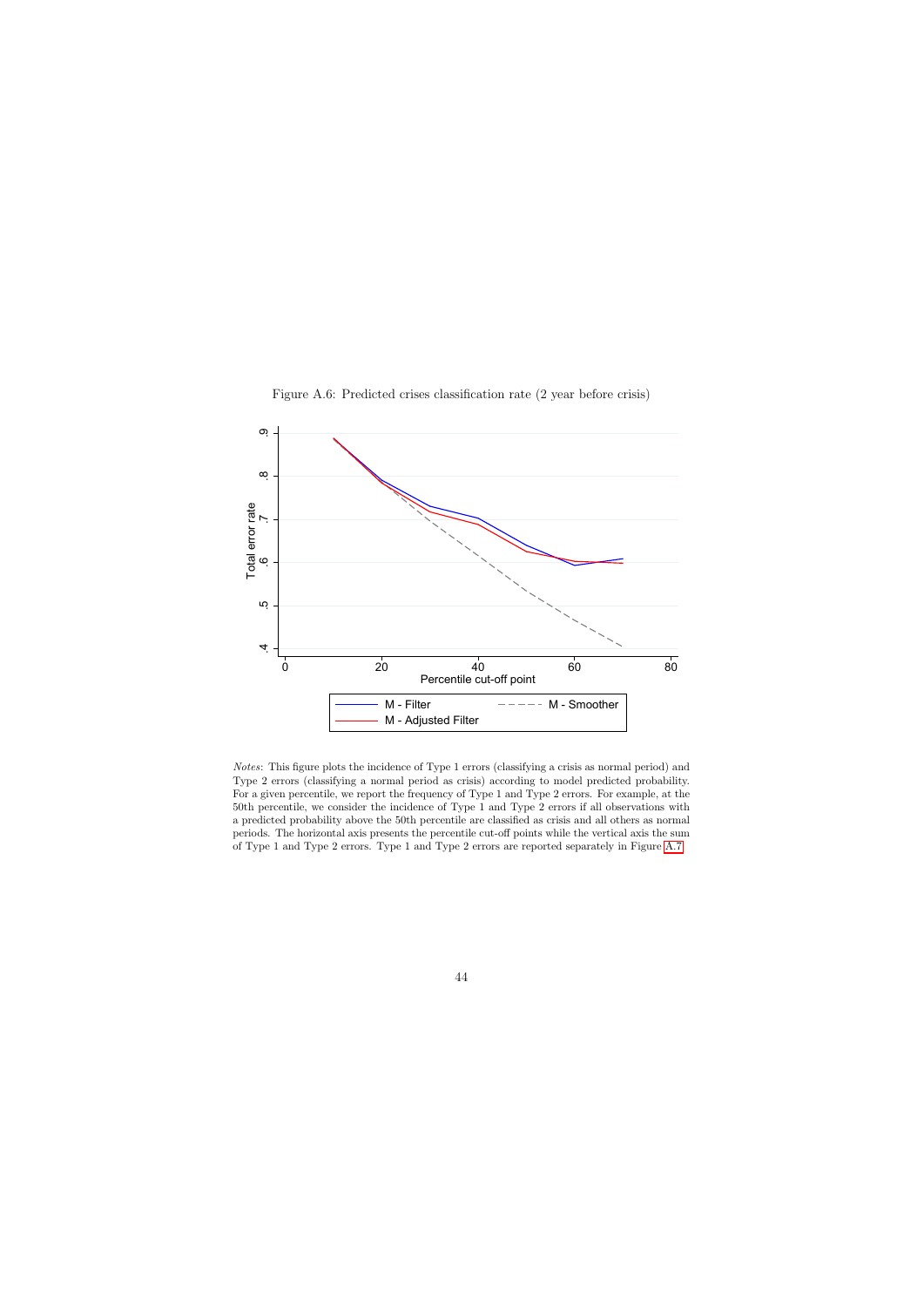<span id="page-45-0"></span>

Notes: The upper panel plots the incidence of Type 1 errors (classifying a crisis as normal period). The bottom panel reports Type 2 errors (classifying a normal period as crisis). For a given percentile cut-off, the frequency of Type 1 or Type 2 errors is reported.